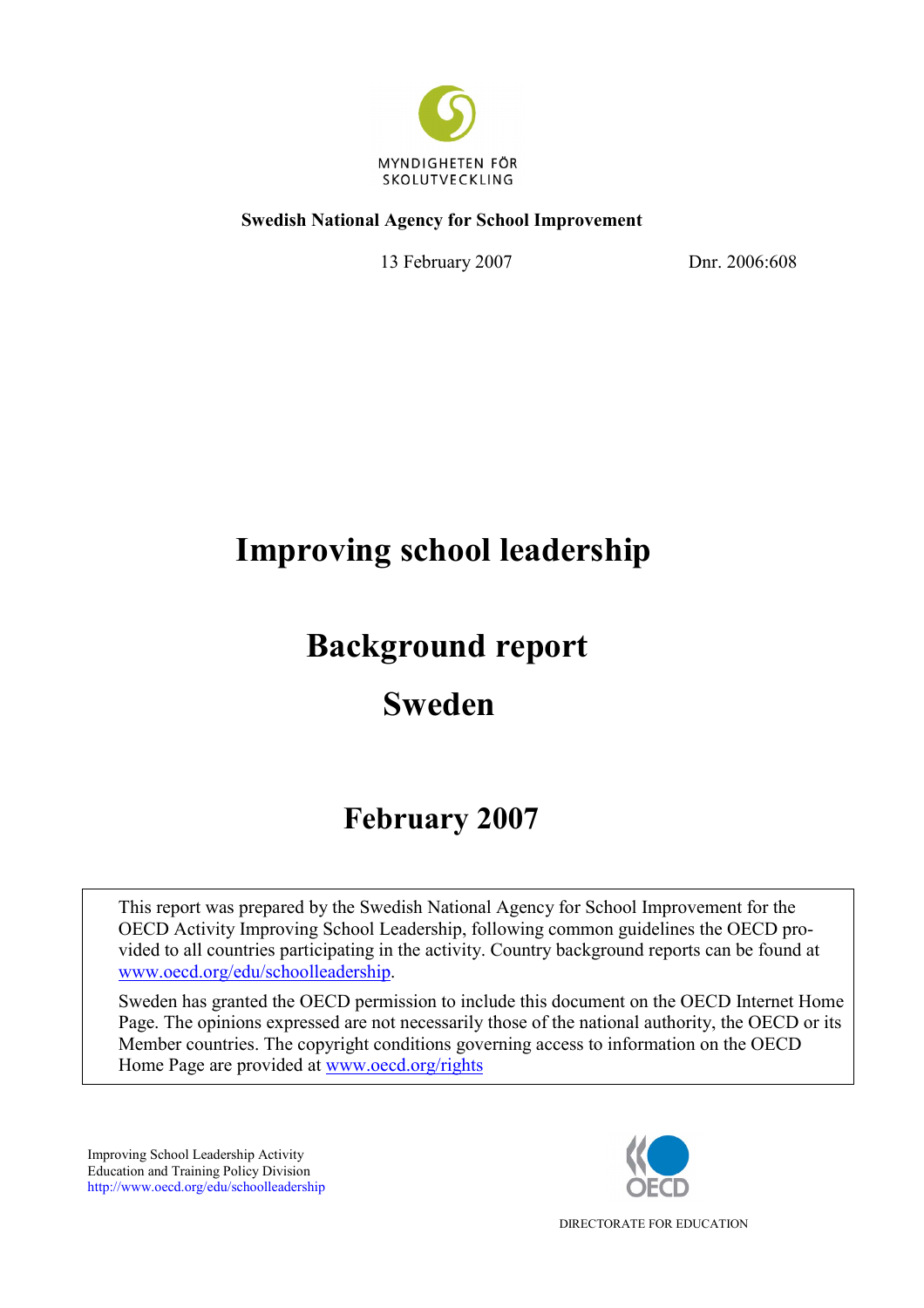## **Content**

| The structure of the school system  Error! Bookmark not defined.                        |    |
|-----------------------------------------------------------------------------------------|----|
|                                                                                         |    |
| The relation between central and periphery of the educational system  12                |    |
|                                                                                         |    |
|                                                                                         |    |
|                                                                                         |    |
| Opinions about the role of schools, the quality of education and the status of teachers |    |
|                                                                                         |    |
|                                                                                         |    |
|                                                                                         |    |
|                                                                                         |    |
|                                                                                         |    |
|                                                                                         |    |
|                                                                                         |    |
|                                                                                         |    |
| Distribution of responsibilities for decision making among the various levels of        |    |
|                                                                                         |    |
|                                                                                         |    |
|                                                                                         |    |
|                                                                                         |    |
|                                                                                         |    |
|                                                                                         |    |
|                                                                                         |    |
|                                                                                         |    |
|                                                                                         |    |
|                                                                                         |    |
|                                                                                         |    |
|                                                                                         |    |
|                                                                                         |    |
|                                                                                         |    |
|                                                                                         |    |
| An updated National Training Programme for School leaders                               | 40 |
|                                                                                         |    |
|                                                                                         |    |
| Development of academic courses                                                         | 44 |
|                                                                                         |    |
|                                                                                         |    |
|                                                                                         |    |
|                                                                                         |    |
|                                                                                         |    |
| Numbers and costs for the school leader education programme in Sweden 51                |    |
|                                                                                         |    |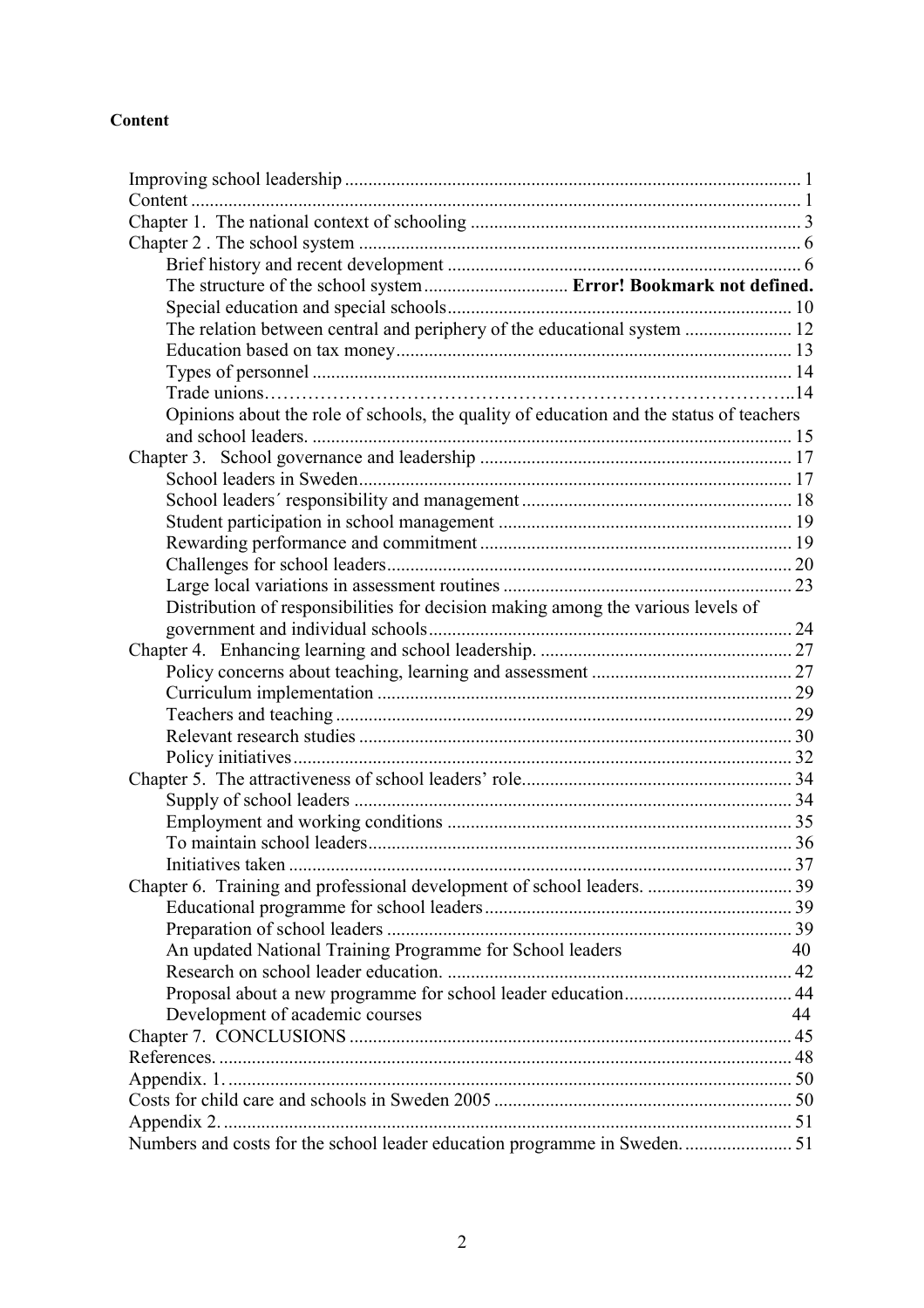#### **Chapter 1. The national context of schooling**

Sweden is a Nordic country which shares borders with Denmark, Norway, Finland and the Baltic Sea. With a population of nine million people, around one third lives in the three major cities of Stockholm, Göteborg and Malmö. Half of its area is covered by forests. The Swedish population is just above nine million, and the municipalities contain on average around 30,000 people. However, there is a very wide variation in population size, with some municipalities containing just a few thousand people, and others well over 100,000 people.

Compared with the OECD average, Sweden is a wealthy, healthy and well educated society. Its GDP per capita was 28,100 US\$ in 2004, compared to 26,000 US\$ GDP per capita total OECD. Overall educational attainment is quite high, with at least 80% of the population having attained upper secondary education and an average life expectancy at birth of 82.8 for women and 77.7 for men. Furthermore, it has one of the highest OECD employment rates to population ratios, with 74% of the population in the ages between 16 to 65 at work, third only to Switzerland and Denmark and also one of the highest OECD employment rates for women, only after Portugal. Around 78% of all mothers of children below 7 were working in 2003.



Figure 1. The population of Sweden distributed in five year intervals. (Source SCB, 2005.)

As can be seen from the diagram above Sweden is an ageing society. In 2000, it had the highest oldage dependency ratio in any OECD country. 17% of the whole population is over 65. In 2005 around 12% of the Swedish population is foreign born; representing 203 countries around the world and more than 60% of those who have migrated have Swedish citizenship. Sweden has a strong political tradition which stresses the redistributive role of the state, social inclusion and equality, underpinned by high levels of taxation and public spending. It is the OECD country with the highest total government revenues (58.1% of GDP) and total government expenditures (58.3%): 51.4% of GDP is based on tax receipts as compared to and OECD average of 39.6% (OECD, 2004c). It also is second in social expenditure as a proportion of GDP of all OECD countries. It has one of the lowest poverty rates in all OECD countries, with less than 5.3% of the population below the poverty levels (as opposed to an OECD average of 10.2%) and also has one of the lowest levels of income inequality in OECD countries.

Swedish spending on education is amongst the highest in the world. In 2003, Swedish total public expenditure on all types of education was 6.5% of GDP compared with an OECD average of 5.6%: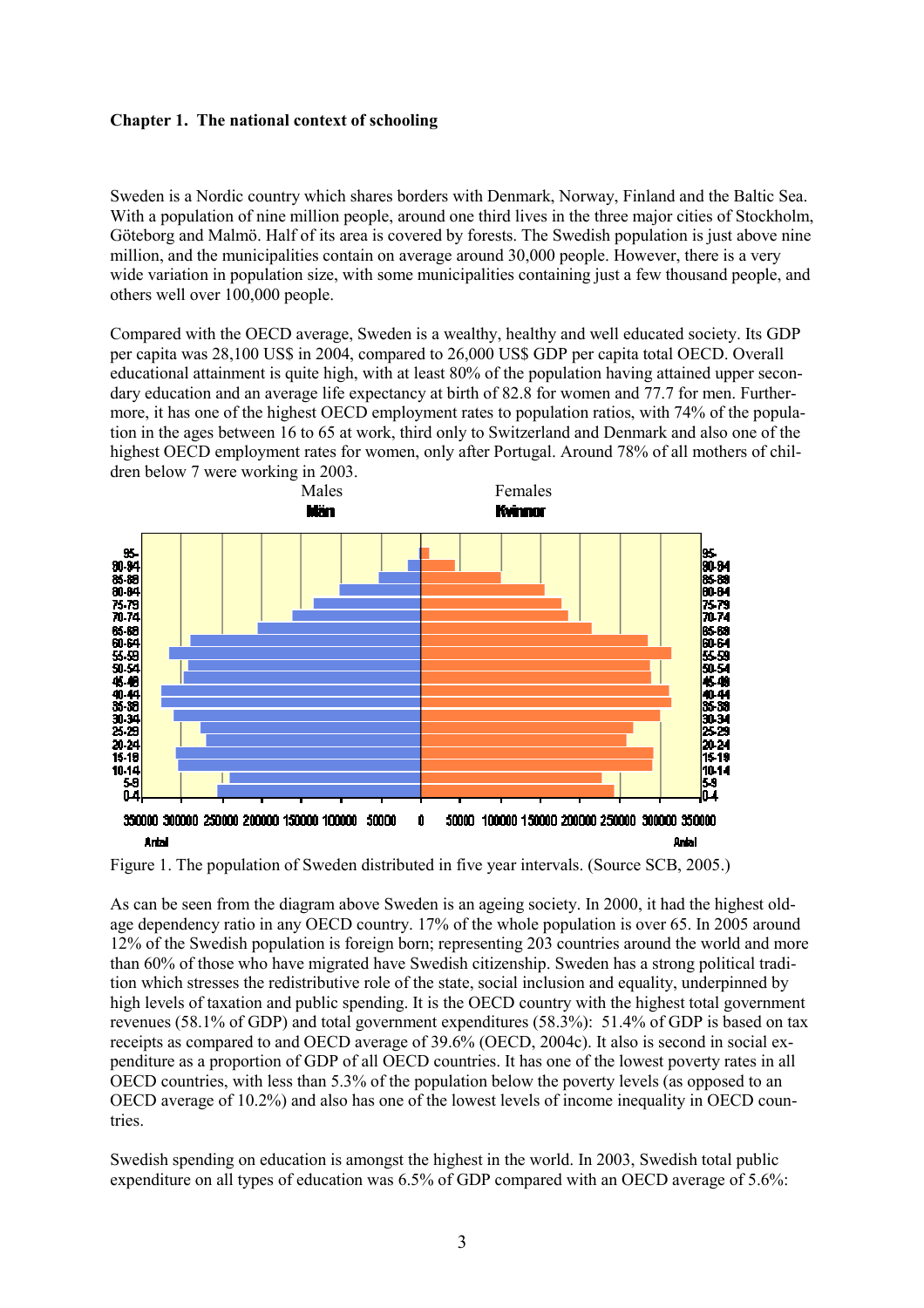Public funding of education stood at 6.3%, compared to an OECD total of 5%, while private spending in education ranks among the lowest in OECD countries (OECD, 2004a, Table B2.1a). This makes Sweden among the most generous countries in proportionate terms, although it has to be said, that in recent years, funds for educational institutions have decreased slightly (OECD, 2004a, Table B3.1).

The number of people among the adult Swedish population that are at regular work is high, 78% of 20 to 65 years old. The amount of persons participating in the working forces is almost equal between men and women. Historically work has been seen as a right of the individual. Work itself is a basic value of the society. This places an important role of the inner life of the schools. The value of work is one part of the social training of the school and many parts of the activities of the schools prepare for the participation in working life. As parents are so highly engaged in the working forces the schools for the younger children also play an important role in the leisure time planning.

In Sweden as well as in other modern societies large changes has occurred according to the nature of working tasks. Less complicated jobs are more and more rare. Old industrial jobs have been replaced by machines and technological solutions. More and more jobs are allocated in the field of trades and services in different sectors. The rapid changes that occur within the working market make the schools and school leaders forced to identify what happens. The changes have to be reflected more quickly in the content of the school work. As larger parts of the working life are dependent on initiatives of entrepreneurs the schools have not only to prepare the students to become employees. They also have to be prepared to fulfil the role of entrepreneurs. Students need to be supported to develop creativity, social competence and initiative, all qualities that the school leaders need to promote in each single school.

The distribution of money between different sectors in society has changed during the last years. In Swedish *municipality*<sup>1</sup> the largest costs are for health care and the care taking of elderly people (40%). In second place you find schooling (32%) and in third place costs for pre-schools and child care (13%) (SKL, 2005). This shows that education has a stable position among politicians as well as among the public. Sweden has been known as a highly equalitarian society with a well developed well fare system. Also in this aspect there is consensus between political parties. However the development during the last decade has led to a larger variation between different income groups. This creates a new reality for schools as children and youth from different homes have different materialistic prerequisites when they attend school. School leaders and teachers have to be aware of and balance this situation.

The level of educational attainment of the population is relatively high, with less than 20% of adults having below upper secondary education, and almost 18% having tertiary education. Enrolment rates in the different education levels are quite high from pre-school all the way through post-compulsory education. Many young adults (18-25) in Sweden combine education with significant participation in work during studies. Thus, while secondary education may not be fully completed at the expected ages, some may be doing so at later ages.

The Swedish population is not only highly educated, but also highly literate. According to the International Adult Literacy Survey, Sweden had the highest average score out of 22 countries, and also one of the lowest spreads, with high literacy levels even for those adults who had not reached upper secondary education.

In terms of the literacy scores of 15 year olds based on the Project for International Student Assessment (PISA), Sweden has performed above the OECD average in reading, with a small standard deviation. However, in scientific and mathematic literacy, while high, performance has not reached the

 $\overline{a}$ 

<sup>1</sup> There are 290 Swedish municipalities. Each of the municipalities is responsible for the use of taxes within several areas such as technical services (water, sanitary), elderly care, child care and schooling. The municipality has a local parliament reflecting the votes of the inhabitants and several boards with a political composition that also reflects the local opinions.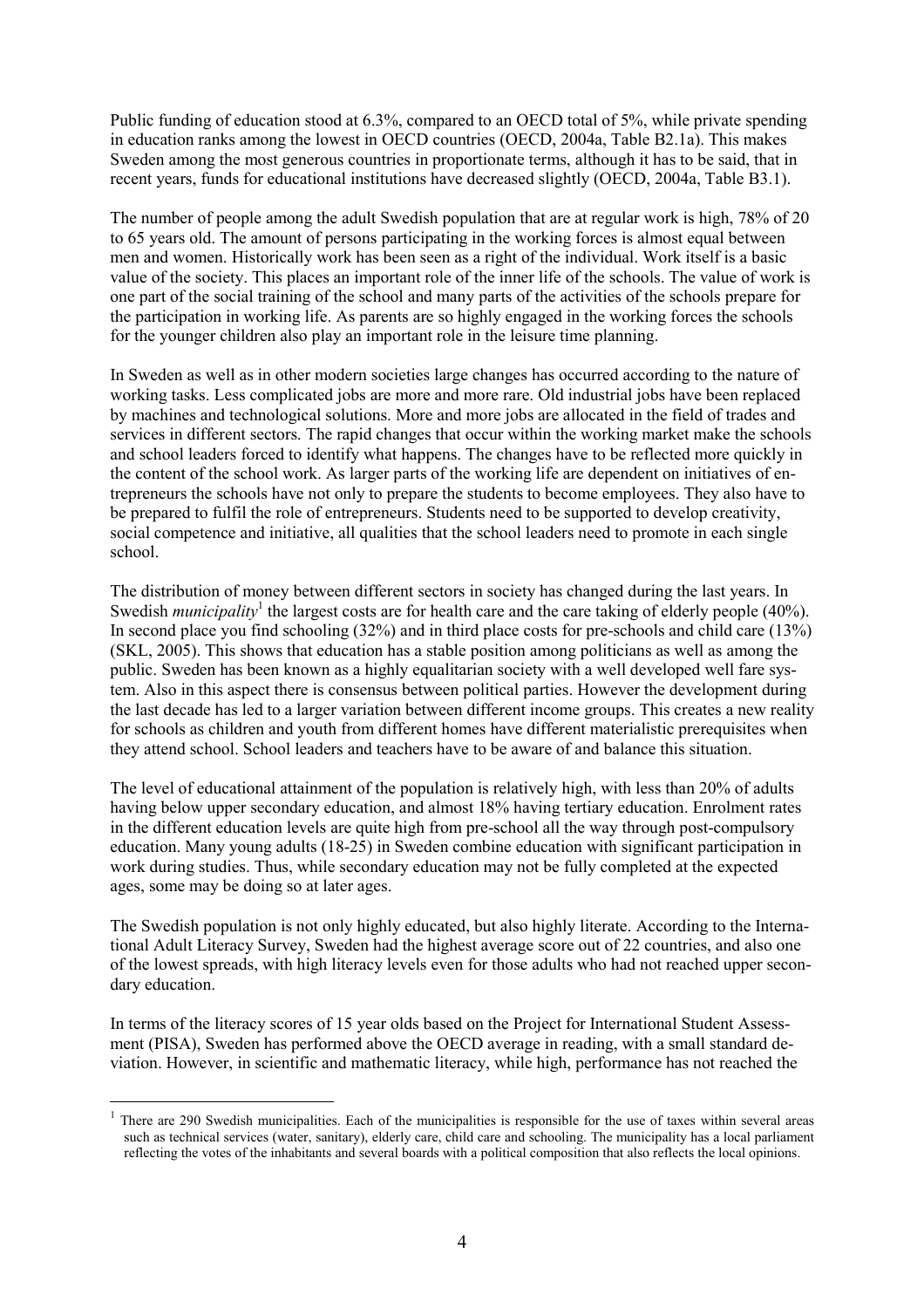same levels as reading. Still, it is important to say that the spread of these results has been smaller than in the OECD on average, except for scientific literacy. PISA results for Sweden also show that there are small differences in performance between schools, implying that performance is largely unrelated to the schools children attend, although comparison of results from 2000 and 2003 do show increasing –while still relatively small- differences between and across schools.

| Country       | Reading | <b>Standard</b><br><b>Deviation</b> | <b>Scientific</b><br>literacy | <b>Standard</b><br><b>Deviation</b> | Mathe-<br>matics  | <b>Standard</b><br><b>Deviation</b> |
|---------------|---------|-------------------------------------|-------------------------------|-------------------------------------|-------------------|-------------------------------------|
| Norway        | 500     | 104                                 | 484                           | 104                                 | 495               | 92                                  |
| Denmark       | 492     | 98                                  | 475                           | 102                                 | 514               | 91                                  |
| Finland       | 543     | 89                                  | 548                           | 91                                  | 544               | 84                                  |
| <b>Sweden</b> | 514     | 92                                  | 506                           | 107                                 | 509               | 95                                  |
| <b>OECD</b>   | 494     | <i>100</i>                          | <i><b>500</b></i>             | 105                                 | <i><b>500</b></i> | <b>100</b>                          |

Table 1: Mean Performance and Standard Deviation on Reading, scientific and mathematic literacy, 2003

Source: OECD (2004), Learning for tomorrow's world: First results from PISA 2003, Paris.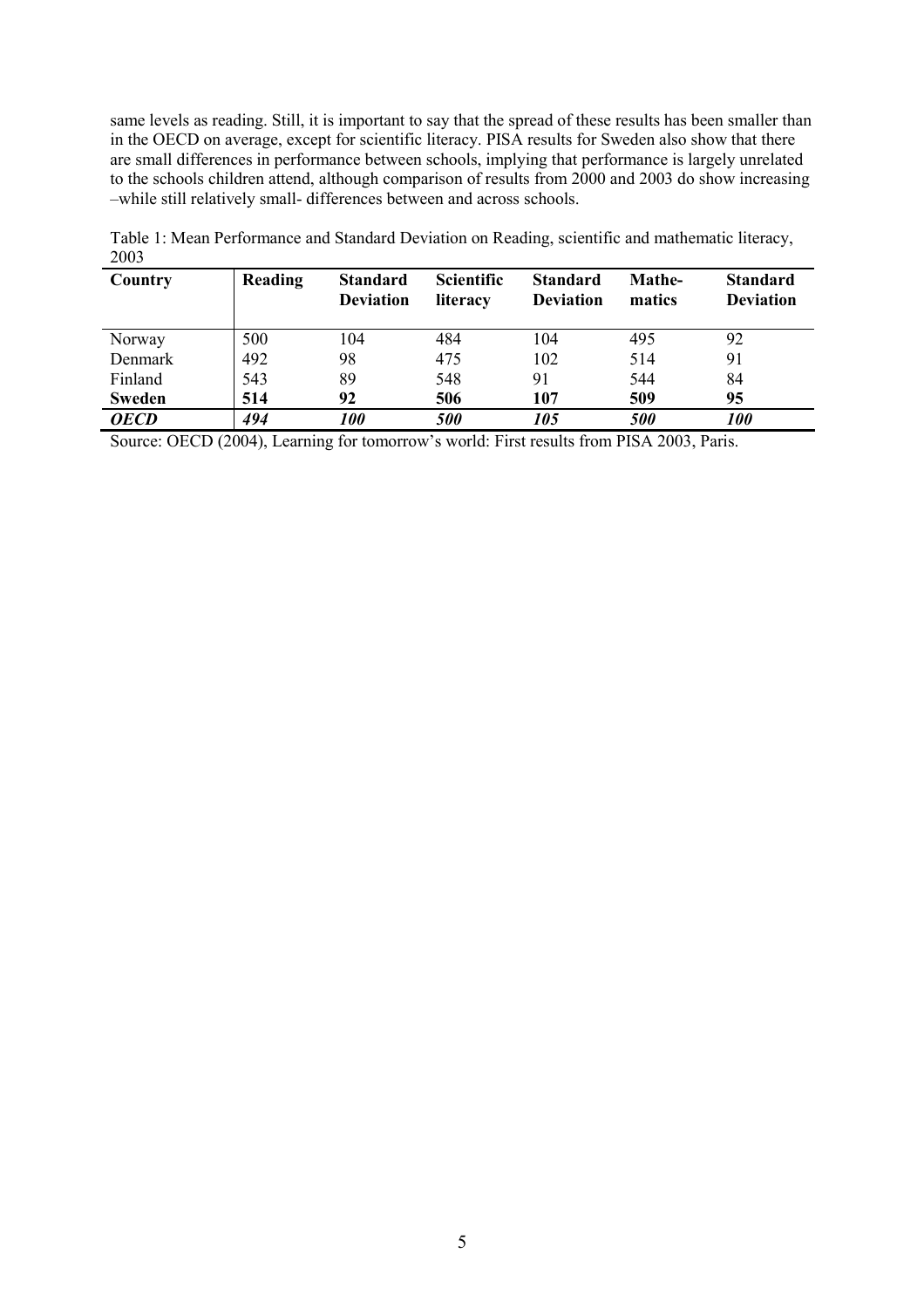### **Chapter 2. The school system**

#### *Brief history and recent development*

The education system has been an integral component of the Swedish concept of the welfare state. Compulsory schooling was already introduced in 1842. In the 1960s, Sweden had nine years of free compulsory education for those aged 7 and over. It provided a comprehensive education, with all children following a similar curriculum determined by the government. Upper secondary education was voluntary and offered different programmes, from vocational training to programmes preparing for university studies. Parallel to this, there has also been a strong tradition of public support to adult liberal education, encouraging the accumulation of social and human capital. The schooling system has focused on providing equality of opportunities and equivalence of outcomes. The result of this is that almost all Swedes now stay on in full-time education beyond the minimum school leaving age. The adult education system reinforces this equality of opportunities to adults by also offering the possibility of a second chance to adults who missed it in the first place and giving another route to jobs with higher pay or better conditions.

The Swedish education system has undergone a number of important reforms in the past 25 years which have a strong bearing on the task of school leaders. A process of decentralisation has left the government with few policy levers at a national scale: During the 1990s, the education system was decentralised from the government to local authorities and schools in order to encourage greater innovation and flexibility in the system and to stimulate local democracy; to reduce spending across the public sector; and to promote increased efficiency by introducing more market forces in education (e.g. more competition among public schools and the encouragement of approved independent schools). The reasons behind the transformation of the system from a highly centralised to a highly decentralised one were not only rational. During the 1980´s the municipalities showed the state that they were fully competent to manage their own affairs and many requests were made that more autonomy had to be given to the municipalities. It was also a reaction to the severe economic recession that Sweden experienced in the early 1990s.

The government has retained overall responsibility in defining the national objectives and guidelines of education and curriculum, and the municipalities have freedom to determine how they want to accomplish this. While the government and parliament continue to play a substantial role in school education, the system is now goal and result-oriented. Within the framework of the guidelines adopted by Parliament and the Government in the Education Act, ordinances, curricula, syllabuses and timetables, the local authorities decide how school education is to be organised and what resources to allocate for this purpose out of their budgets.

Within this decentralisation trend, support for alternative schools has been promoted. Thus, while all students attend publicly funded schools, around 11% of schools, catering for 8 % of enrolled students, are so called *approved independent* schools<sup>2</sup>. These schools are open to everyone, follow the same curricula and receive grants from the municipalities according to the same criteria as the municipality's own schools.

In 1998 preschools were defined as one part of the educational system. The large expansion of the child day care system in Sweden started in the 1960´s to make it possible for women to participate in the labour market. Questions about children day care were handled by the Ministry of social affairs. During the 1980´s and 1990´s municipalities in Sweden restructured their inner organisation. The development that children and youth go through was seen as a whole issue. Many municipalities combined child care questions with questions about development during the schools years under one overhead organisation. The change has meant a lot for many school leaders in the municipalities as they

 $\overline{a}$ 

<sup>2</sup> Approved by The National Agency for Education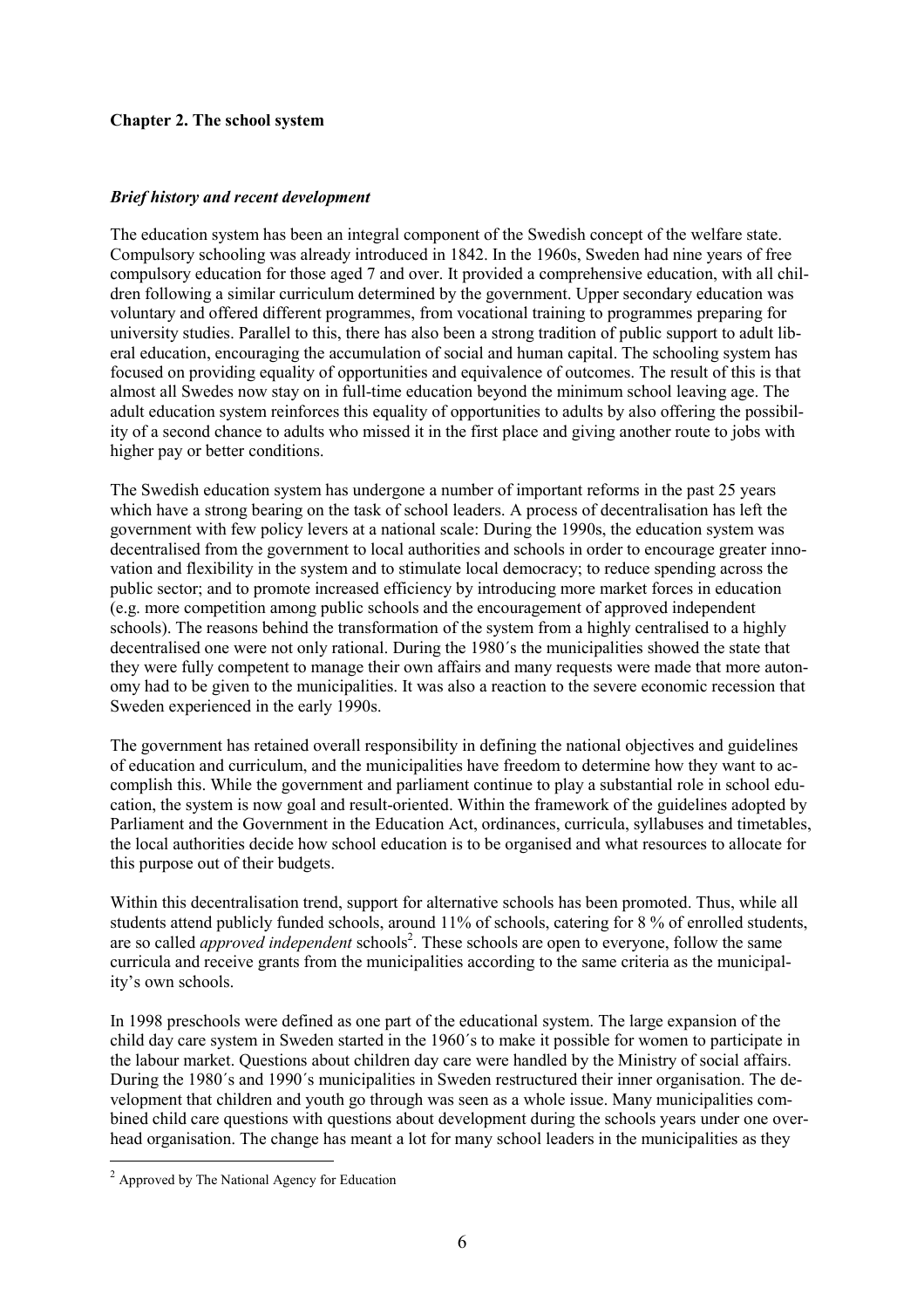have become responsible not only for compulsory schools but also for preschools in their part of the municipality. Preschool teachers and child care takers have become new professional groups that school leaders are expected to lead in their schools. For these professional groups the new structure has meant that preschool activities are seen more as education than care taking. In the end of the 1990´s the state followed the municipalities and the responsibility for child care went over from the ministry of social affairs to the ministry of education also at the national level.

#### *The structure of the school system*

The Swedish public school system is made up of compulsory and no compulsory schooling. Compulsory schooling includes regular compulsory school, Sami school, special school, and programs for pupils with learning disabilities. Non-compulsory schooling includes the preschool class, upper secondary school, and upper secondary school for pupils with learning disabilities, municipal adult education, and adult education for adults with learning disabilities.

All education throughout the public school system is free. There is usually no charge to students or their parents for teaching materials, school meals, health services or transport.

#### *The Education Act*

According to the Swedish Education Act, all children and youths shall have equal access to education. All children shall enjoy this right, regardless of gender, where they live, or social or economic factors. The Education Act states that the education shall "provide the pupils with knowledge and, in cooperation with the homes, promote their harmonious development into responsible human beings and members of the community." Consideration shall also be given to students with special needs.

#### *Responsibility and governance*

The curriculum, national objectives and guidelines for the public education system are laid down by Swedish Parliament and Government. Now valid are Curriculum for the Preschool (Lpfö 98), Curriculum for the Compulsory School System, the Preschool Class and the Leisure-time centre (Lpo 94) and Curriculum for the Non-compulsory School System (Lpf 94).

Within the objectives and framework established by Government and Parliament, the individual municipality may determine how its schools are to be run. A local school plan describing the funding, organization, development and evaluation of school activities shall be adopted. Using the approved curriculum, national objectives and the local school plan, the principal of each school draws up a local work plan. This shall be done in consultation with the schools teachers and other personnel.

The National Agency for Education shall evaluate, follow up and supervise the public school system in Sweden. Every year, The National Agency for Education presents a current overview of the school system to Government and Parliament. This forms the basis of a national development plan for schools. The National Agency for Education has a supervisory role to ensure that the provisions of the Education Act are being complied with and that the rights of the individual student are respected.

The government also influences the work of the schools through the National Agency for School Improvement. This agency is intended to support and stimulate local authorities and schools to achieve the national objectives and to improve quality in priority areas. Its responsibilities include the professional development of principals and teachers. The two national agencies that work towards municipalities and schools operate independently of the government.

#### *The school year*

The school (academic) year normally begins at the end of August and runs to the beginning of June the following year, comprising a total of about 40 weeks. The regular school week is five days long, Monday through Friday. A longer holiday of just over two weeks is taken from around the 20th December to the beginning of January.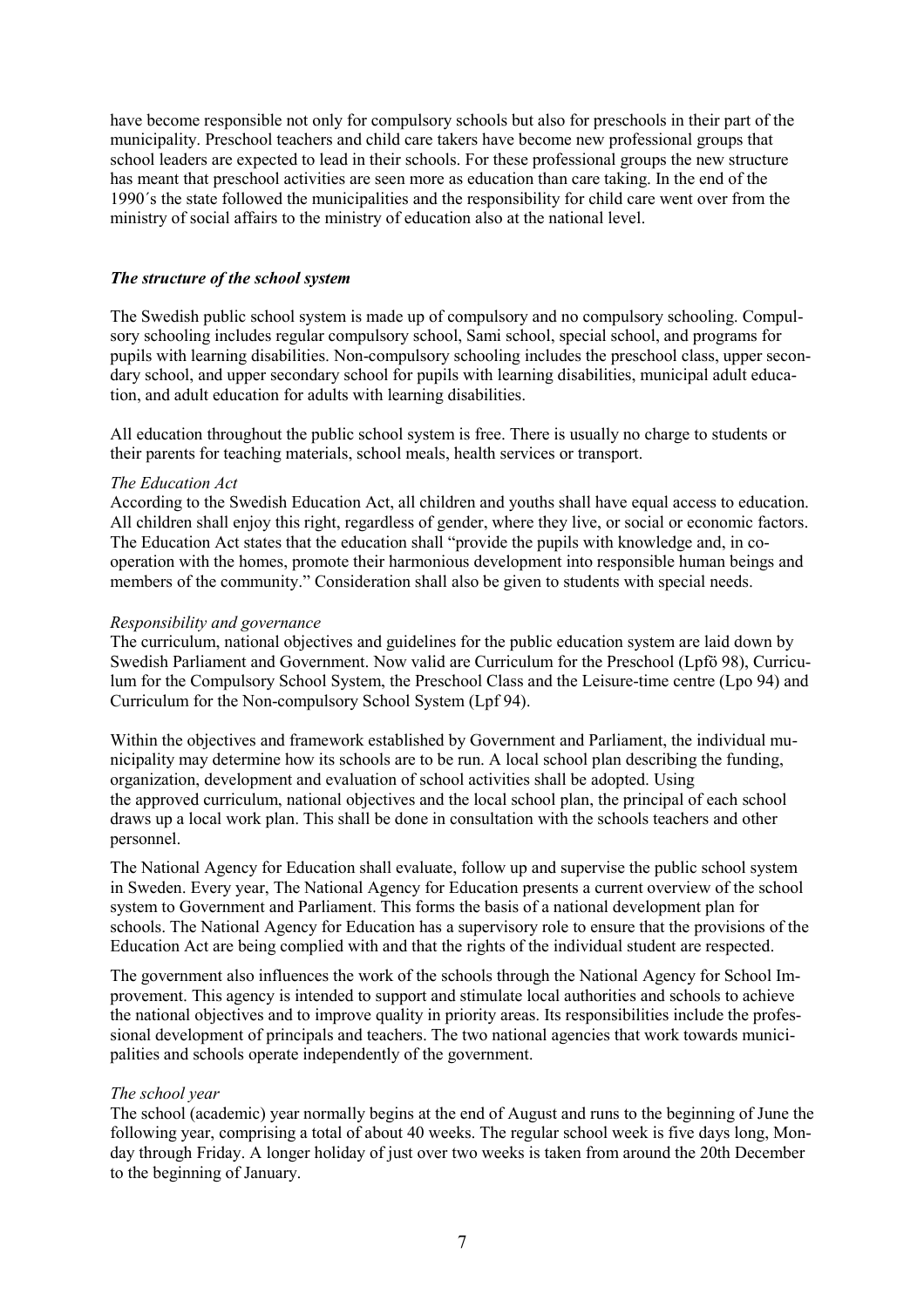### *Preschool*

Preschool is well established and comprises children in the age of one to five years. Three out of four children participate in preschool at the age of 3-4 years. Preschool activity is jointly financed by the municipality budget and parental fees, usually income-related.

#### *Preschool Class*

Municipalities are obligated to provide a place in a preschool class for all children beginning the fall term of the year the child turns 6. The preschool class program shall comprise a minimum of 525 hours per year and stimulate the learning and development of each child, as well as lay the foundations for continued schooling.

How the preschool class is arranged may differ between municipalities. Most often, it is organized and located in connection to a compulsory school, leisure-time centre and/or preschool.

While attendance is voluntary, 93 per cent of all six-year-olds attend a pre-school class, normally lasting three hours a day.

#### *Compulsory Education*

Included in compulsory schooling are the regular compulsory school, Sami school, special school, and programs for pupils with learning disabilities. The 9-year compulsory school program is for all children between the ages of 7-16 years. Upon the request of the parents, a child may begin school one year earlier, at the age of 6.

Sami children can receive education in Sami School that covers grades 1-6. This schooling corresponds to the first 6 years of compulsory school.

Special schools offer a 10-year program for the deaf and hard of hearing. Programs for pupils with learning disabilities include compulsory school and training school for pupils with severe learning disabilities.

In Sweden there are today 4 908 compulsory schools. During the first three to seven years the class is taught by the same teacher, supported by a number of specialist teachers responsible for instance for handicrafts or sports. Gradually subject teachers are introduced during school year six and seven. These subject teachers follow the students during their last three or four school years. Students receive marks for the first time in grade 8, at the age of fifteen. As there are many sparsely populated areas in Sweden, school size varies. A compulsory school may have less than thirty teachers. In cities there are usually around 70-80 teachers to be found in a school. The work is led by a principal, who not only manages the teachers, but also manages the people who work at the school in student care, counselling, health, maintenance and food services. In the compulsory schools, run by the municipalities, the average student number is 213. In the 585 independent compulsory schools in which the municipalities are not driving the schools, the average number of students is 127.

## *Upper Secondary Education*

Almost all compulsory school students, 92 percent of a year group, continue on directly to upper secondary school and the majority of these complete their upper secondary education in 3 years. The upper secondary education is non-compulsory schooling.

Upper secondary education is divided into 17 national 3-year programs. All of the programs shall offer a broad general education and basic eligibility to continue studies at the post-secondary level. Alongside the national programs, are also a number of specially designed- and individual study programs.

Upper secondary education for the learning disabled offers vocational training in the form of national-, specially designed- or individual programs, similar to those of regular upper secondary. The national programs for the learning disabled are however fewer in number and specially oriented to vocational training. Upper secondary programs for the learning disabled are 4 years in length.

Most of the upper secondary schools are also headed by the municipalities and they have the same high degree of responsibility as the compulsory schools have. In the upper secondary schools all different educational programs are kept under the same organisational roof. Students that are aspiring to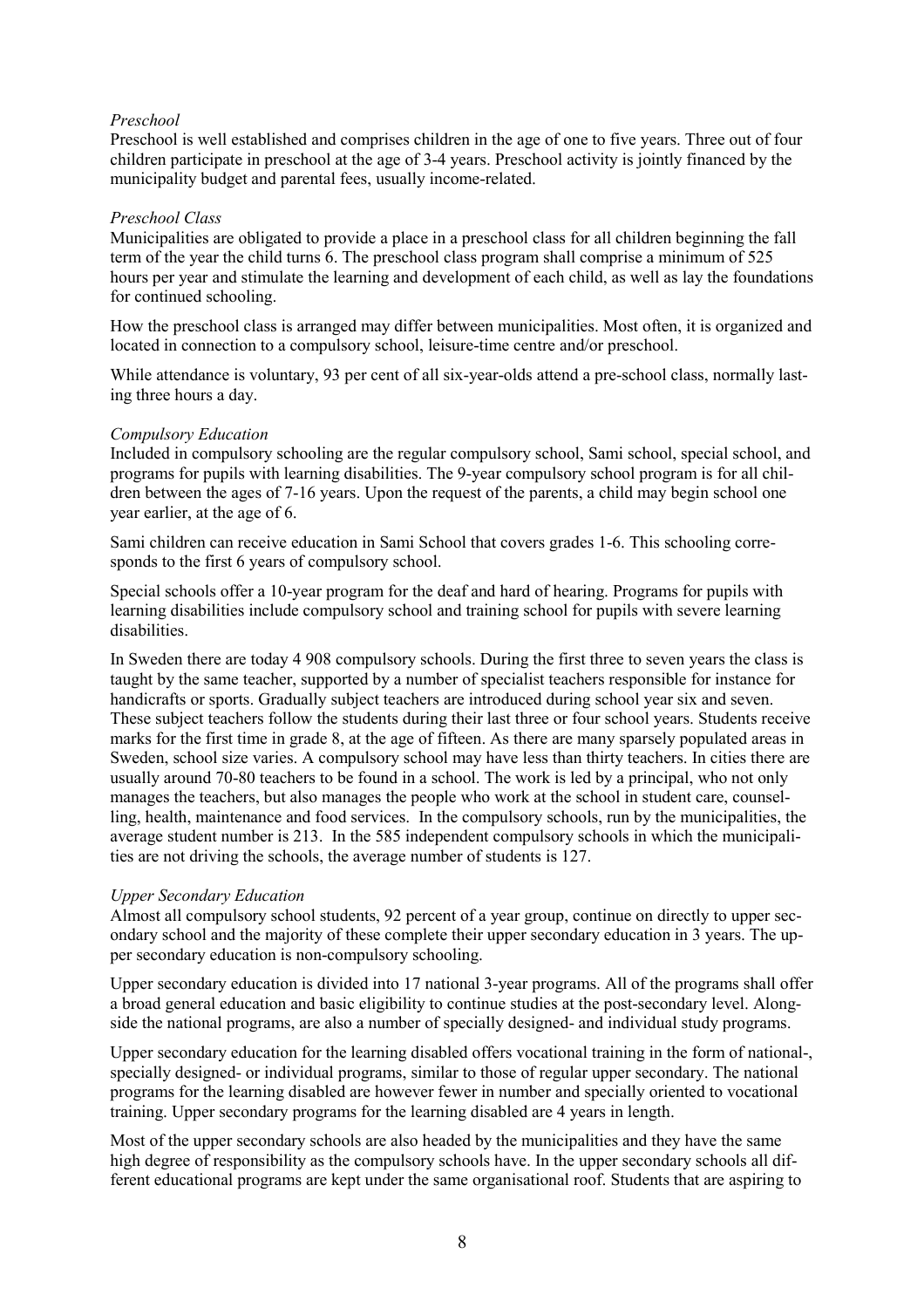go to universities are working side by side with students that have chosen to study with more of a vocational goal in focus. The teachers follow the students during one, two or three years. Teachers usually work in teams to be able to use the time of the students in effective ways. The principal is the manager of an upper secondary school, but may have several deputy principals to work together with that usually have responsibilities that follows the special study areas that the school can offer the students. The principal appoints the staff, decides on the individual salary of the teacher as is done in the compulsory school and take decisions on economical issues as well as on issues that deals with the use of time and localities. Upper secondary schools are usually larger organisations than compulsory schools are. The average upper secondary school run by a municipality has 614 students. There are 266 independent upper secondary schools in Sweden. In these schools the student average is 177 per school. About 13,4 % of the students in the age of 17-19 attend these kinds of schools in Sweden.

The students can choose between the 17 national 3-year programs*,* 14 of which are vocationally oriented. All these programs provide a broad basic education and basic eligibility for higher studies. Core and shared subjects take about one-third of the students' study time, both in theoretical and vocational programs. In order to follow one of the 17 national programs students are required to have at least pass compulsory school grades in Swedish (as a mother tongue or as a second language), English and mathematics. About 50 % of the students attend programs that prepare them for different vocations and 32 % of the students attend programs that prepare them directly for university studies. About 10 % of the student attends specially designed programs. Apart from the national programs there are specially designed individual programs in which 8 % of the students participate. These individual programs are for students who, due to insufficient qualifications or other reasons, cannot start a national or specially designed program immediately.

Student work is assessed on a continuous basis, with marks awarded for the completion of each course. National tests have been developed in certain subjects. No final examination is taken, but a leaving certificate is awarded. A very important feature of upper secondary school is that all tracks (academic as well as vocational) give access to tertiary education.

#### *Adult Education*

A person has the right to begin an upper secondary education in a regular upper secondary school up until the year he/she has turns 20. After that, there are different types of municipally run adult education programs. Among these are municipal adult education (Komvux) and education for adults with learning disabilities (Särvux). Komvux and Särvux are basic education, corresponding to compulsory school and programs for pupils with learning disabilities, respectively, and non-compulsory education, corresponding to regular upper secondary and upper secondary courses for pupils with learning disabilities, respectively.

Komvux also offers continuing education programs, which give specialized skills in a particular occupational field.

The Swedish Agency for Flexible Learning serves as a complement to municipal adult programs for people who are unable to study in the town or community where they live. Part of the program is done by distance, in addition to students making regular visits to the school for teacher directed instruction.

Swedish for immigrants (SFI) is designed to provide newcomers with knowledge of the Swedish language and Swedish society. Municipalities have an obligation to offer SFI to new adult immigrants. SFI programs may be organized in different ways depending on the municipality.

#### *University and Post-secondary Education*

More than one third (43 %) of students continue on to study at the postsecondary level within three years of completing upper secondary school (2002). Universities and institutions of higher education offer students specific programs or individual courses of study. Most universities and post-secondary institutions in Sweden are state-run, and are located in more than 20 towns and cities across the country.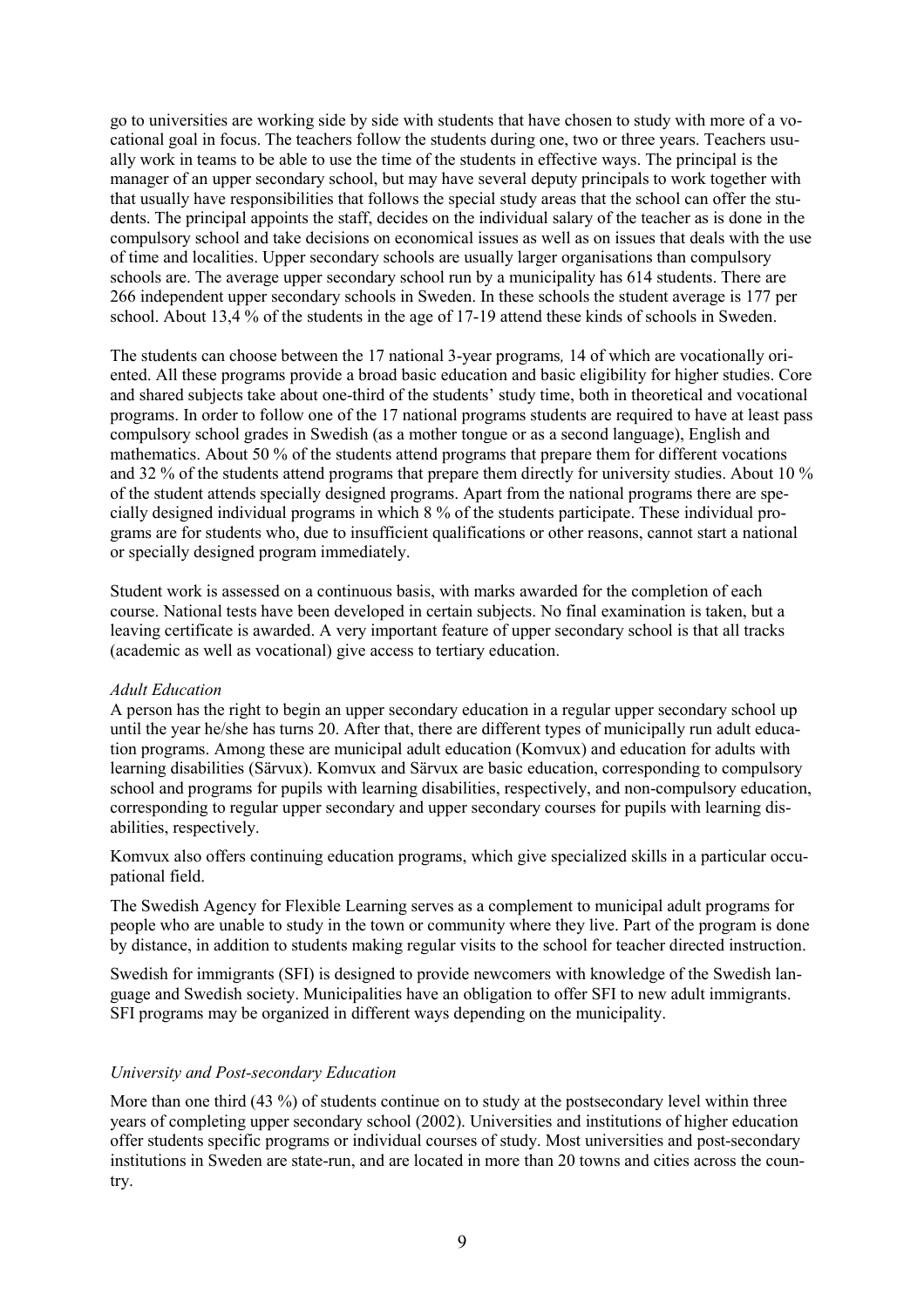#### *The right to choose ones school and independent schools*

Most children attend a municipal school close to their home. However, students and their parents have the right to choose another municipal school, or a privately run (independent) school. About 6 % of the compulsory school students attend an approved independent school (2002).

Independent schools are open to everyone and must be approved by The National Agency for Education. The municipality in which the student resides pays the school a per student/per year grant. The education of independent schools shall have the same basic objectives as municipal schools, but may have a profile that distinguishes it from the municipal school. For example, schools may have a particular religious character or use a special educational approach such as Montessori or Waldorf. If an independent school does not comply with applicable regulations, The National Agency for Education may withdraw its approval.

Independent schools above the compulsory school level can be one of two kinds: those that correspond to municipal upper secondary, i.e., those that offer upper secondary programs and receive municipal grants, or those that offer supplementary programs. Among the latter, are schools with programs in fine arts and handicrafts.

In addition to the types of schools mentioned, there are also a number of international schools in Sweden that receive partial government funding. These schools are intended primarily for the children of foreign nationals whose stay in Sweden is temporary.

#### *Special education and special schools*

The Swedish Education Act states that all children shall have equal access to education, and that all children shall enjoy this right, regardless of gender, where they live, or social or economic factors. Special support shall also be given to students who have difficulty with the schoolwork. Most students with a need for special support are taught in regular classes in compulsory- and upper secondary schools. There are also a certain number of special remedial classes for students with functional disabilities, and for students with social and emotional problems. However, most children with learning disabilities attend a program for pupils with learning disabilities (Särskola).

#### *Special support and remedial teaching*

A student, who for some reason has difficulty following lessons in class, can receive support in one of several ways. Examples include having a special education teacher support and assist the child in the classroom, or teaching the child in a special remedial group outside the regular classroom.

Students who are sick for an extended period of time, or who frequently miss school due to illness, are entitled to be taught at the hospital or in the home. This instruction is only given with the consent of a physician. The instruction given shall correspond as far as possible to regular classroom instruction.

#### *Special needs education*

According to a 1988 parliamentary decision regarding a new teacher's training program, all compulsory school teachers shall receive the equivalent of a half term of study in special needs education. In addition to this, there is also a 3-term specialist training program in special education. Special needs teachers can offer regular teachers support and guidance in teaching students with particular difficulties. This can be done either by the special needs teacher teaching the entire class, parts of the class, or only those students in need of compensatory training.

School principals are responsible for establishing an action program in consultation with the student's parent or guardian.

#### *Students with functional disabilities*

The Swedish Institute for Special Needs Education is responsible for providing special needs support to students, parents, schools and municipalities, so that functionally disabled students receive the best education possible. The support targets children with hearing- and vision impairments, children with physical- or multiple disabilities, as well as disabled immigrant students, vision-impaired preschool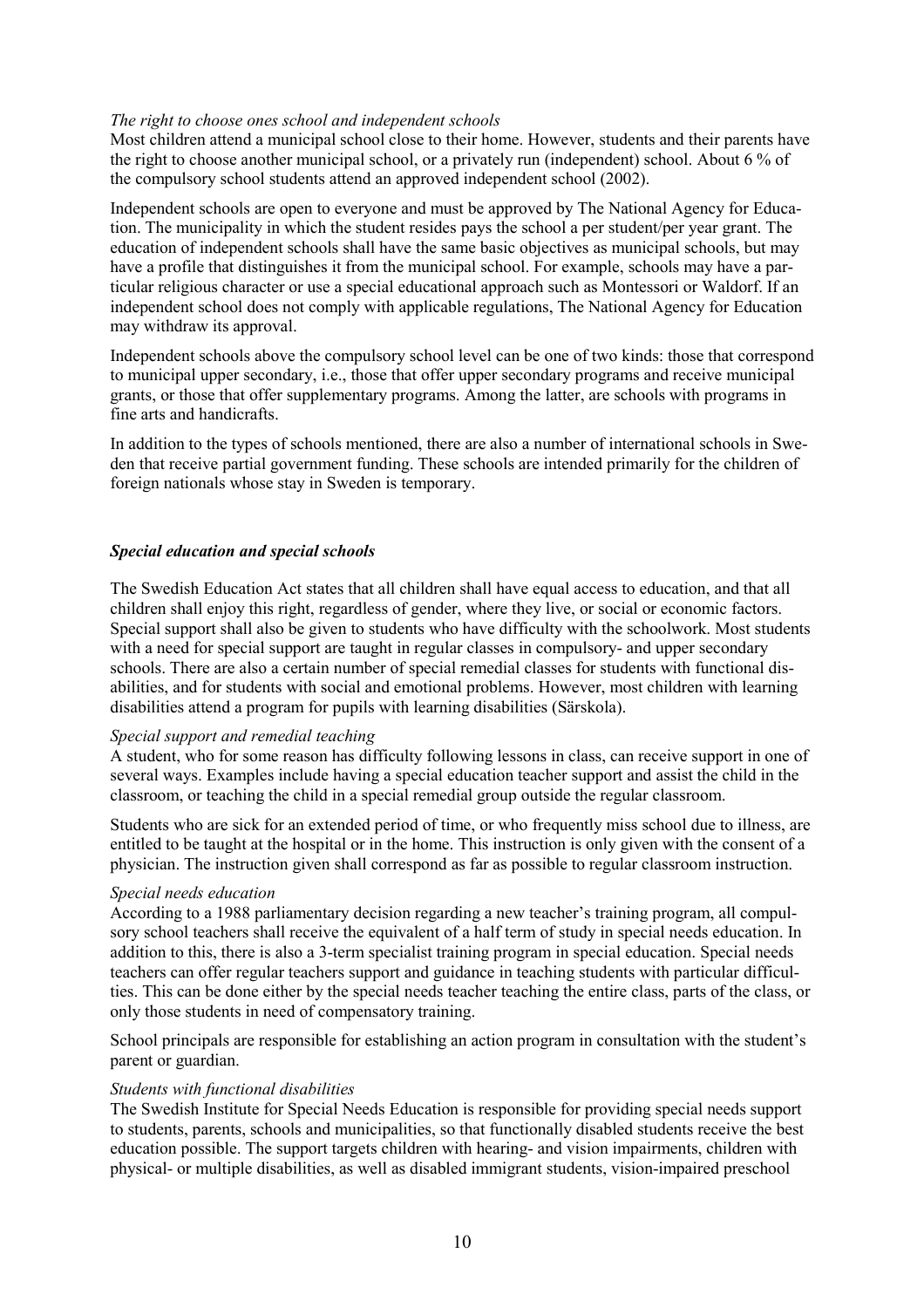children, and deaf-blind adults. The Institute also has a resource centre that develops, produces and distributes teaching materials and other aids for special needs education.

#### *Reduced study program*

Schools are not always able to offer an education suited to every student's interests and abilities. For students who feel that the regular education is simply too demanding, the school can arrange a reduced course of study.

This can mean either reducing the timetable, or alternating work experience with school subjects. A student following a reduced program does not receive a complete final grade (leaving certificate) from compulsory school, but can nevertheless be offered a place in upper secondary school.

#### *Upper secondary school*

The principles of equal education for students with special needs, as well as strive for integration, applies to upper secondary school as it does to compulsory school. The support measures available in compulsory school shall also be available in upper secondary.

Most youths with functional disabilities attend regular upper secondary schools. There are also special national secondary schools for the deaf, hearing-impaired and physically disabled students. These include the national upper secondary for the deaf and hard of hearing in Örebro, and national secondary school for physically disabled students in Umeå, Stockholm, Göteborg and Kristianstad.

#### *Adult education*

Education for adults in Sweden can take the form of municipally run adult education programs (Komvux), education for adults with learning disabilities (Särvux), and Swedish for immigrants (SFI). A supplement to municipal adult education, are the national schools for adults (SSV).

Persons with functional disabilities often encounter particular difficulties associated with studying. Physical access is a requirement, as are the availability of suitable aids, teaching materials and personal assistance. In some cases, the state can provide funding to alleviate the shortcomings in these areas. The aim is for no-one to be excluded from studying as an adult.

## *Special School for the Deaf and Hard of Hearing*

The school for the deaf and hard of hearing is a bilingual school (Swedish and sign language) that offers deaf and hearing-impaired students an education that taps into their strengths. Special schools have a broader responsibility towards their students, e.g., for providing recreational activities, transportation, and in some cases also accommodations. Special school education is compulsory and is a 10-year program.

There is one national- and five regional schools for the deaf and hard of hearing. The regional schools are located in Lund, Vänersborg, Örebro, Stockholm and Härnösand. The national school in Gnesta also teaches deaf and hard of hearing students with learning disabilities and students who have been deaf and blind since birth.

The agency responsible for these schools is the National Agency for Special Schools for the Deaf and Hard of Hearing.

## *Resource centres*

There are four state resource centres for special needs education. The centres' activities target children and youths who are visually-impaired, with or without being hard of hearing, deaf or having learningor severe language disabilities, as well as deaf or hard of hearing students with learning disabilities, and the staff who work with these children. The task of the centres is to promote a rounded development for these groups within the public school system for children and youths. Activities include special needs research and training, and providing information, education and further training for the students' parents or guardians as well for teachers and other staff. The centres shall also collect and distribute information, and remain up-to-date concerning research and development in education and development of children and youths of the groups targeted.

The central administration agency for the resource centres is the Swedish Institute for Special Needs Education.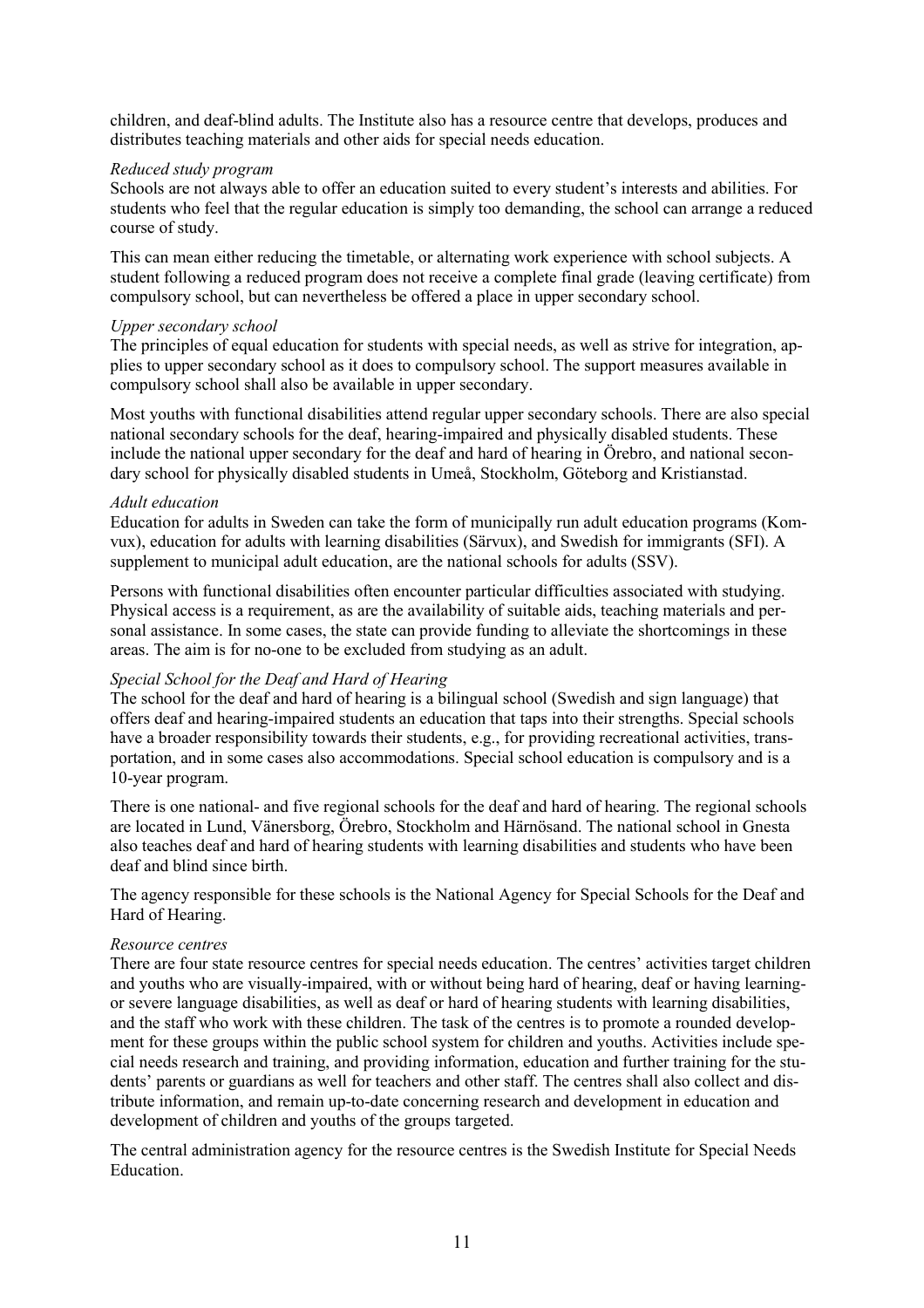Figure 2: Structure of the Swedish Education System



## *The relation between central and periphery of the educational system*

The compulsory school system has been in operation since 1962. At that time the school system was highly centralised. Aims for the schools and guidance on how to reach the aims were presented by the government or by national boards. Almost everything that took place in a compulsory school was rigorously set out in different sets of guidelines at that time. Although the schools were governed by specific boards of the local municipalities, in the early sixties these boards only had real power over housing, school-meals, teaching-materials and school transport. Money was distributed to the schools from the state on the basis of key numbers of students. The money to be used for teacher and school leader salaries was decided after negotiations at the national level, following seniority tariff principles. Beginning in the mid-seventies the Swedish school system has changed from being a highly centralised system to become a school system were power is devolved to the local school so they can meet their specific challenges.

Step by step the governance system of the compulsory school has changed during the latter part of the twentieth century in Sweden. The central guidelines ("läroplan") were rewritten in 1969, 1980 and in 1994; the 1994 (Lpo 94) version is short and concise. The board of education of the municipality has been given much more power over and responsibility for school finance. The state distributes a lump sum of money to the municipalities. They distribute the money to the schools. At the school level the school leaders have significant power over the distribution of the money. Recruitment of teachers is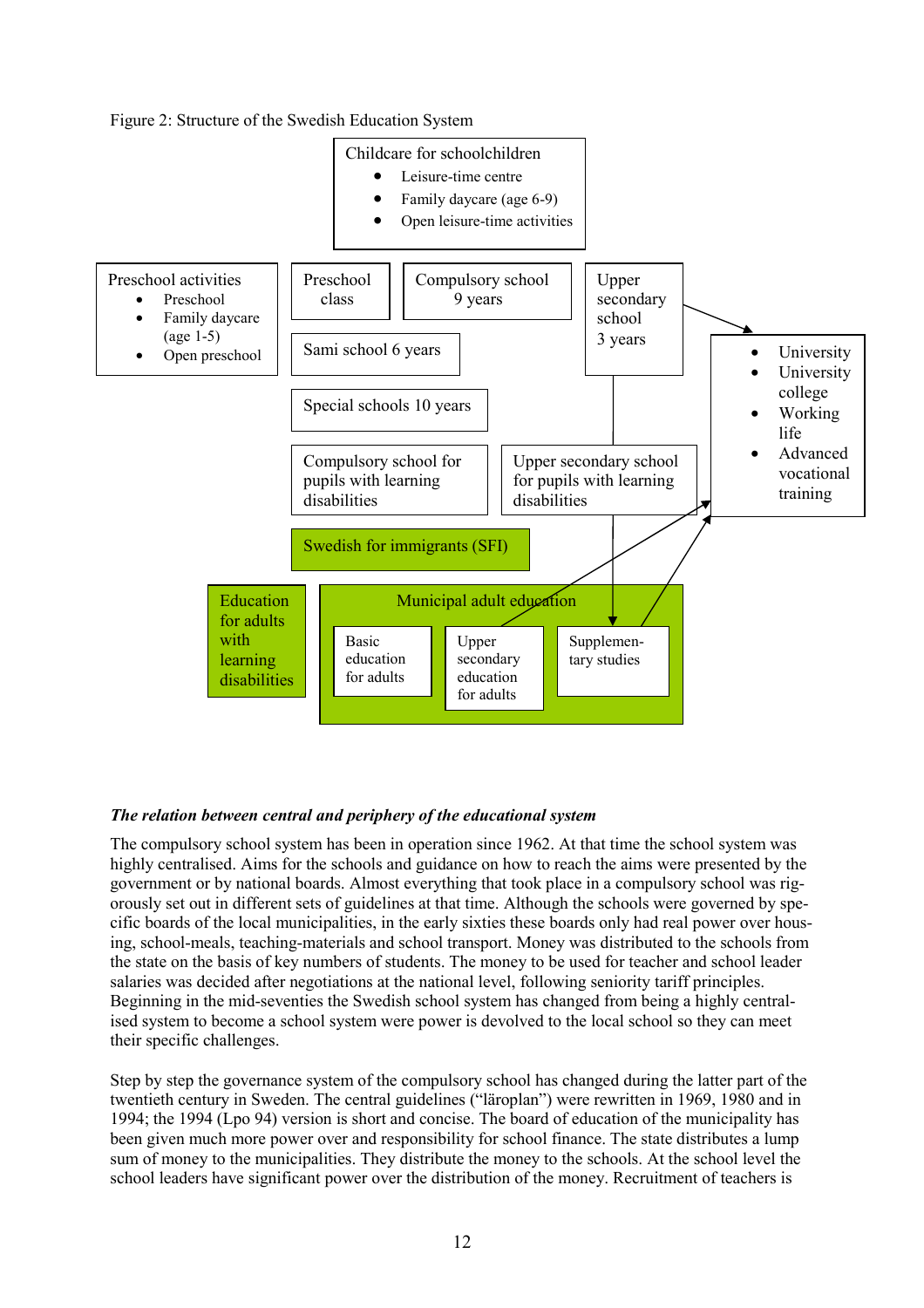carried out by the local school, where the school leader cooperates with the teacher unions not only about hiring new teachers, but also about the individual level of each teacher's salary. The state still formulates the central aims for the schools, but the schools are responsible for the educational process, to reach the goals and for the use of the resources that have been allocated to the school.

The Swedish school system is based on management by objectives. On the basis of the curriculum, each municipality is required to set out the general objectives for its school in a local school plan. In addition, every school has to devise a local work plan, based on the curriculum and local priorities. Within this framework, teachers have freedom to determine teaching methods and select teaching materials. The curricula prescribe compulsory subjects, subject syllabuses and curricular aims. Swedish, English and mathematics occupy a prominent position. Students also study practical arts subjects, health and physical education, social sciences, natural sciences, technology, home economics and another foreign language. There is a national timetable with the number of hours per subject, but municipalities and schools decide themselves on the distribution of hours and in what year a subject is to be introduced. The goals are set in the curriculum for year five and nine.

During the first years of the new decennium 79 municipalities have participated in a development project where they have been free to work without any regulation of the use of the time at school.

#### *Education based on tax money*

Sweden allocates considerable resources to schooling. Almost 100% of the funding for schools, including independent schools, is from public sources (the OECD country average is 93%). Schooling is free in Sweden, and parents are able to choose the school that their child attends (subject to capacity constraints). Municipalities are also required to provide students with free transport for compulsory schooling in the municipality.

The funding of schools comes from both the central and municipality levels of government. The funding has three main components:

- o General grants from the government to municipalities to assist with providing the wide range of services for which they are responsible, including schools.
- o Specific-purpose grants from the government to municipalities that are earmarked for particular purposes, such as assisting disadvantaged students and the training of principals.
- o Grants that the municipalities make from their own sources of revenue.

In total, around 80% of school funding comes from the municipalities based on local taxes, and 20% directly from the government.

There are three aspects of school funding that reflect the decentralised nature of Swedish schooling and society more generally:

- o the municipalities are able to choose the amount of funding that they allocate to schools provided that they comply with their legislative obligations and meet the national objectives;
- o most funds are allocated to schools in a block grant, and principals are able to determine the division of funds between different categories of expenditure, including different types of teachers and non-teaching staff; and
- o "funding follows the student": when a student changes school, the operating grant that applies to that student is reallocated to their new school.

These features lead to a system in which there are strong competitive pressures on schools and teachers to perform well.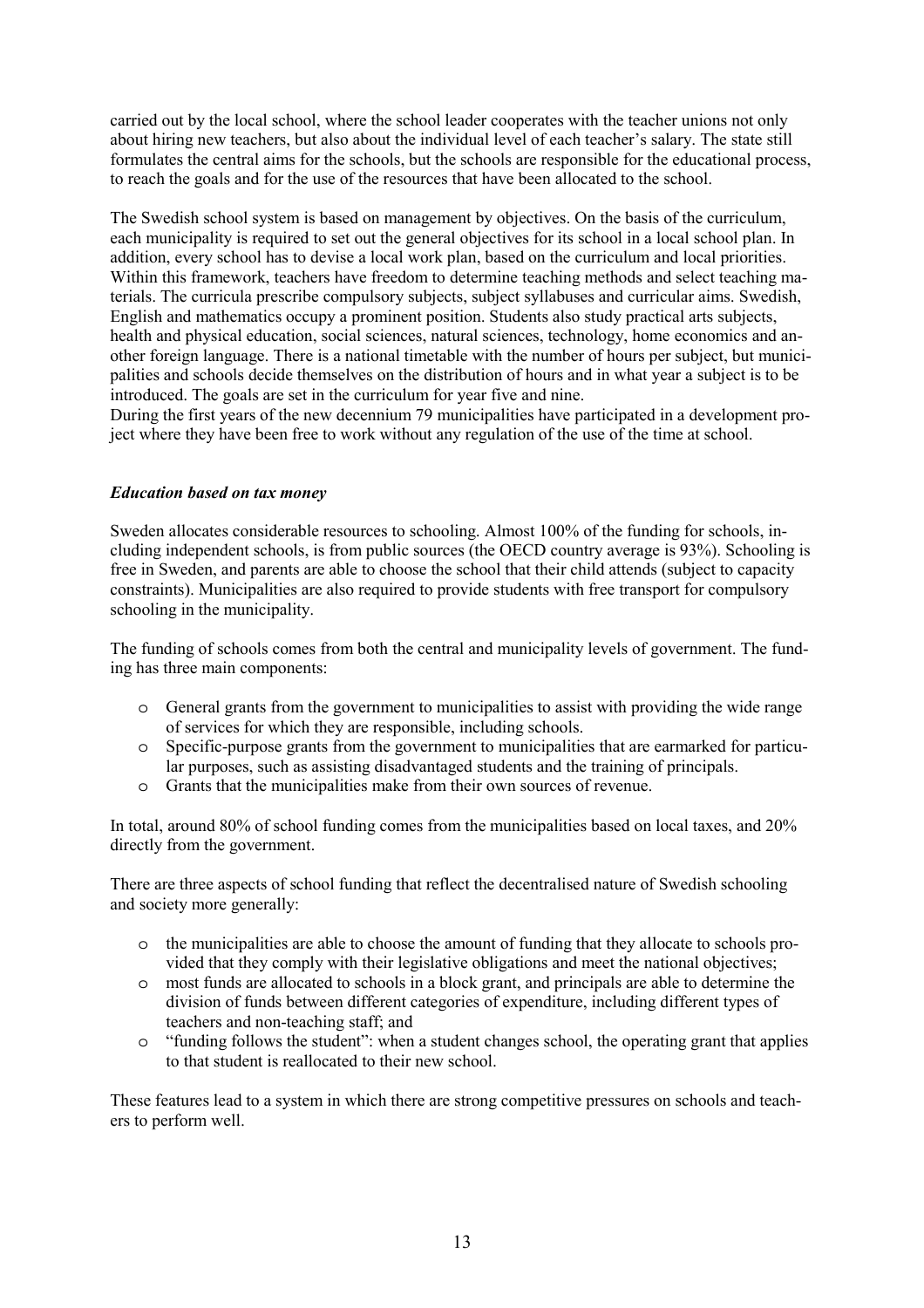## *Types of personnel*

Swedish schools have more categories of staff employed than schools in most other countries. One reason is that functions like school health services and school meals are integrated parts of the educational system and therefore appear at the school. The following were the facts in 2005 (Sveriges Kommuner och Landsting, 2005)

- o In **Child care** 126 000 people were full time employed (pre school teachers, child care attendants, leisure time teachers and managers) plus 11 000 people who were preparing meals and working as caretakers and cleaning assistants. Among pre school teachers 3 % are men, among children's nurse 4 % and among recreation instructors 21 %.
- o In **Schools** ( pre school, compulsory school, upper secondary school, special schools and adult education) - 165 600 people were full time employed working as all kind of teachers, counsellors ( $2500$ ) and school leaders ( $8500$ <sup>3</sup>.
- o In **School health care** (compulsory school, upper secondary school and special schools) were 15 700 people full time employed. Doctors (88), school nurses (2135), well fare officers (1369), school psychologists (631), different specialists (2654) and student assistants (8788).
- o In **School administration** were 28 800 people full time employed. Administrative staff, school librarians, IT-specialists, caretakers, cooks and cleaning assistants.
- o At the municipality level the **director of education's office** includes staff working with economy, evaluation, strategic planning, statistics, school buildings, coordination, cooperation with other authorities, transports, overall personnel planning and support.

## *Trade unions*

Sweden is a country where most people in the labour market have chosen to become a member of a trade union. More than 80 % are enrolled in unions which from an international point of view is a very high proportion. There are two trade unions recruiting and organizing teachers. The largest one is called *Lärarförbundet* (Swedish Teachers Union). With 230 000 members at all educational levels it is the fourth largest trade union in Sweden. Lärarförbundet also organize 8 000 school leaders in a certain association consisting of principals, deputy principals and other persons with leading positions in the school system. Historically Lärarförbundet have been the dominating organisation among preschool teachers and class-teachers. Lärarförbundet belongs to TCO (The Swedish Confederation for Professional Employees) an umbrella organisation consisting of 17 affiliated trade unions with totally 1.3 million members. Their members work in many different parts of the labour market – schools, health care, the police, industries, IT and telecom.

The other organisation is called *Lärarnas Riksförbund – LR* (National Union of teachers in Sweden) and counts 80 000 members also working at all educational levels. Historically LR has been the dominating organisation among subject-teachers and teachers with an academic background. LR belongs to SACO (The Swedish confederation of Professional Associations). SACO is a confederation of 25 independent associations with almost 600 000 members, all of whom are academics or graduate professionals with a university or college degree.

The main targets for both teacher unions are to raise the professional status of teachers to promote professional development, to ensure time for school development and a favourable real wage for their members, to improve the working environment in schools, to increase research for and by teachers and to achieve more funding for education.

 $\overline{a}$ 

<sup>&</sup>lt;sup>3</sup> Including principals and deputy principals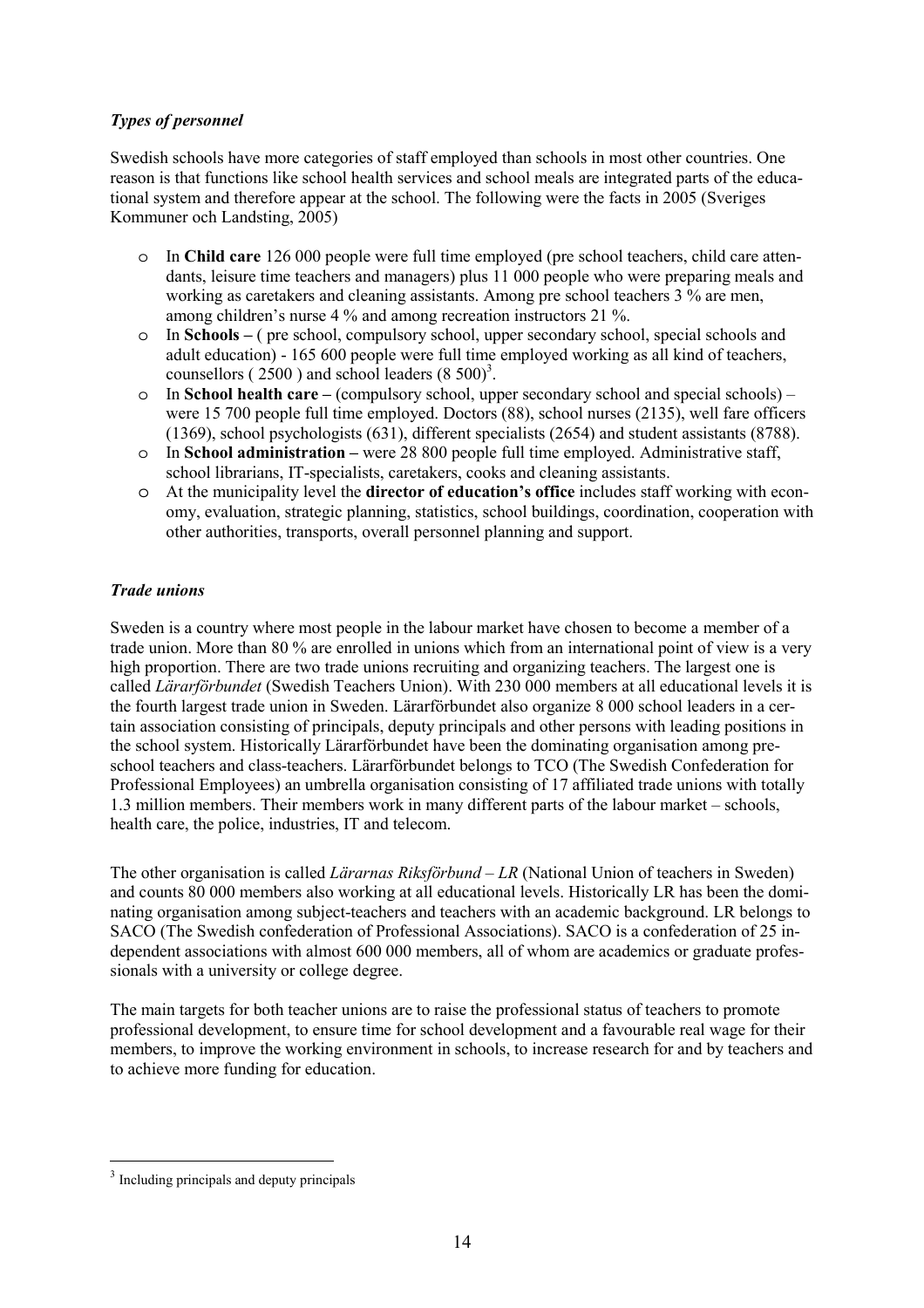The two unions of teachers have a formalized cooperation at the national level. When they meet their counter-part The Swedish Association of Local Authorities and Regions ( SALAR) in negotiations concerning salaries and other working conditions they speak with one voice.

*Sveriges Skolledarförbund* (The Swedish Association of Principals and Directors of Education) has 7 500 members consisting of principals, deputy principals and other persons with leading positions within the school system. Their members work at all educational levels. This union also belongs to the over head organisation SACO.

The main target for the unions of school leaders is to improve the working conditions. Still most school leaders have districts to run that are too large to be managed in a proper way. Many school leaders are frustrated that they have too many tasks to handle and they feel that they have not the expected time to coach their staff and to meet with their students. By tradition matters concerning wages are important. A future challenge is to create understanding among politicians that school leaders need to have time within their ordinary working time to participate in higher education and research so that the professional knowledge can be developed.

There is an ideological cleft between the two unions of school leaders. Lärarförbundet has a strong belief that teachers and school leaders – as the educational is a whole unit - shall belong to the same union. Sveriges Skolledarförbund considers that teachers and school leaders play different roles in the school system. The view of this union is that school leader work is a specific profession with certain interests and should therefore be handled in a certain organisation.

## *Opinions about the role of schools, the quality of education and the status of teachers and school leaders.*

In the Swedish society there is a deep and shared understanding about the high value of education, both for the development of individuals as well as of the society. In political terms this is expressed among other things by the demands that all students shall have passed after finishing the compulsory school, that all students have the right to attend upper secondary education and further more that fifty percentage of the students in a year group are expected to study at the university. In economical terms Sweden invests in 2005 6,3 % of the GNP in education, which is a very high proportion seen from an international point of view.

Younger students have mainly a positive attitude towards the school as is shown in table 2. Table 2. Attitudes of girls and boys towards the school. 2 800 students aged 10-12 years old. Source: The National Agency for Education (2004).

|                                    | girls | boys |
|------------------------------------|-------|------|
| Appreciate the school they attend  | 87    | 89   |
| Appreciate the work at school      | 76.   | 67   |
| Mostly like what is done at school | 88    | 77   |
| Care much about their school work  | 80    | 68   |

When the Swedish students grow older, their attitudes towards the school become less positive.

Studies have been made among parents about their views about schools. When they have been asked about their opinions about schools (2004) 74 % of the parents say that they estimate the work done in the preschool highly positive. Corresponding figures for the compulsory school parents are 65 % and for the upper secondary school are 68%.

Among the Swedish population yearly opinion studies are made of what trust people have for different institutions of the society, for instance the health care system, courts, police forces, universities, parliament, government and among others also the compulsory school (Holmberg and Weibull, 2005). Among the twenty institutions that were included in the opinion study the compulsory school was seen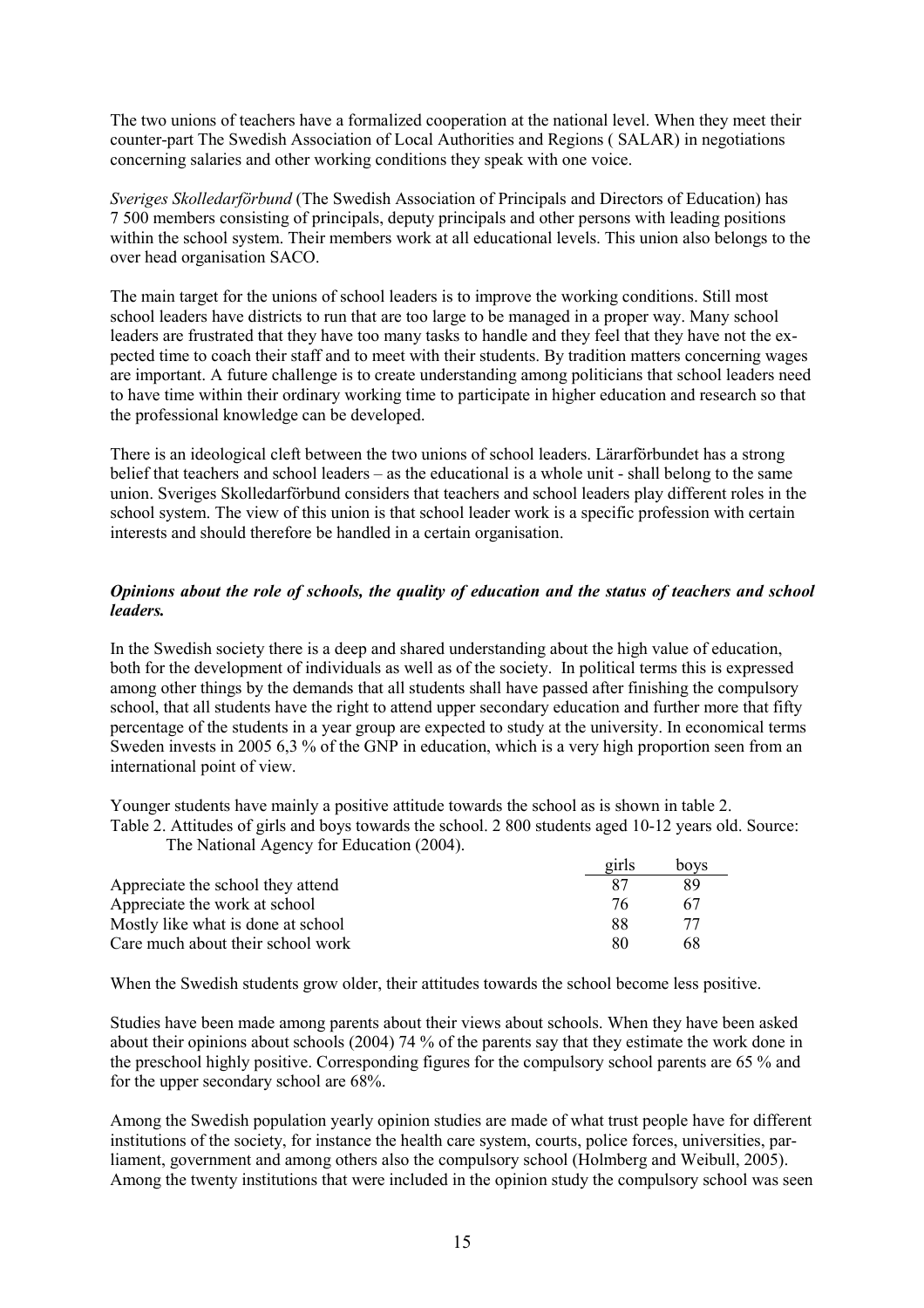as the fifth most trustworthy institution. As the study have been repeated over a twenty year period comparisons have been possible over the years. All institutions have lost confidence among the public over the twenty years, except one – the compulsory school.

Among school people a dominating problem is the uneven quality of schools. Excellent results are reached by many schools, while others have large difficulties to reach the aims. For instance schools in areas with large proportions of immigrants or with students from homes with weak traditions of studies do not reach real good results. In those schools it happens that not more than 50 % of the students are passing the compulsory school demands. Much discussion also takes place about the fact that around 10 % of a year group of students in the Swedish compulsory school do not pass. In the upper secondary school 75 % of a year group leaves the school with a complete upper secondary school certificate, a fact that challenges the staff of the school.

International comparative studies show that Swedish students do well in such topics as English, reading, civics and science, but the results in mathematics are more problematic. The results of the tests that are used in the international comparisons have intensified the debate about the balance between the two main tasks of the school system – to develop the students' knowledge and skills and their social competence. The rapid development of independent schools, often profiled and small, are seen by many people as a disappointment reaction, headed towards the public schools and the difficulties they have to offer a safe and secure learning environment.

The status of teachers shows a somewhat mixed picture. Seen from the inside of the profession many teachers consider that the status for some categories has declined during the last thirty years. Especially subject teachers of the compulsory school and the upper secondary school have experienced this. On the contrary teachers in pre schools often declare that they have had a raise in status. When you look at the entrance of the teacher education, young people seems to have a high value of the teaching profession. Most teacher educations have many more applicants than there are study places. Places for teachers of mathematics and science are one exception. When the public have given their opinions about different institutions of the society they have also expressed that the confidence for teachers in the compulsory school are higher than the confidence that they feel for education as a whole.

The status of school leaders among the public is still high. There are many places outside school where school leaders are chosen to fill important functions, for instance in different associations and in political life. Seen from the inside of the profession the last years have indicated a shift in the perception that teachers hold of school leaders. Earlier a school leader was more seen as an administrator that should not bother too much of the daily teaching processes. The power of the school leader was very limited compared with today's situation. One of the main expectations from teachers was that the school leader should protect their staff from unnecessary interventions from inspectors and politicians. Today teachers are well aware of the fact that they cannot establish and develop a well functioning school without a competent and future oriented school leader. Today's competition between schools, both among public ones and between these and the independent schools, demands competent, creative and driving school leaders. If a school in Sweden of today cannot show good results and therefore lose students, the school also loose money, which immediately has impact on the staff situation. The society has given school leaders a key role in the educational system with large responsibilities for children, staffing and money, which reflects a high status of the profession.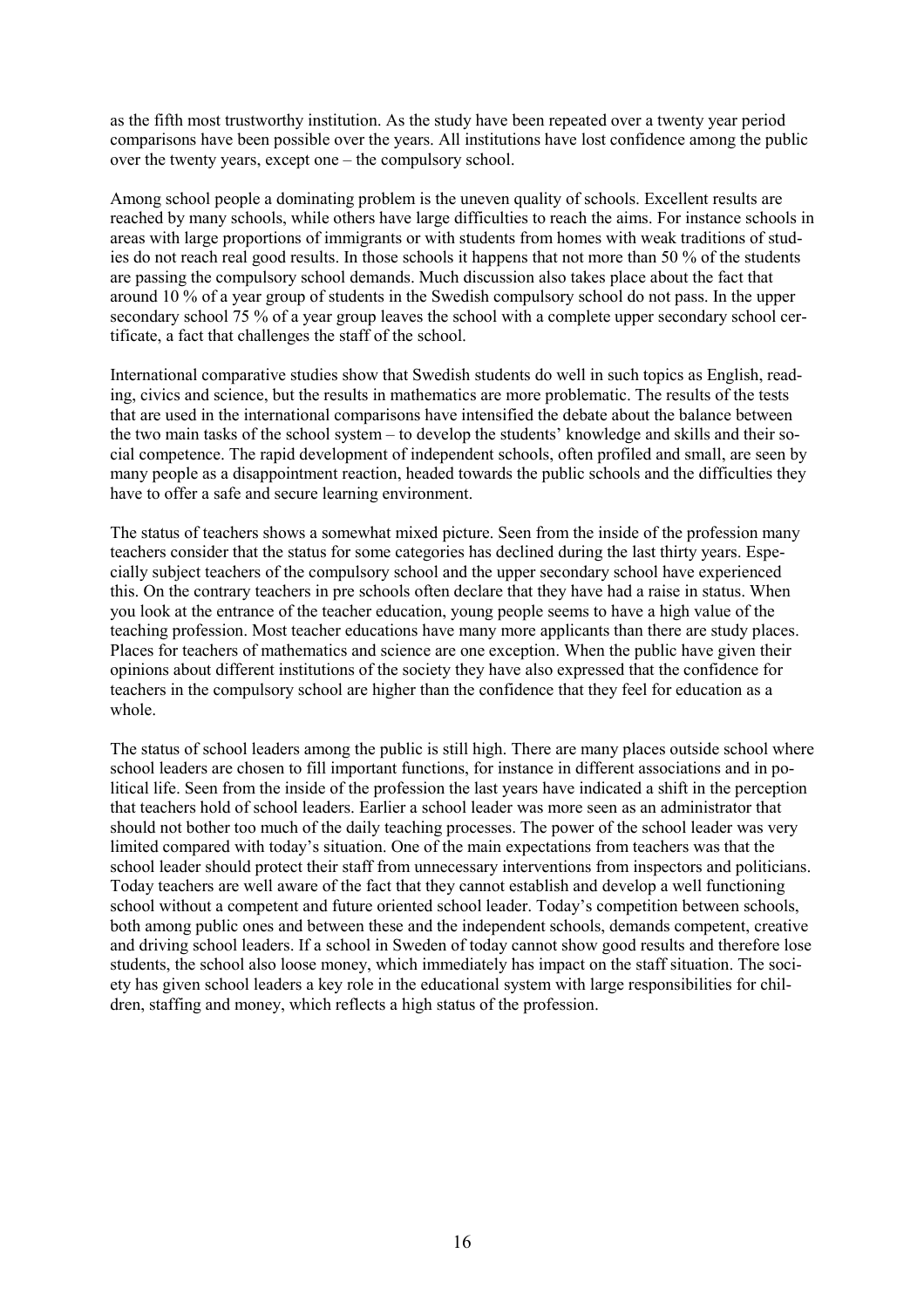#### **Chapter 3. School governance and leadership**

#### *School leaders in Sweden*

In Sweden school leaders - as the title says – are expected to lead and not administer the work in schools. They have the right and also the duty to act as managers of their organisations. School leaders in public compulsory or upper secondary schools are appointed by the board of education in their municipalities or by the director of education (in larger cities). A school leader in an independent school is appointed by its board.

On top of the school organisation in a municipality one often finds a director of education. Most directors of education have contracts with a certain time limit. The director of education works very close to the political level in the municipality. He or she is an overall "school expert" and the one who prepares all proposals for the decision making in the board of education. He or she has also to execute and follow up all decisions made by the politicians. All communication between the political level and the professional one is supposed to go through the director of education. That means that politicians are not expected to give orders to a single principal.

The director of education steers and supervises the principals in his/her school organisation. Often all principals in the municipality are members of the director of education's steering group where matters concerning strategy, development, economy and results of the organisation are discussed. All kind of reports go to the office of the director of education where they are put together before they are presented for the politicians. At the same time the director of education is the one who gives support to his/her school leaders, is their coach and challenges them to improve the work of their schools.

There is no special law regulating the responsibility of a director of education. Every single municipality - if they decide to appoint a director of education - describes his or her tasks and duties in a certain document. There are about 300 directors of educations working in different municipalities.

One category of the school leaders is the principal, which is responsible for a school district consisting of one or more schools. Principal is a position you find in compulsory school, upper secondary school and adult education. According to the Education Act every school in Sweden shall have a principal who has a good knowledge of rules and regulation valid for Swedish schools. As principal you have a responsibility to keep yourself well informed about the daily life in your school(s). You shall also as a principal actively work with improving education at your units. The Education Act also states that to be appointed principal you have to have gained "pedagogical cognizance" by training and experience.

Even in the curriculum the responsibility of principals is stated in thirteen short descriptions. The principal has the overall responsibility for what is going on at the school. The organisation as a whole shall be ordered in such a way that it works in such a direction that the national goals and aims are fulfilled. There are in the curriculum even more detailed instructions concerning the students working conditions, for example that the principal has to supervise that teachers support the students, that teaching materials of good quality is chosen, that coordination of teaching occurs, that the students health care works, that bullying is fought, that cooperation with parents works and so on.

The legal security of the students is very much in focus in Sweden. The principal is the one who interpret and handle all rules and regularities. A student that considers his principal has made a decision mistake can appeal to a certain instance which will judge in the actual case.

A new law says that if a school has not done all that can be expected, to protect a single student from being bullied or has received other offending aggressions, the student has a right to be economically compensated.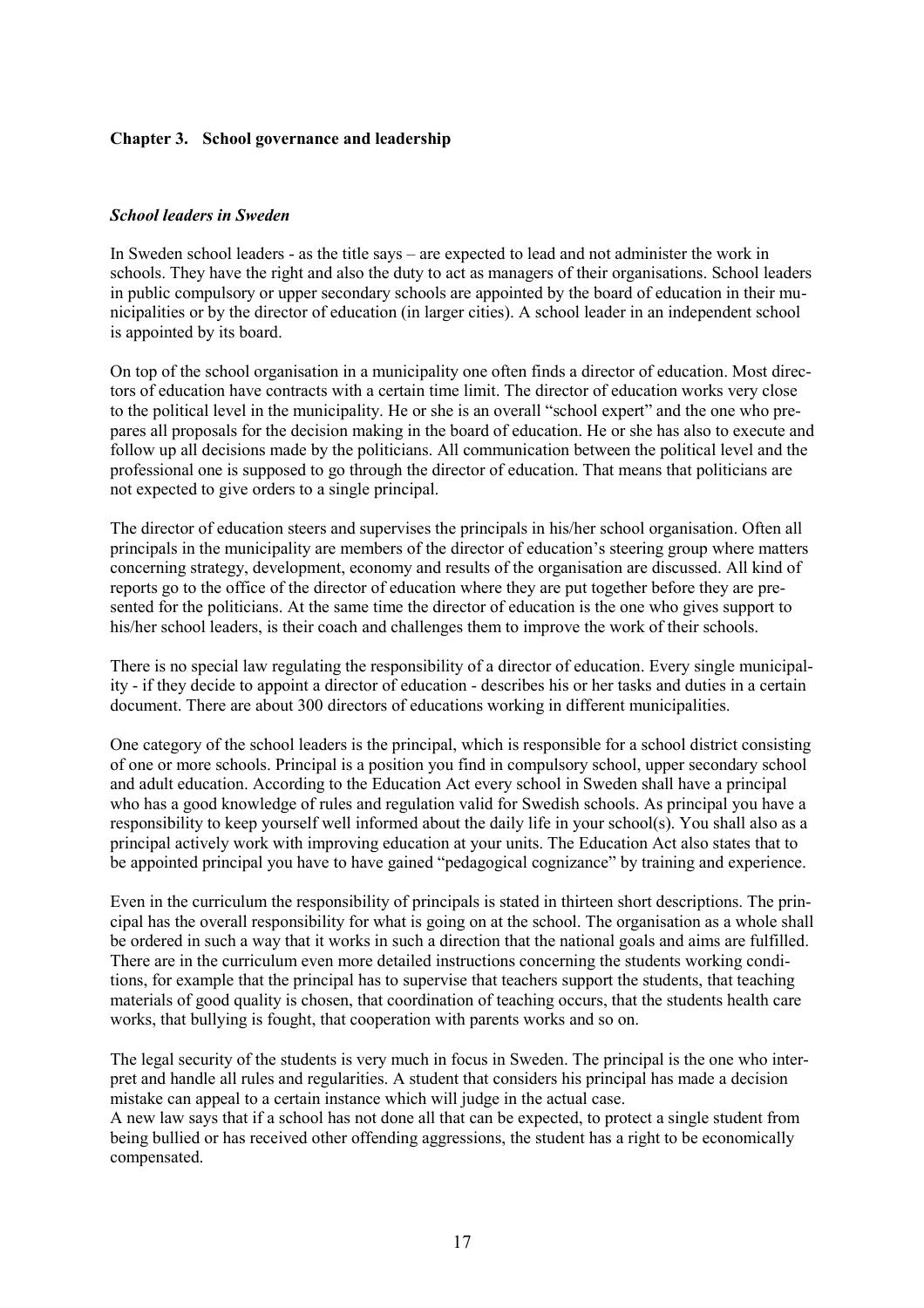The principal gets directives from both the state level - laws and other national steering documents intentions are to develop an equivalent Swedish school - and from the local level. The local steering documents consist for example of instructions about how to handle budget and economy, routines for information, different kind of policy-programmes which are valid for all activities run by the municipality. As principal you can choose whether you would like to spend some of your working time teaching classes or not. Most principals do not use this possibility mainly because of all meetings inside and outside school that they have to participate in. They have problems to set a regular time with classes every week and they do not want to disfavour their students.

Another category of school leaders is the deputy principals. They can be appointed either by the director of education or by the principal where the position is actual. The deputy principals are often leaders of a certain sector or a specific level of a school. Their responsibility often concerns pedagogical matters. They are members of the management team of the school and report to the principal. It is very common that deputy principals have teaching tasks.

In many schools there are also work unit leaders or leaders of teams of teachers. These leaders are teachers with a limited task to coordinate mainly pedagogical matters within a working-unit. They are teachers and usually they do not see themselves as teachers and do not identify themselves as school leaders.

#### *School leaders responsibility and management*

A main goal of the highly decentralised system was to create more flexibility and to allow the individual schools to decide how they want to achieve the objectives set by government. Principals, teachers and other staff are responsible for the content and results of the education provided at each school. The principal has overall responsibility for translating national and local objectives into concrete teaching objectives. All schools must prepare quality statements. The content and organisation of teaching, among other things, are specified in the school's plan of work. The duty of the principal is to develop this plan in consultation with the teachers. Principals are responsible for the development of their school, the students' results and the school's success in achieving its goals, as well as for ensuring the quality of the teaching provided. The principal's role includes responsibility for financial management, personnel management, the work organisation, environment, educational development and quality improvement.

The principal selects the teachers to work at the school (in response to open advertisements) and is able to negotiate individual employment and salary conditions within the limits set by local and national collective bargaining arrangements. Teachers have a high degree of autonomy for the selection of teaching methods and for student assessment. The Swedish school management structure is today designed in many different ways at the school level. However, there are some main streams of designs. One rather common structure in the compulsory schools is to change from large school management areas with a team of school leaders that manage a cluster of schools to small school units where the common principle of "one school house - one leader" is practised. Where the idea of a larger school management area is kept, they are often divided into several working units and in each of them a teacher has a responsibility as the unit-leader. In most such schools, both among larger compulsory schools and the upper secondary schools, the principal and her/his assistants use these teachers as coordinators of the school management process. The principal, her/his deputies and the unit-leaders meet regularly to decide on important local topics such as how the Local Working Plan is to be developed, money for teaching- materials, in what way the in-service training of the teachers will be organised during the coming year or what money there is need for during the next year, etc.

In both compulsory schools and in upper secondary schools in Sweden the teachers have quite a strong position. The principal calls the teachers to common meetings a couple of times during the school year to inform them about important matters and to have a possibility to discuss them internally. If a change is proposed by somebody with power to do so, the usual pattern is that there is a consultation round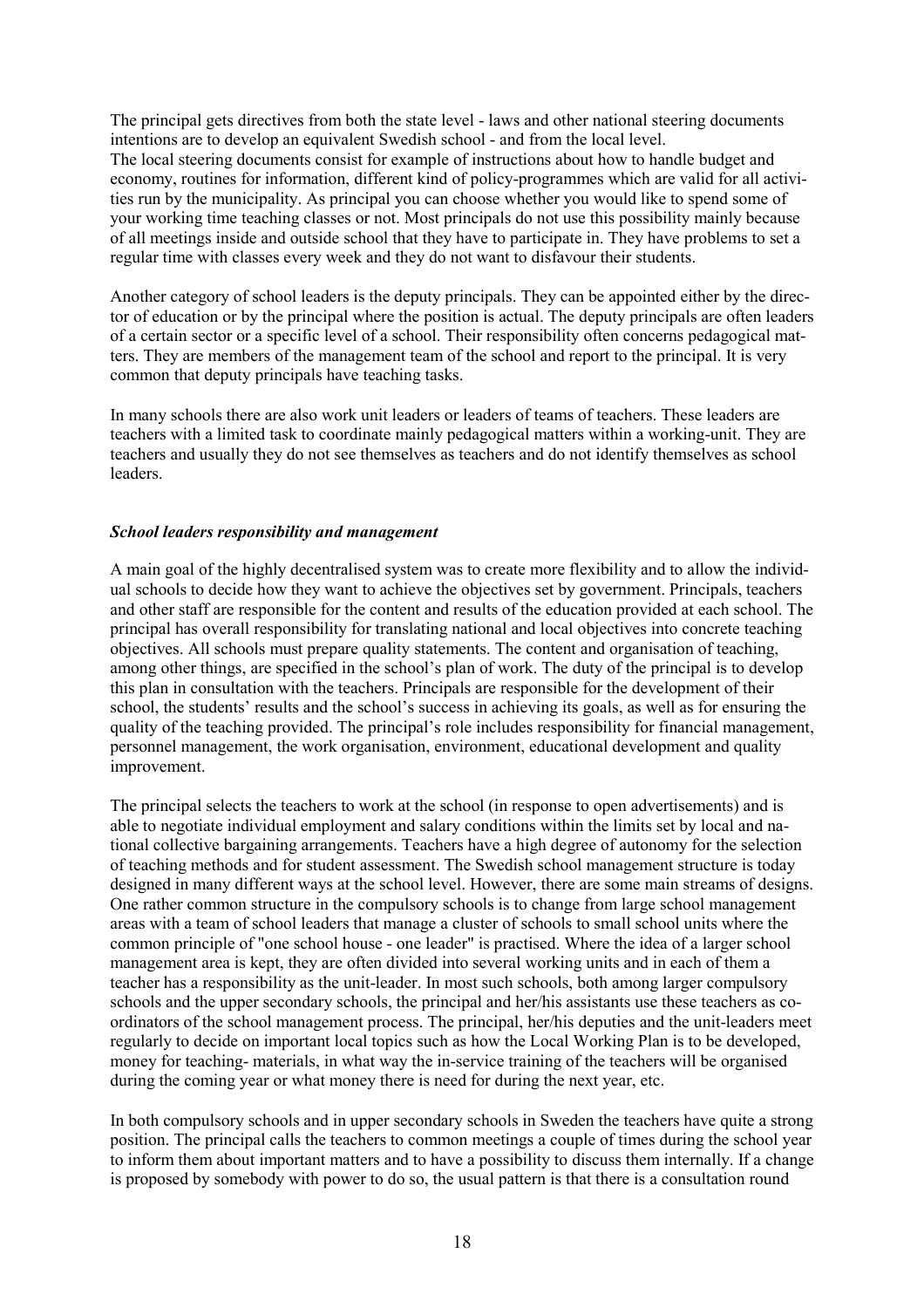among groups of teachers, before a decision is made. The unions of the teachers are also consulted in different matters like selections of new principals, distribution of money in the school, plans of the inservice training of the school. The Teachers Unions are usually highly respected by the decisionmakers and they are important partners too, but sometimes also a clear obstacle for the principal, when it comes to changes in school structure and planning of teachers work.

In a Swedish compulsory school there is also a committee in which the school leaders regularly meet representatives of the teachers, the parents and the students. In this committee the principal has to inform the different parties and discuss with them about issues that are important to them, like changes of the structure of the geographical borders of the school management area, about the budget of the school, about the overall time planning of the school year, issues of bullying etc.. In some compulsory schools this committee is used as a real decision-making body, in some other compulsory schools it is only a formal meeting where information is given. The state policy is that these committees with parental participation shall be real decision making bodies in the future.

#### *Student participation in school management*

In compulsory schools students are by law guaranteed influence in the school. Teachers are requested to involve their students in the planning of the education flow and school leaders are expected to involve the students in the decision- making process at the school. Since the end of the 1970´s it is a routine in compulsory schools that each class (in a class you usually find about 25 to 30 students) hold weekly "class councils" where the students and a couple of their teachers discuss the inner life of the class. Decisions are taken in this body about changes of the day to day routines of work and of social life.

In the upper secondary schools the students participate in the decision-makings at the school level in a school conference, which have the power to decide about important issues at the school. The budget is discussed and decided on. Policy decisions about e.g. evaluation strategies that will be used in the school are taken there, as well as the load of knowledge testing at the school etc. This school conference has partly taken over the power that the principal traditionally had. However the conference must not decide about issues where the principal has the right to decide according to law and regulations. The principal of the school is the chairman of the school conference. The number of representatives of the staff shall be the same as the number of representatives elected by the students. In the upper secondary school the parents have no representatives in the decision-making bodies.

## *Rewarding performance and commitment*

Swedish schools use a system of individual salaries. Through this system schools can reward committed teachers. The system makes it possible to use some teachers' best competencies in a better way. The system can link better performance to better pay. However, the system combines several objectives and in that sense certain aims of the system still have not been entirely implemented, although it has been in place for a full decade. Because the system is strongly labour market driven it endangers the performance-related side of the system. The salary system seems to serve the purpose of attracting young teachers rather well. The system has led to higher salaries for young teachers, but it is not well geared to give recognition to experienced teachers who have reached high standards of professional performance. Even before they have proven anything, new teachers can demand for a high salary just in order to start in the school. When the school is in a region where teacher shortages are high, the school will be inclined to give in to the high salary demands of beginning teachers. This system absorbs funds that can no longer be invested to reward high standards of performance. The salary system is a great concern for school leaders.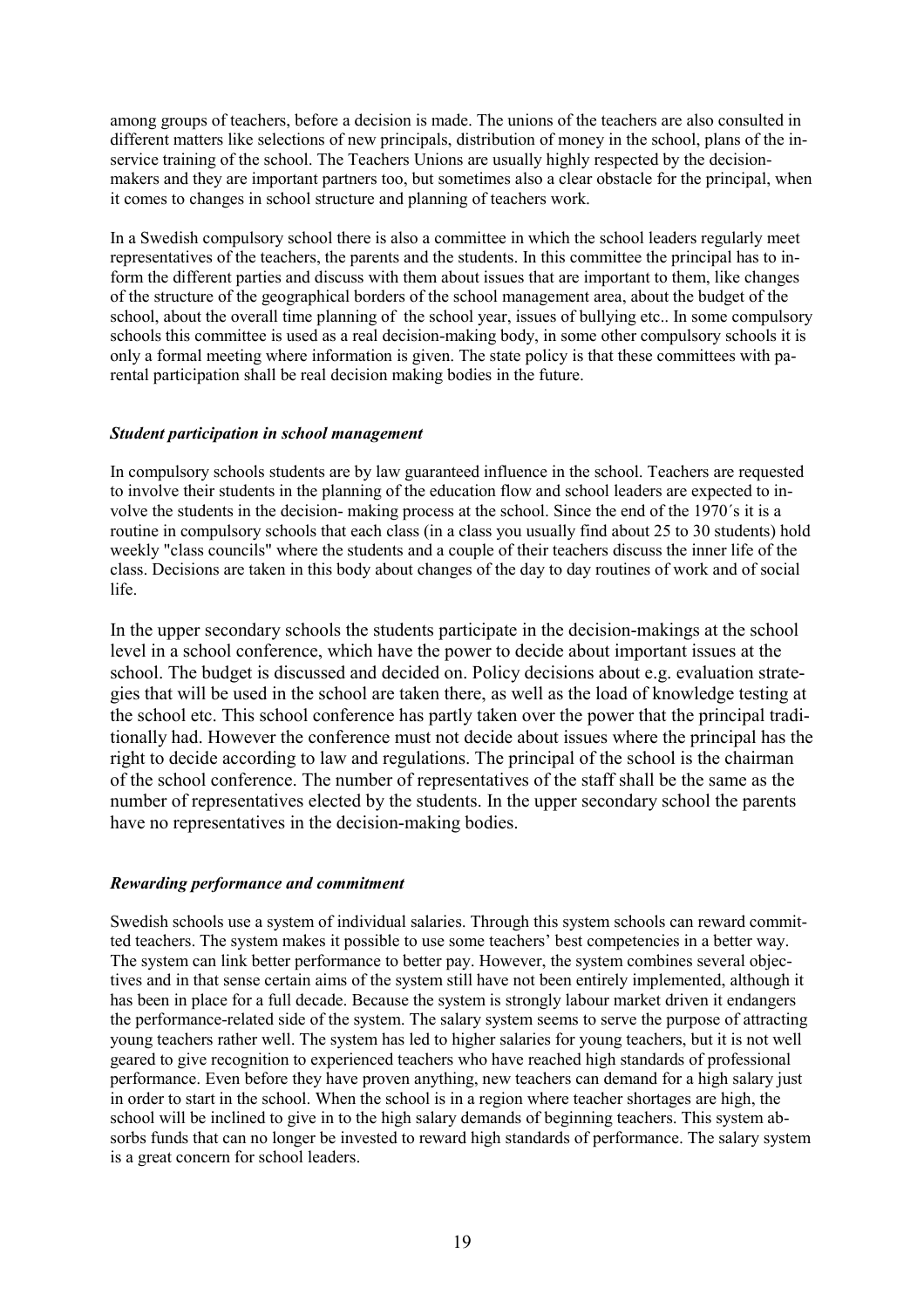The system does not necessarily differentiate between performance and commitment. Teachers who are prepared to take on more jobs and responsibilities can be better rewarded. The same goes for teachers who are performing very well, but there are no clear, objective indicators available. The system does not explain how evidence that teachers have reached higher standards of performance can be measured in ways that are credible to teachers and to the public. There seems to be a lack of clear processes for evaluating the performance of teachers in many schools, which makes life less easy for school leaders.

#### *Challenges for school leaders*

School leaders need to use themselves and their staff to speculate about the future to be able to adjust the content and working patterns of the school to the future needs of the students as adults. Some tendencies that challenge old habits of schools are obvious already today. Another urgent matter seems to be, to build in the consequences of the over use of natural resources, especially coal and oil and the wild dumping of the different garbage products of the modern life, in the lives of schools. Through the learning at school everybody needs to understand the relationship between cause and effect, so that the personal responsibility of each member of society becomes obvious for all students and so that they can contribute to a sustainable development. The content of schooling needs to deal with the principle of conserving nature, the practical solution of peaceful co-existence between people, the interwoven relationship between economy and life quality as well as about practiced democracy. The ongoing wars in Iraq and elsewhere show that there is a strong need to bring in more of peaceful conflict solution as a topic in schools to prevent future human catastrophes. To bring in more productive thoughts than using heavy violence when solving conflicts between people is an important task for schools, as the norms to use other problem solving strategies need to be wide spread through the nation. The existence of HIV in large parts of the world cries for more focus on health and sex themes in different subject areas in schools. All these subjects need to be taken for serious if the future life for humans will become a reality. Teachers need to change their specialities and school leaders need to work strongly for large changes regarding the traditional subjects, the content and of the working patterns of the schools.

The new content that is needed has to be dealt with in another way than most of the learning of the school of today. The strong division of knowledge into different subjects is not feasible any more. Learning needs to take place with broader themes as a ground. A conflict between different interests and possible synergies that may be found between these has to be investigated by the learners, which leads to other tasks and other habits for the testing of knowledge at school. The content that is covered at school needs to be followed from ancient time via actualities into the future if the learning will be useful to help sustainability of society and of nature. Problem solving will be more close to real life situations, which requires closer contacts between the school and working life. Global perspectives need to be mixed with local to help the students to find their role in the ongoing processes. To prepare the students for their future role of responsible adults they need to meet expectations on responsibility and democratic participation already at school. This demands new strategies for teachers and school leaders to lead the young in their learning. Old role relationships need to be changed into new ones. As learning more often need to happen in close contact with nature and society and by the help of modern digital media, other old habits of schools, like the reliance on text books, need to be challenged.

The changes that schools and thereby school leaders face in the future are large. To be able to manage the expectations that schools face today, teachers and their school leaders need to broaden their knowledge about the processes that take place when their school changes, so that they may learn together and so that the school itself learns. A new content of the role of the teacher is at hand to help the profession to cope with the new expectations. Teachers of future schools will be engaged in continuous learning together with colleagues and school leaders to be able to improve their schools. They therefore have to focus on learning as a scientific concept and as a practical state of activity not only for students but also for themselves and for their school leaders. Teachers in the future will surely go on delivering lessons but to be able to cope with the new responsibilities of autonomy and responsibil-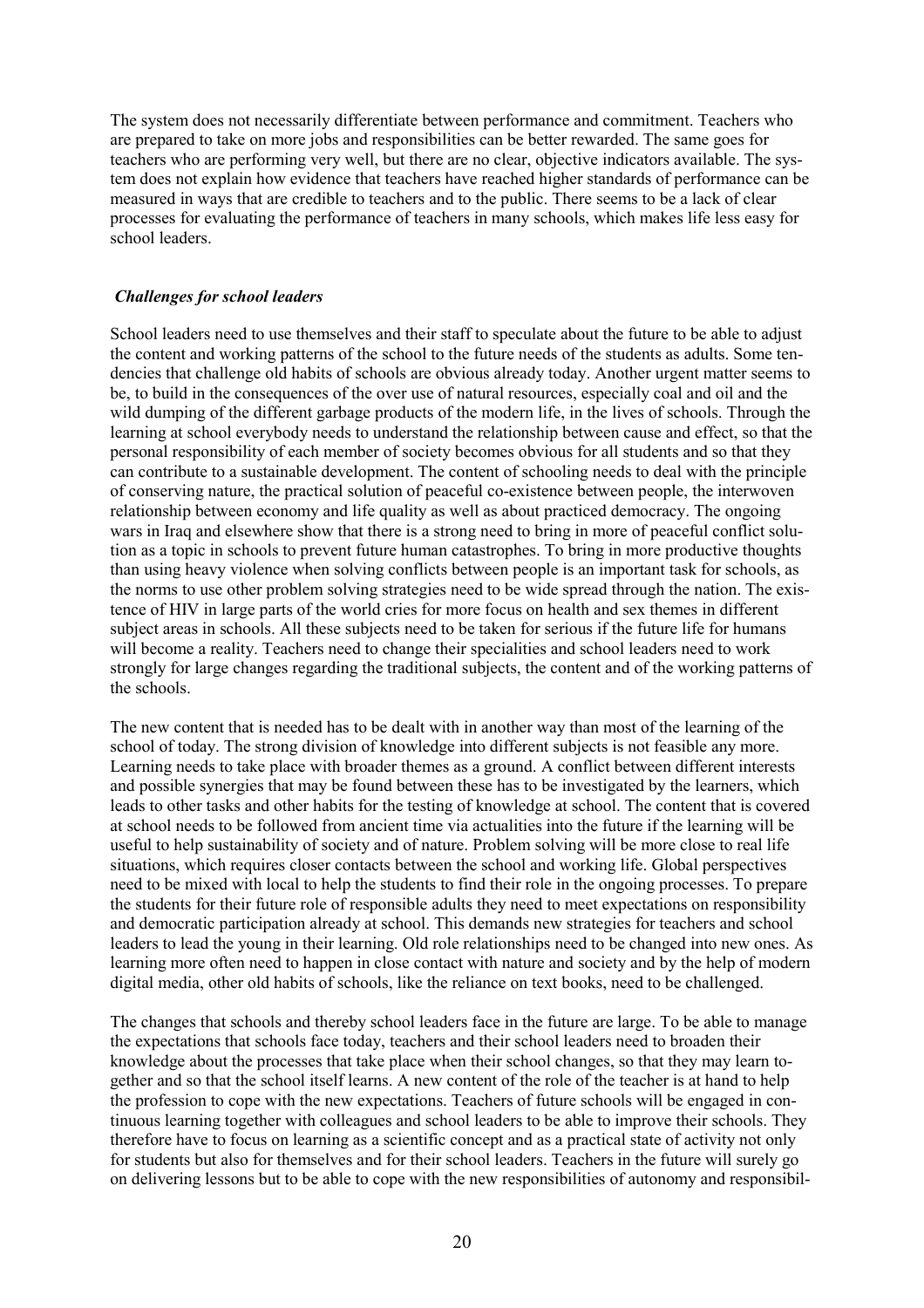ity for the school that they are working at, they need to focus much more on diagnosis of learning and of leadership for learners. Knowledge about ways that can be used to diagnose such healthy status among humans as that of learning has not been well developed so far. Teachers and school leaders in the future need to engage themselves in a process of knowledge production in this area as the research work runs slowly. The need for knowledge about diagnosis of learning is acute and has to be taken care of immediately. The knowledge about the different ways that teachers can use when they lead learners in their efforts to learn are much better developed and can be collected by teachers and school leaders from already existing sources.

The modern expectations on schools also imply expectations on teachers and school leaders to act professional in their relations to colleagues and to adults that the school depends on. Teachers need to learn about the group dynamics that occur when teachers work together in teams to be able to find their new professional profile. Many teachers have been used to work in individual isolation, where feed back from colleagues has been a seldom occurring phenomenon. In well functioning schools this has changed and feed back as well as cooperative work will become a daily routine. These new routines need to be met by better knowledge that teachers and school leaders have to learn. Their learning also needs to focus on the relations that develop between teachers and parents which are responsible for the young persons that learn at the school.

As schools of the future are expected to act more as responsible units with a good deal of autonomy to find out effective ways to stimulate the learning activities of the students, teachers and school leaders need to collect more of the knowledge that exists about the life of local organisations. They need to study what people in other schools and in other organisations have learnt about the ways in which goals are kept in mind, in what ways norms develop in local organisations and how reward systems at the local organisational level may be designed to stimulate better work. They also need to see that there are many ways to organise time to reach good learning results at the local level, so that they can leave ancient constructions like 45- or 60-minutes lessons that maximise the teaching and instead find out time rhythms that maximise learning. Teachers and school leaders also need to learn more about different ways to group people at the school to reach different pedagogical aims and they need to develop knowledge about the many variations in which school based reviews can be designed, to see that this part of their work has many inbuilt possibilities. In Sweden there also seems to exist a need for teachers and school leaders to learn more about different ways that they can follow to appear more often in the public dialogue about education and learning and about the quality of schools that goes on at the system level. As teachers and school leaders seldom appear in the debate about these things, their views have little influence on the policies that are developed for the schools. They need to organise their actions in this field to be able to become a more evident part of the ongoing dialogue about education, which also demand learning from the collective body of teachers as well as by the school leaders.

Expectations on Swedish school leaders to improve the results in schools are very high. A more efficient control of the students´ knowledge-status in different grades is planned. More national tests are announced. The government has presented plans to use more frequent national tests in the lower parts of the compulsory school. Earlier support to weak students shall be given priority. More and earlier marks will be implemented. Today a student receives marks not until grade 8. Grade 6 will be the school year where marks will be introduced.

The demands increase for a more safe and secure working environment of students in schools. The rights of the students shall be strengthened, bullying shall be strongly combated and students shall have a right to receive economic compensation if school has not been enough active to prohibit and stop violation and serious injuries. This new and sharpened elements in ordinary school life means among others great demands on school leaders to keep a well functioning documentation system.

The work with the fundamental values found in the national steering documents has to be focused even the next years and needs a lot of time. The government has announced a new Education Act that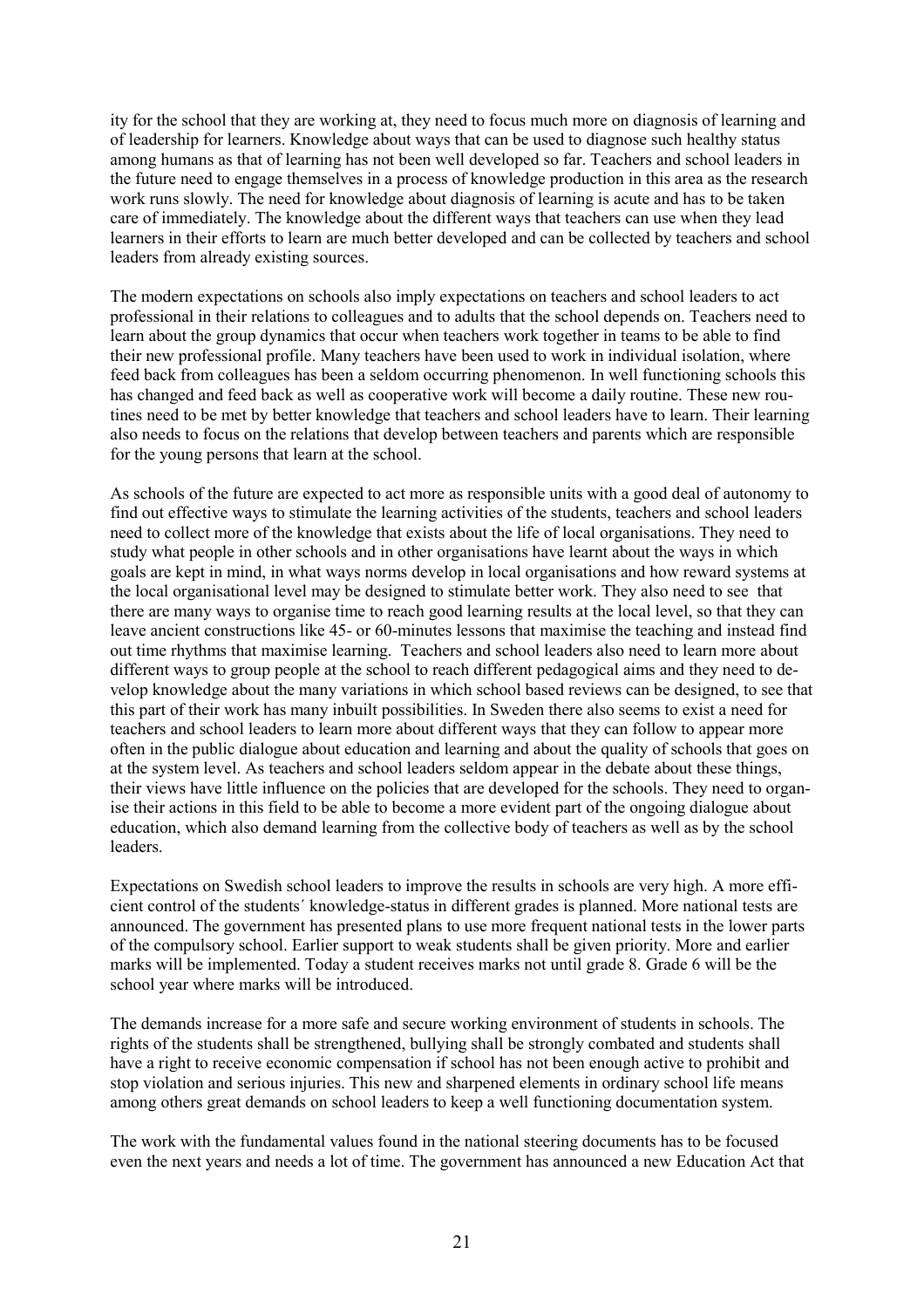in a more distinct way will clarify what kind of rights school leaders and teachers have to create order and a quiet working situation in schools.

School leaders will the forthcoming years spend a lot of time on profiling, marketing, and showing results of their schools. The awareness of parents increases and more and more families chooses – where it is possible – schools for their children. The internal competition among public schools will continue as well as the competition with independent schools. This situation will also lead to a hard competition for the good and successful teachers. In today's compulsory school more than 20 000 nonteacher-educated persons are working with teaching.

The government has also announced that the structure of the upper secondary school will be altered and divided into three sectors. There will be one stream for higher study preparation, one for vocational training and one built on an apprenticeship system. A consequence for school leaders is that they have to develop more frequent and deep going relations with industrial and commercial sector and with different branches.

The economic conditions vary between schools. School leaders are fully dependent on and are expected to work within the economical frames that the municipality assigns to a school. It is the task of the school leader – after discussions with representatives of staff, students and parents – to finally decide how the assigned money shall be used. The ambitions of people working in a school are very often higher than the resources assigned. Difficult priorities – seldom popular – must be done by the principal.

Swedish schools follow a goal and result-oriented steering model governed by politicians. The national goals, expressed in the Education Act, in the curricula and in other education ordinances will be supplemented on the level of the municipalities with different types of local steering documents. Mostly – but not always – there is an accordance between the goals presented in different documents. Otherwise there is a risk that school leaders find that there is a conflict between different political interests. The Swedish steering model presumes that politicians and professionals respect the role of each other. Politicians decide about aims and goals, assign resources and follow up the results. This implies that the politicians have to be well informed and well familiar with the conditions under which the school leaders operate. The execution and responsibility for the results rest on the professionals, teachers and ultimately on the school leaders. Within the framework of assigned money school leaders also have to handle the development of salaries for teachers and other staff. The lack of qualified teachers may lead to a situation where young and inexperienced teachers can negotiate their salary to a relatively high level.

The Swedish school has experienced a rapid feminization. In pre-school only 2000 of 74 000 employed are men. In compulsory school 25 000 out of 90 000 are men. Among school leaders the gender ratio is 40/60 for males/females. The uneven ratio between sexes in schools is a problem both on macro and micro level. Too many children only meet women in their homes as well as in school. Children need role-models and it is of great importance that they can meet both males and females in schools. Recently presented studies show that boys are less successful in their school work than girls are.

Daily many school leaders have to challenge the norm system of young people, to handle the increasing violence in society, to work against segregation and to try to compensate insecure circumstances during the period of growth and also balance many children deteriorating psychical and physical health. Multicultural societies contain many development possibilities, but at the same time many risks of collisions and problems that school leaders are expected to solve.

In Sweden 90 of the Swedish municipalities have less than 10 000 inhabitants and cover two thirds of the geographical area of the country. The economy of the municipalities varies. The number of immigrants also varies. All these variations imply that the role of the principal has many features. To be a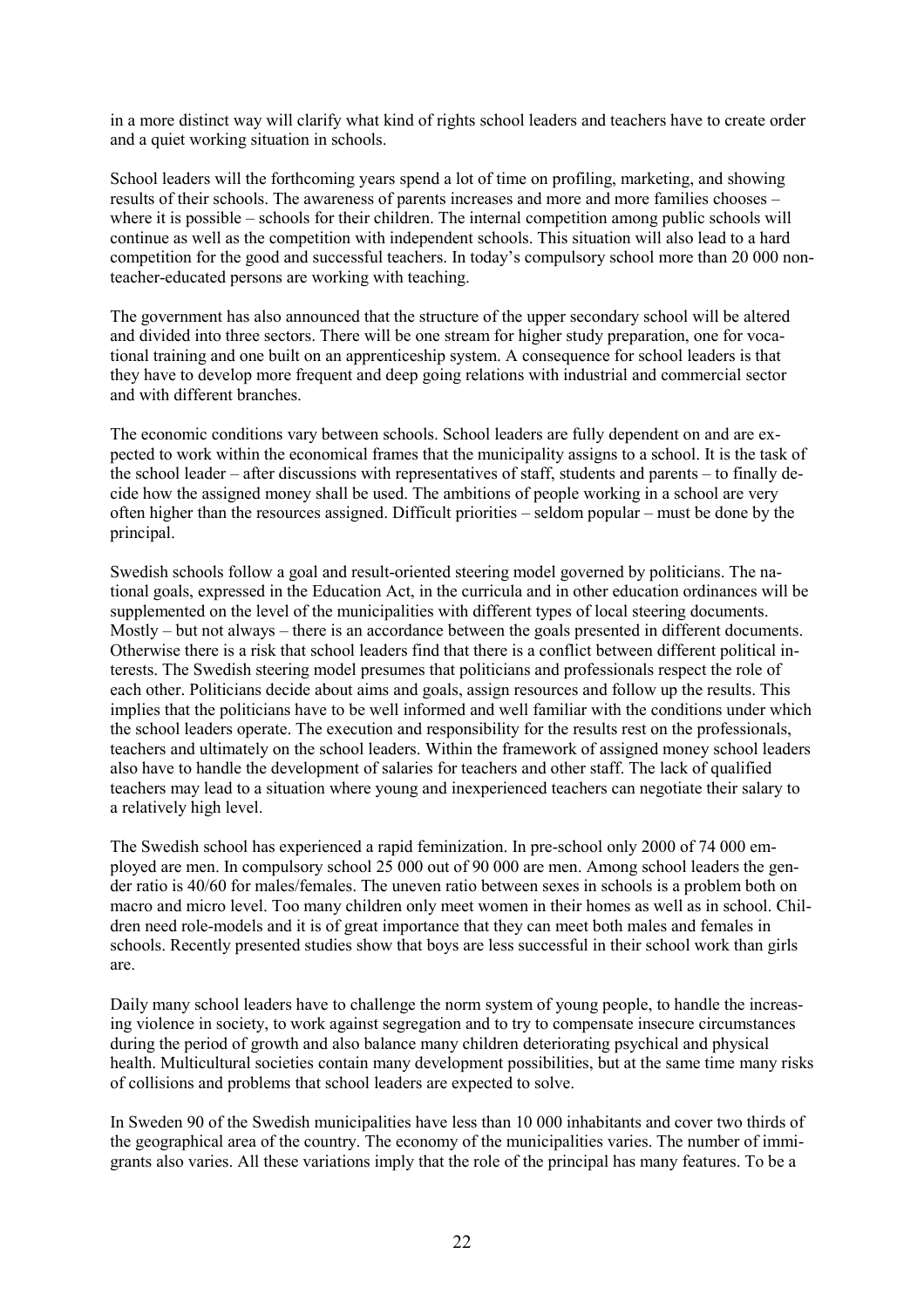principal in a larger city with students from 40 to 50 nations is another job than being a principal for three small schools at a distance of 120 km in the far northwest of Sweden.

Schools exist in a changing world. Communication is running with a much higher speed than before. People are connected with each other over long distances via internet and mobile phones in ways that were unthinkable some years ago. Working life has quickly changed so that many monotone and muscle demanding jobs have been robotised and computers have changed almost any work area in radical ways. School leaders have to relate to all these changes, not only in the school, but also in the broader society.

#### *Large local variations in assessment routines*

The quality of local evaluations is highly varied. In some schools a team of teachers and some parents go together and make a small study of the work in the school. The evaluation team may base their written document on interviews that have been held with different people at the school, teachers as well as students. In other schools the base of the evaluation may be questionnaire data, collected among parents, students and teachers. There are no standardized ways of making these local evaluations. Although there are many ways to do it, in some schools there are no local evaluation done at all.

In Sweden both The National Agency for School Improvement and The National Agency for Education have produced some materials for the schools to use when they make their school based evaluations. Some of it is available on the web. There are several books existing at the market, in which the schools can find practical solutions on many of the problems that you have to face when you evaluate your own school.

Looking at the way Swedish schools assess their own qualities, one find that the schools usually have quite a wide approach. They try to find out how the students learned the different subjects and also what the teachers did to make them learn. Schools are interested in the way in which they contribute to the social development of the students, as it is stated in the central guidelines that schools shall contribute to this development. Therefore schools are interested to map out their quality of their inner lives. They try to collect information about the ways students participate in the internal democracy of the school, how they tolerate other people, to what degree they co-operate and if they act independently or not. Schools usually pick out parts of the inner life when they make their quality assessments of themselves. Things like the norms of the students as well as of the teachers are caught, the reward system understood and the power distribution scrutinized, so that the schools can develop a better knowledge about there own qualities. To stimulate schools to use school based evaluation and quality assessment strategies on a regular basis, during many years attempts have been made to train the school leaders in Sweden to use these approaches as development tools. For a long time school based evaluation has been a substantial part of the regular training that school leaders face in the beginning of their career.

The description of different movements that exist in Swedish schools tells you which kind of development is going on. The tendencies that are described cannot be found in every school, but they find their ways into the system. Quality assessment is not yet seen as an inbuilt part of the school life in every Swedish school, except for the assessment of what students have learnt. Quality assessment of the work of teachers is still on its way into the schools. Assessment meetings between a teacher and his/her school leader are not uncommon anymore, but it is not a rule that every school leader assesses every teacher annually.

If the work of a teacher holds a very low quality, the school leader is the one who is responsible to find a solution. It is very rare that a teacher with a tenure post is discharged. If someone is sacked from a job as a teacher he or she usually has committed some kind of a crime. If a teacher is in shortage of competence the school leader together with people from the personal department of the municipality tries to find another position, where the bad functioning teacher can work with something else. The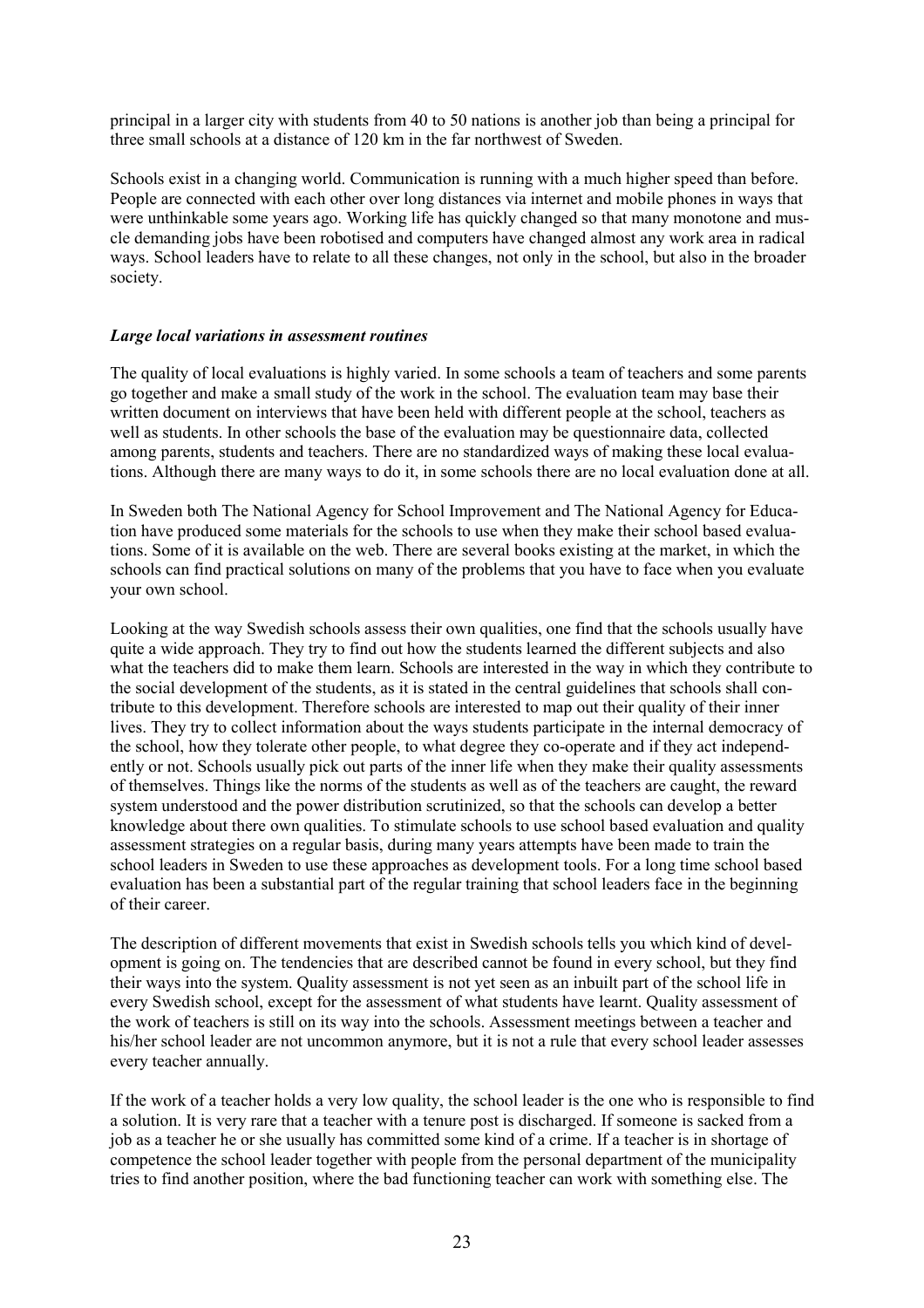teacher unions have since long on the national level discussed questions related to quality assessment. They have an ongoing discussion about what qualities there are in the teaching profession and how these could be watched. In the spring of 2006 a state commission has been formed with the task to present a proposal for a system of the authorisation of teachers in Sweden.

Although many municipalities try to keep the evaluation results inside its schools, the comparisons between schools have become more fact based than before. Some of the schools become more proud of themselves than before. Some of them are of course perceived as not as good as the others. Even if this hurts the teachers and school leaders of these schools, it seems as if these schools usually react on the bad results as a challenge. They are stimulated to improve themselves and they are eager to show other schools that the results were only something temporary. One of the reasons why schools react in this way may be found in the fact that these evaluations are covering topics where a lot of people at the school share the responsibility for the results. It is not one single person that is picked out and shown to others, it is a collective achievement that is evaluated. As the municipality is responsible for the financing of the schools, a bad evaluation result may be used as a tool to get more resources to a school that not succeeded so well.

#### *Distribution of responsibilities for decision making among the various levels of government and individual schools*

Swedish schools – pre-school, the compulsory school, the upper secondary school and adult education are financed partly by government grants and partly by the local govern bodies, the municipalities. Fees are only allowed in the pre-school system. All municipalities receive government grants which are based on the structure of the population, age distribution, the level of local taxes, the proportion of inhabitants with a foreign decent and some other socio-economic factors. The government grant is supposed to cover costs even in other public sectors than schooling. Every municipality decides how much money they will spend on schooling. Local additions are made to the government grant. Even at municipality level an appraisal is done about the need of resources in different schools. The composition of students and the socio-economic context of a school are important factors when resources are allocated. In the same municipality it might happen that certain schools in a poor district receive 30 % more money per student than a school in a wealthier neighbourhood. Each single school or school district receives their money on an annual basis. Allotted money shall cover all costs for staff, school buildings, teaching materials, school meals and so on.

Decisions concerning curricula are decided by the government. Syllabuses are laid out for different subjects and decisions concerning these matters are taken by The National Agency for Education. One important aim of these national steering documents is to bring out a good and equivalent education in all Swedish schools.

The task and responsibility of the teachers is to interpret the steering documents and to execute the education according to the aims. In some subjects of the compulsory school – Swedish, Mathematics and English – there are national tests in school year 5 and 9. In school year 5 the tests are optional but in school year 9 they are compulsory. It is the duty of teachers via tests or via other methods to control that their students have learnt what is described in actual syllabus. Marks are today given in school year 8 and 9 in the compulsory school and in all courses in the upper secondary school. The government has announced that marks in the future will occur from school year 6.

The local board of education is responsible for recruitment and appointment of school leaders. Pedagogical education and experience is required and personal qualifications combined with common suitability are highly valued. It is more and more common that school leaders are appointed for a certain period, for example 5 years, with a possibility to prolong their mandate. In such cases it is quite common that the school leader has some kind of a non-tenured appointment in the municipality. The employer – the board of education and the director of education - is responsible for the development of competencies among their school leaders. General activities to improve competencies, for example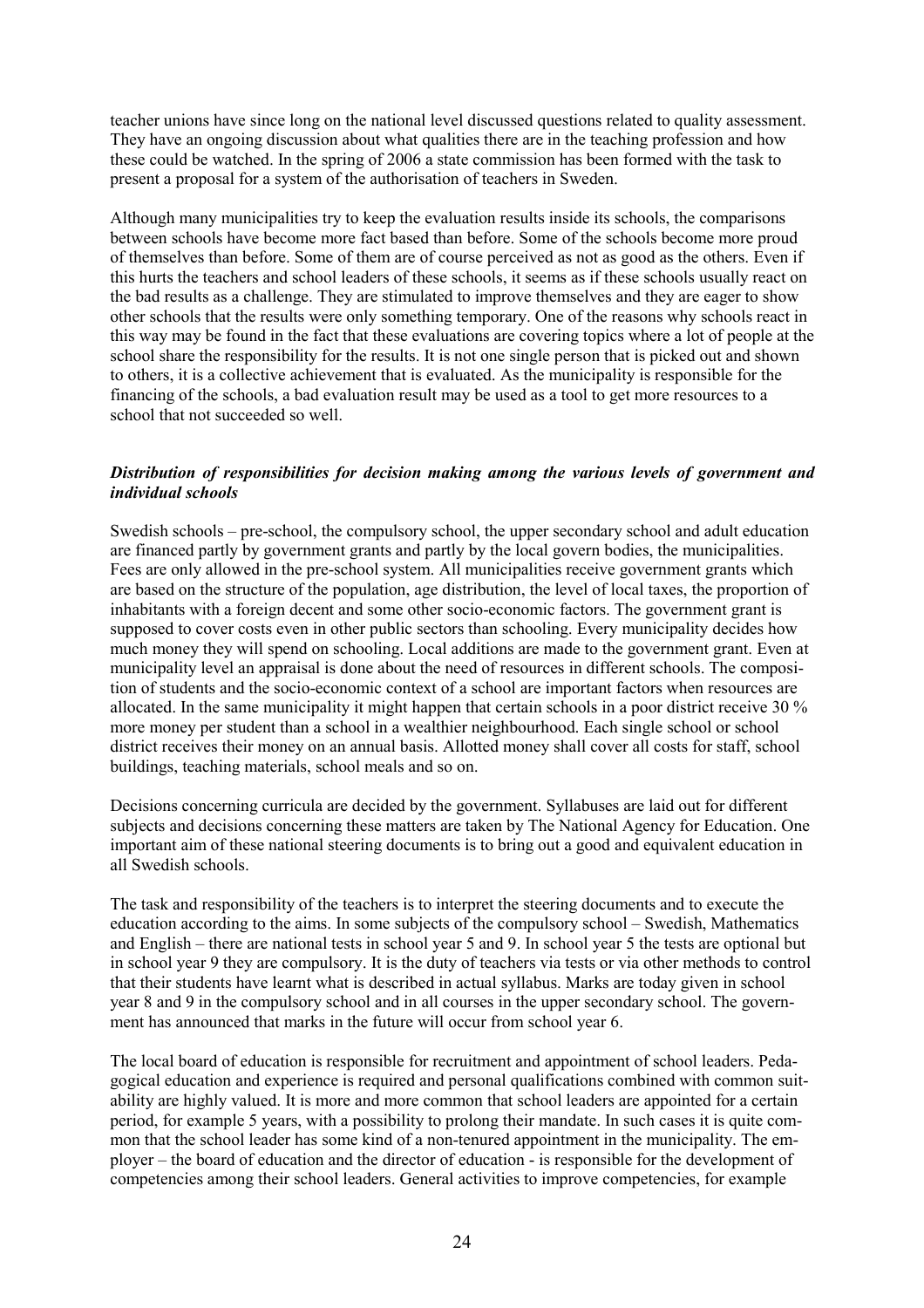introduction courses for newly appointed school leaders, are often supplemented with activities which are based on the need of each school leader. Every school leader has also a personal responsibility to be well informed about the professional development and research in the field of education.

Today principals employ teachers as well as other members of their staff. Education, teaching experiences, suitability and the school's specific need of a certain competence to fit in the teaching staff are aspects that a principal considerate. A principal also decides the salary of his/her staff both when they are recruited and later on. When there is a need to dismiss staff – from different reasons – it is the duty of the principal. In such processes representatives of trade unions are involved. In complicated cases principals often are supported by the personal department of the municipality.

The quickly increase of the amount of independent schools at the compulsory level (especially in urban areas) means that it is more and more common that parents choose a school for their child. Even within the municipality school system there is a possibility to choose among schools. But there is one restriction. All children are guaranteed a study place in the neighbourhood school. When there are study places available at a school a principal can allow students living outside the school management district to join the school.

Due to the decentralised Swedish school system the degrees of freedom are large for the actors to find solutions on almost all problems, although this high degree of freedom is not always experienced. The frames for the educational processes are wide and the teachers have large possibilities to design the pedagogical process together with their students. Together they can choose what they find to be effective teaching and learning methods. Teachers are responsible for the assessment of the knowledge level of the students.

The main role of the school leaders is to stimulate learning among both teachers and students. The school leaders expect the teachers to test different teaching and learning methods so that the learning results of the student can be improved. It is the responsibility of the school leader to organise evaluation at the school. School leaders have to supervise the assessment that the teachers do of the quality of knowledge among the students. School leaders are not expected to prescribe working methods which shall be used at the school. They are expected to inform others about the quality of the school, both about learning results and about what variation of teaching that exists there. School leaders are also expected to propose improvement activities among the teachers, such as what they need to read and use for reflections so that they can make the learning better among the students.

Schools report their results to the municipality level, which is responsible for the prioritisation of money between schools. The municipality reports results of its school to the state level that is responsible for the use of the statistics on the national level. The National Agency for Education presents the computed statistics in an open way on the web and is also responsible for national evaluations and for inspections of the municipalities and schools. In the inspections The National Agency for Education makes sure that the schools follow the curriculum and other guidelines that exist about school work. The reviews that are reported by The National Agency for Education emphasise on student results and on social relations in the schools, including frequencies of bullying. Schools that are criticised are expected to improve their work quickly. Usually this expectation is fulfilled. If a school does not answer to the demands to improve, The National Agency for Education has the right to close the school. This possibility is rarely used and only one school has actually been closed during the last decade.

The responsibility of the school leaders is a crucial basis of the Swedish school system. In many ways the school leaders carry the responsibility of the schools on their shoulders and therefore also are seen as the person that can make the school better. Sometimes this is a true picture of schools in Sweden, that it is possible for the school leaders together with their staff to make the inner work better. Sometimes the picture is false, as structural hindrance occur that makes the improvement impossible. There are for instance more than 20 000 persons working as teachers in the Swedish compulsory schools and upper secondary schools that are not educated as teachers, which means that the non educated teacher appear in many single schools. It is not possible for the single school leader to get these persons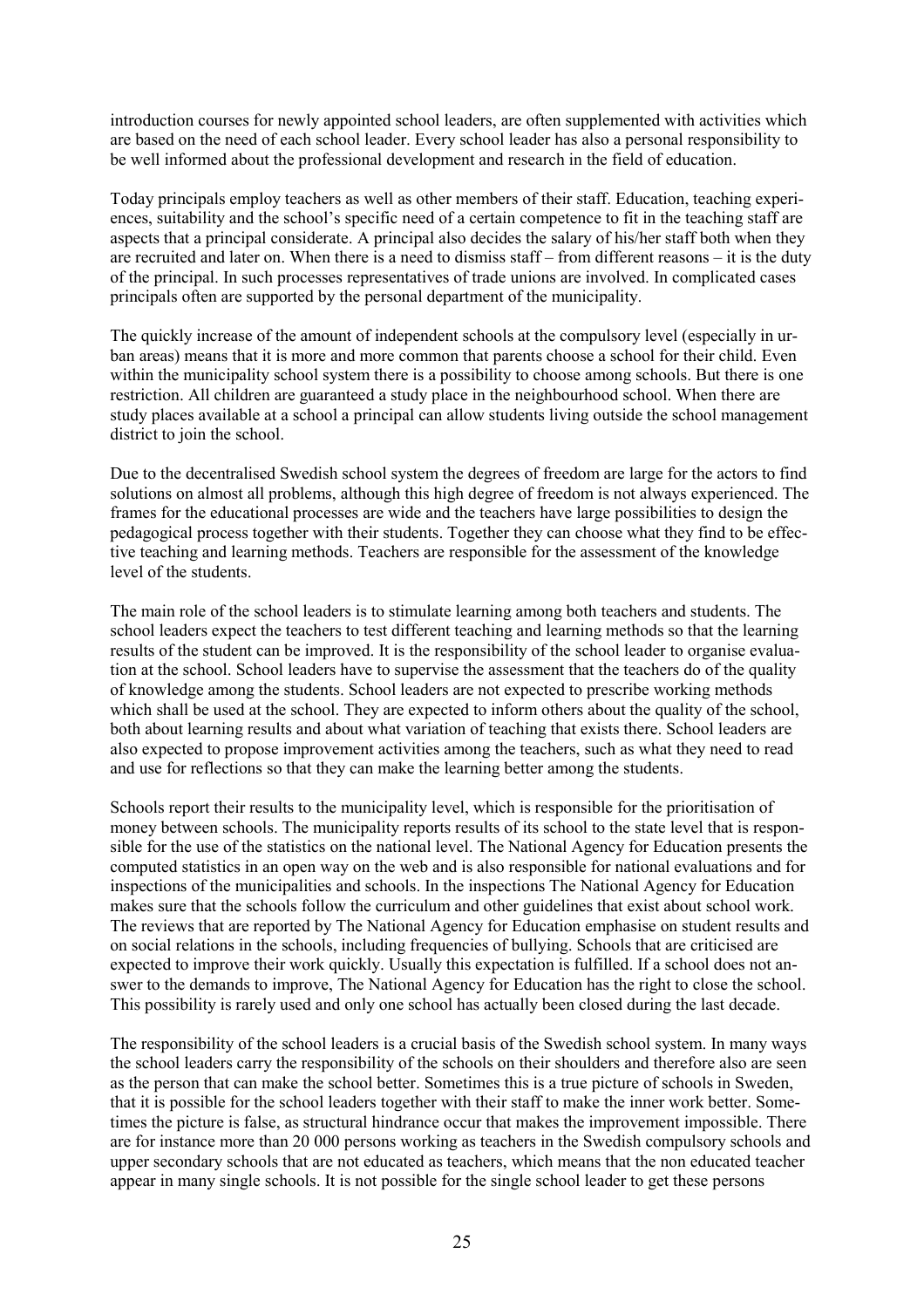trained as teachers, while they are working as replacement forces at the school. This is a task that has to be solved at the system level. The school leader can contribute to the solution on the quality problem by selecting the people that has the best possibilities to fill the role of the teacher, but the real improvement has to be done at the system level.

Research about these issues and issues about school leadership will be treated as a whole and are therefore presented in the end of next chapter.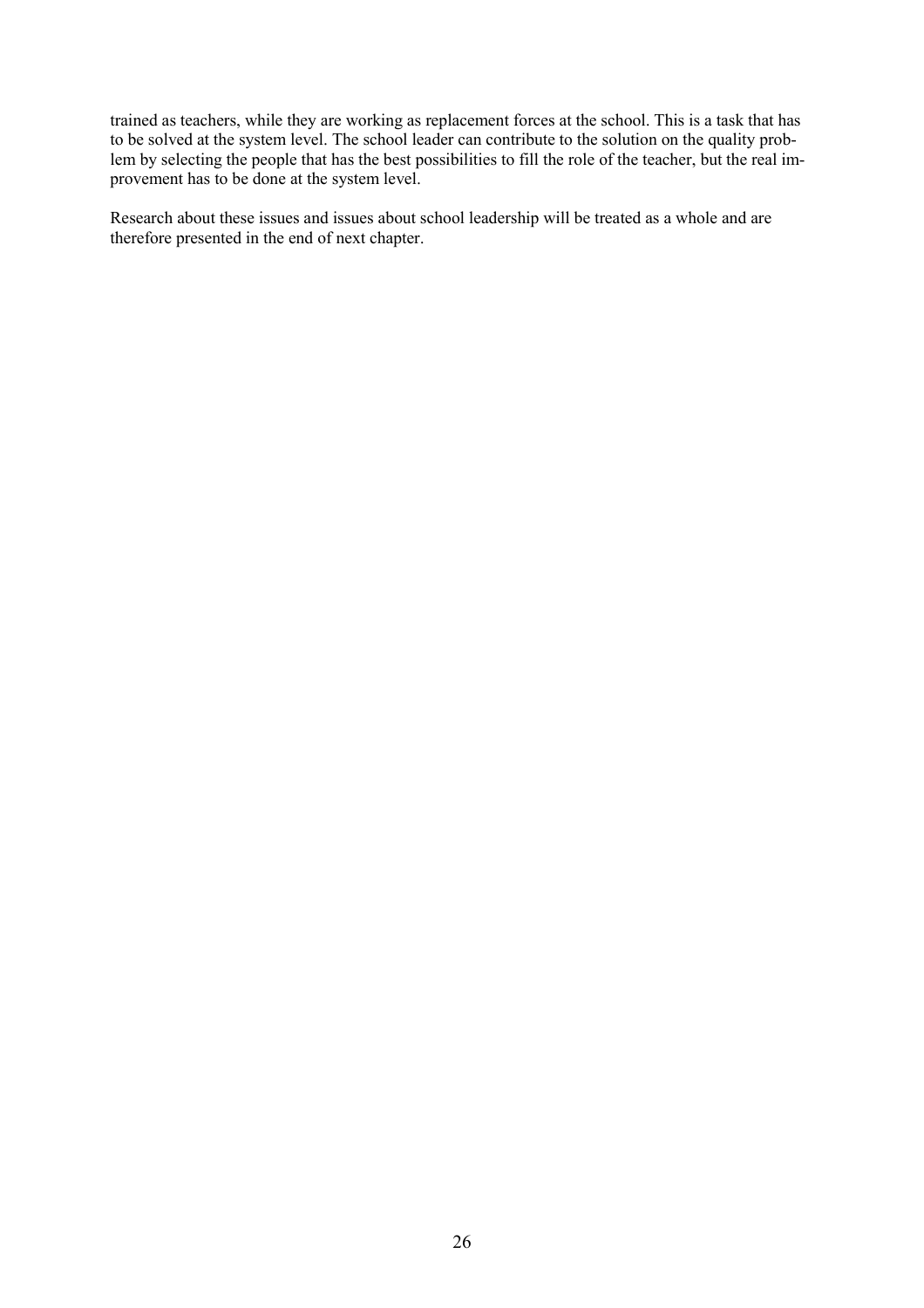#### **Chapter 4. Enhancing learning and school leadership.**

#### *Policy concerns about teaching, learning and assessment*

The quality of learning in Swedish schools has a solid international standing. Sweden has participated in numerous international comparative studies of student achievement since the beginning of the 1960´s. In an overview of all these comparative studies The National Agency for Education (2004) shows that it is rare that the results reached in Sweden in reading, mathematics and Science are below the average among the participating countries. In most studies Sweden does not belong to the top group of countries, but to the group of countries that follows the top group. In one area – to use English as a second language – Swedish youth scores among the highest. In Sweden the discussion about the quality of learning and about learning results is an ongoing story. At the national level the discussion is not only fed by results from international comparisons. In 1992, 1995, 1998 and 2003 national evaluations have been conducted by The National Agency for Education. These national evaluations have been based on testing of nation wide samples of students in all subjects that are covered in the compulsory school. In the latest national evaluation in 2003 parts of the instruments used were the same as the one that were used in 1992. Only few subjects had raised the quality of learning, most subjects kept their standard, but for some subjects (among them mathematics and science) there were a decrease in the results. These results have caused intense debates about the quality of education in Sweden. Several initiatives have been taken to raise the quality of learning, especially in mathematics within the country. The most important initiative has been presented in a proposal to the government (SOU 2004:97). But it is also obvious that many of the improvement initiatives, especially in-service training of teachers, that have been taken earlier have not been fully successful.

Each year The National Agency for Education presents statistics about school results and some of these causes' discussions at the national level. There are about 10 % of each year group of 16 year olds in the country that end up their compulsory school years without good results enough to be accepted by the upper secondary schools. Within this group a large amount of recent immigrants can be found. The education of young immigrants and especially their learning of Swedish is the concern of many in the school system. The National Agency for Education intermittently has made quality reviews on certain topics. In the late 1990´s one such theme was school leadership. In 2002 a review was made of the quality of teachers assessment work that showed that the quality were below the expected one. To raise the quality of the assessment work of teachers has since then been a theme for improvement in the schools.

School leaders have an important role when discussions about the quality of education are raised on a more common arena as well as when this discussion occurs at the school level. When the alarm goes on basis of international comparisons or of national evaluations, the school leader plays the role of initiator of discussions about the raised topics in the local school. "Do we create the same results at our school that have been found at the national level?" is a question that the school leader always has to raise in such a decentralised system as the Swedish school system is. "Does our school produce better or worse results than other schools do?", "Is the criticism of the quality of assessment work true for our school as well?" are other questions that the school leader brings into the internal work at the school on basis of what happens at the national scene. Many times the school leader initiates a local review of the work to get more information to use for the internal discussion and to make it possible for the school to decide about improvement steps to be taken. In Sweden many school leaders have been one of the key actors when schools have decided to improve the quality of assessment work among the teachers. They have planned in-service training events, arranged exchanges between schools so that teachers may see alternative ways of assessing the work of the students.

Although Sweden has a highly decentralised structure of its schools, where responsibility for the buildings, the learning materials, the appointment of teachers and school leaders, the food services,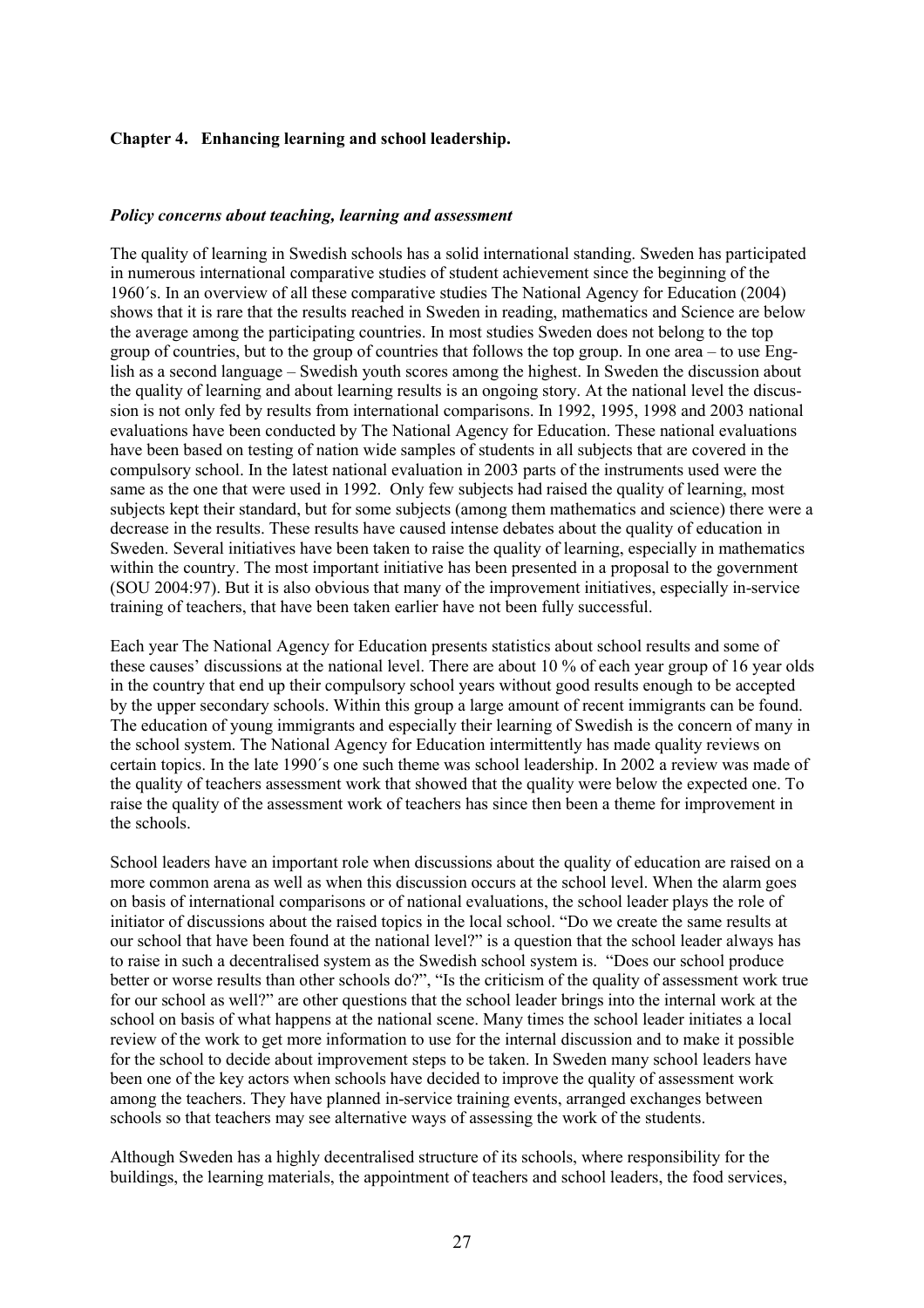transports, the health services, the socio-psychological support, the planning of time, the use of money – all are placed at the municipality and school level, the responsibility for the selection of content of school work still remains at the national level. The syllabuses for the different subjects that are taught at school are developed by The National Agency for Education. For the compulsory school the government decides on the curriculum of the different subjects. For the upper secondary school The National Agency for Education makes these decisions. The school leaders in Sweden do not have any role in the curriculum development at the national level. At the school level the school leader is one of the main actors in the quality review work in which you need to find indicators of success of the work made at the school. When the school works through its quality review that is annually requested by the municipality (as the municipality has to deliver a yearly quality review report to The National Agency for Education) the school leader has good use of some of the information that has been delivered to The National Agency for Education and is computed together with information from other schools.

Some facts about The National Agency for Education (Skolverket) and its contribution to the school landscape in Sweden is needed to make this picture clear also for an international audience. The National Agency for Education has two main tasks. One is to control what is happening in pre-school, compulsory school, upper secondary school and in adult education in the country from a legal point of view. Another task is to make evaluations of the educational system. Inspections of the municipalities and the schools are made with an interval of six years and different evaluations are made at the national level. These tasks are expected to be fulfilled in such ways that democratic processes are facilitated. During recent years a couple of interesting solutions of these tasks have been introduced on the Swedish scene.

One is the internet based information system SIRIS, where information about the 4 908 compulsory schools and the 795 upper secondary schools that exist in the country can be found. On the pages of www.skolverket.se it is possible for everyone to look into the SIRIS system. Inside you meet presentations of results from national knowledge tests, summations of markings of the students, the annual quality report, national quality reviews and some basic information about the specific school like size, costs, composition of students by sex, foreign background and educational level of the parents. The information is aggregated and presented at school level. For each school it is possible for the user of the system to find the above mentioned information and it is also possible for anyone to make comparisons between different groups of schools. If you for instance want to find out in what way your local school relates to other schools that work under the same conditions, you will be able to do so. The results and other information that are stored from the different schools also makes it possible for the user to make comparisons over time, as the information from recent years is kept available.

On another area of the web pages www.skolverket.se , under the heading of SALSA, another presentation of school results are made. On basis of well established research, that has shown that the mixture of students with different socio-economic background and different national background together with the gender composition of the students explains a large proportion of the statistical variance, the results of the schools are recalculated using analysis of regression. The calculated residual effect is used as a measurement of the relative achievement of the school, as an approximation of the value added that the school produces. Of course this measurement does not reflect the quality of the single school, but the result makes it more possible for the school to understand the value of its own achievement. No ranking is made between schools, but the yearly presentations of the information have given some newspapers an opportunity to make that kind of comparisons. Schools and school leaders use the open presentations of school results for internal discussions of the quality of the work at the school. The material is also used in the dialogue between the school and the municipality about the distribution of different resources to get improvement of schools. The National Agency for Education has also presented different materials that schools can use when they review their quality. One such material (BRUK) builds on the many demands that schools have been asked by central politicians to execute and can be used by the school in the local evaluation processes. BRUK is now operated and updated by The National Agency for School Improvement.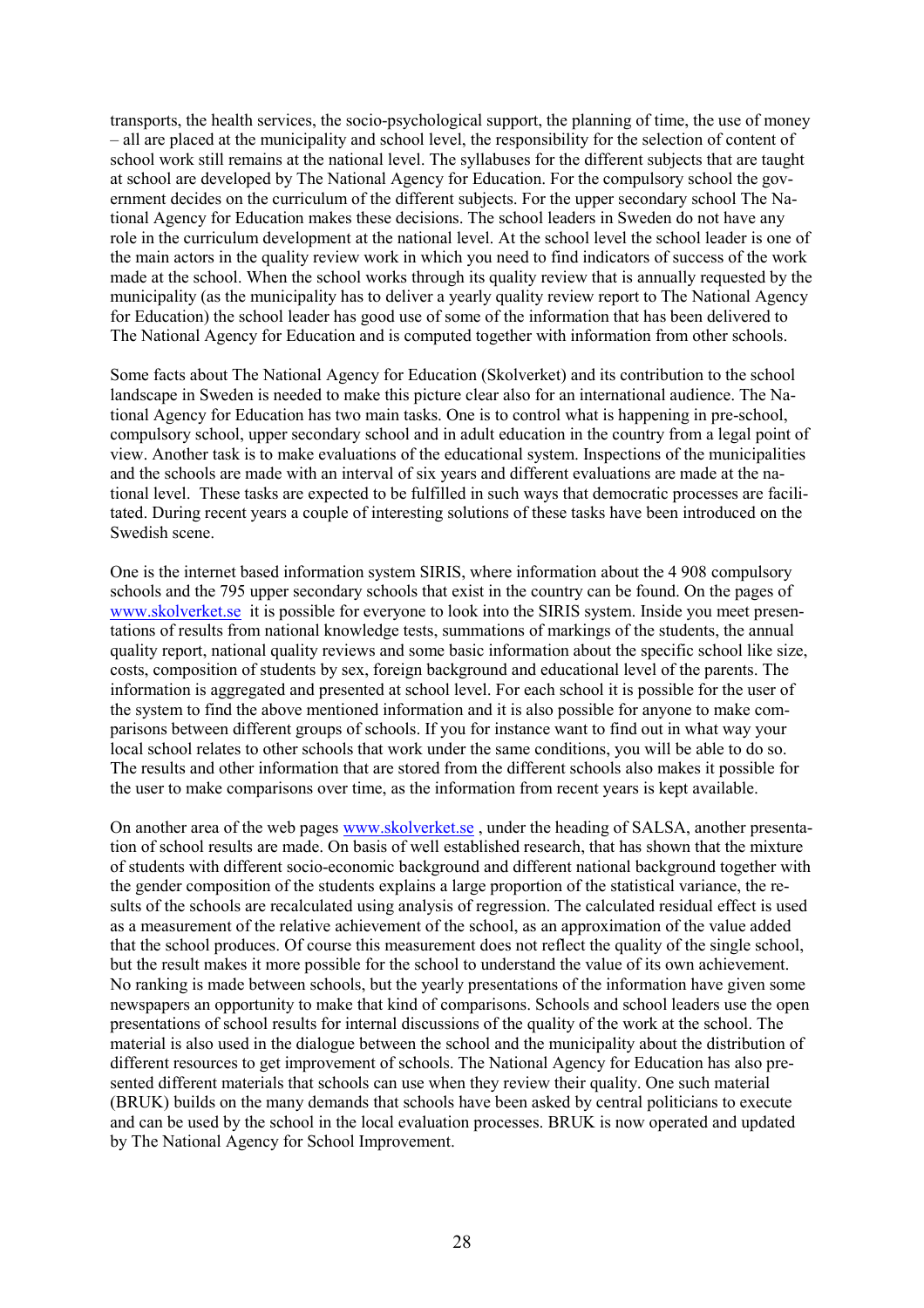#### *Curriculum implementation*

It is the responsibility of the teachers to base their teaching on the curriculum of the subject that is taught. The teacher has to explain the content of the curriculum for the students as the teacher by law is requested to plan the educational process together with the students. The responsibility to organise the use of time for learning and teaching has by tradition been laid on the school leader. Today a fair amount of Swedish compulsory schools as well as upper secondary schools have teams of teachers under the supervision by the school leader to plan the use of the time. In many of the schools the teachers work in such ways with the students so that they really plan their own working time. The teacher is also responsible for the assessment of the learning of the students. In the compulsory schools these assessments are used as a basis for the development dialogue that the teacher has every half year with the parents and the student. In Sweden grading of the students, as mentioned before, are introduced late in the compulsory school, at grade 8, when the students are becoming fifteen years old. During the development dialogue and during group meetings with the parents the teachers explain the content of the curricula for the parents. The school leaders supervise the work of the teachers and remind them about the use of the curriculum. The teachers have to report to the school leaders about the markings that they have done for the students and they also report to the school leader about results that the students reach on national tests. The school leader uses this kind of information during the development discussions that they have with the teachers and in conversations held with teams of teachers.

#### *Teachers and teaching*

There are no prescribed ways to observe or supervise the work of the teachers. Each school is free to find out their routines. The agreed routines of work prerequisite, that the school leader initiate a dialogue with the teachers to plan the development of their future work and thereby also discuss the individual development of each teacher. This is usually done during a development dialogue (*utvecklingssamtal* in Swedish). These routines demand that the school leader inform himself about the quality of the work of the teacher. This occurs in several different ways. School leaders listen to students, parents and other sources to find out about the quality of the work that the teacher does. In many schools there are also annual surveys of the satisfaction among students concerning teaching, the school environment, the quality of the food and other things. The results that the students reach on national tests and what marks they get when they have been taught by the teacher are also relevant. Sometimes, but that happens only rarely, the school leader observes the teaching directly. The school leader has also the responsibility for an annual or biannual dialogue about the individual salary of each teacher. The basis for this discussion is "salary criteria" that usually are decided on at the level of the municipality and that have been accepted by the representatives of the teacher unions. As there are 290 municipalities in Sweden there are many variations in which ways the criteria are described and used in the salary discussions.

Swedish schools have a strong tradition, exercised over many years, of improving themselves. The geographic shape of the country and the dispersed population has brought teachers together since the midst of the 19th century to engage them in educational discussions and learning sessions. During the last half of the 19th century there grew a tradition among teachers to meet for two days per year, usually during a Saturday and a Sunday, to participate in in-service training arranged by themselves through the leading forces in their own associations. During the 1930´s this tradition was changed so that teachers in individual schools came together for what was called *pedagogical days*, during three ordinary work days, when students were free from school. During these three days the teachers were exposed to news that was usually lectured to them by experts that gave their views on teacher work or on education. The selection of actors during these pedagogical days was usually made by the school leader or by the state inspector of the schools.

When the Swedish school system in the early sixties transformed into a comprehensive school system, five *study days* for the teachers were institutionalized. During these five study days that aimed at the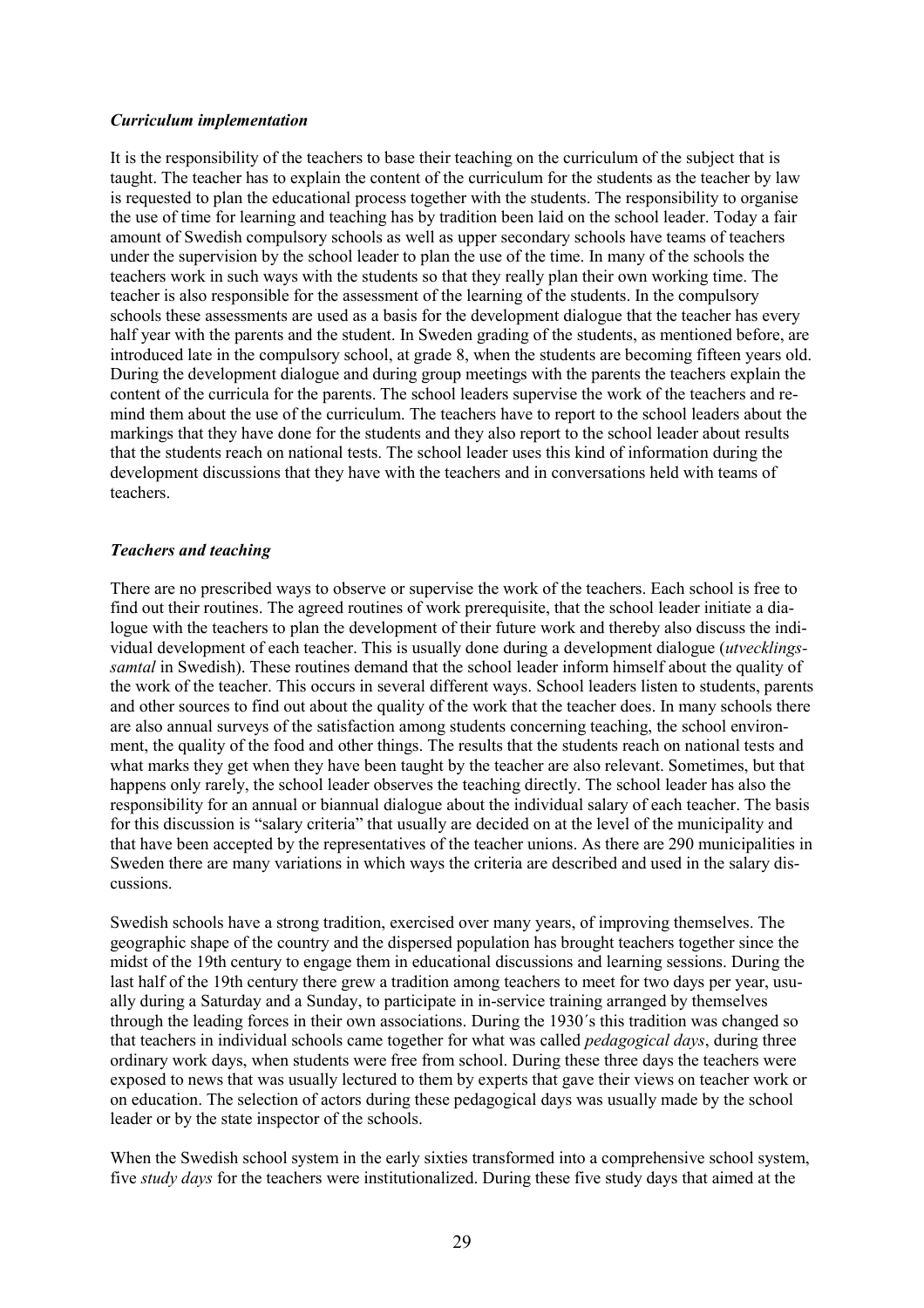improvement of the schools, all teachers within a school management area (where two or three schools were led by a small team of school leaders) met to discuss such things as how to handle local problems, educational developments of a general nature or to learn about new developments in the work of teachers. From the early 1960´s until the late 1980´s teachers in all Swedish schools participated in the five annual study days. Central authorities planned what was going to happen at the school level and messages were sent to the teachers during these gatherings. School leaders got directives from the authorities on what ought to happen. Several school reforms have been implemented in the Swedish school system through the use of the study days. During the 1980´s Swedish schools gradually went over to decide over their own budget. More and more of the in-service training at the school level was arranged according to local needs. Schools were also encouraged to use more of the resources that universities and regional colleges could offer to stimulate the teachers to improve the school work.

In 1991 a last step was taken in the reforms that were made of the Swedish school system as the state gave over the full economic responsibility of the schools to the 290 municipalities. As a consequence of this changed responsibility the salaries of the teachers were raised and some of the working conditions for teachers were improved during the run of the 1990´s. Among other things teachers should receive a personal working place in the school building and the volume of time that could be used for the development of teacher competence were increased from 5 to 13 annual days. A teacher has the right as well as the duty to develop his/her competence. The need of a single teacher to improve a specific and individual competence area must be balanced with the need to cover and improve competence areas in the school as a whole. Today schools use this time resource for collective actions among the teachers as well as time for individual development.

The evaluation of the work that has been conducted in the schools, that is yearly reported in a quality review of the school to the municipality, is used as a basis for discussions about improvement needs. As was said above, Swedish school leaders hold dialogue with teachers every second or each year to decide on individual salaries. During these talks the individual competence development of the teacher is also discussed. Some part of the time for competence development is used for inputs from researchers or from people working in other schools where interesting developments have occurred. Parts of the time resource may also be used for studies in different subjects that the teachers see as important for their own development. Teachers also use the time to participate in national or international gatherings of teachers where pedagogical innovations are presented and discussed. In some schools, parts of the thirteen days are spent on collaboration with other schools engaged in cross evaluations and in cooperation about educational development projects. School leaders are a main actor in the planning and execution of the competence development at the school. In the end the school leader in the Swedish school is responsible for the effects of the competence development in relation to the expected results for the students.

#### *Relevant research studies*

In Sweden research about school variations has been conducted since the late 1960´s. In some of the early studies, a difference between compulsory schools in the highly centralised system that was present at that time was proved and explained (Ekholm, 1971). Student achievement and their social development varied between schools, not only because of different socio-economic backgrounds of the students, but also because of differences between the atmospheres of the local schools. Especially the content of the local norm system showed to explain differences between schools and so did the distribution of power and responsibilities in the schools. The early study made in 1969 of variations in school atmosphere was repeated in 1979 and 1994 in the same schools, which have made it possible to see how changes had appeared in the studied schools, while the school system has gone through extensive structural shifts (Ekholm and Kull, 1996). Most conditions in the studied schools were astonishing stable. The use of time for teaching and learning, norms about social learning, knowledge test frequencies, and the degree of student influence on the learning did not for instance show any notable changes. Although the studied compulsory schools used much more time for teacher in-service train-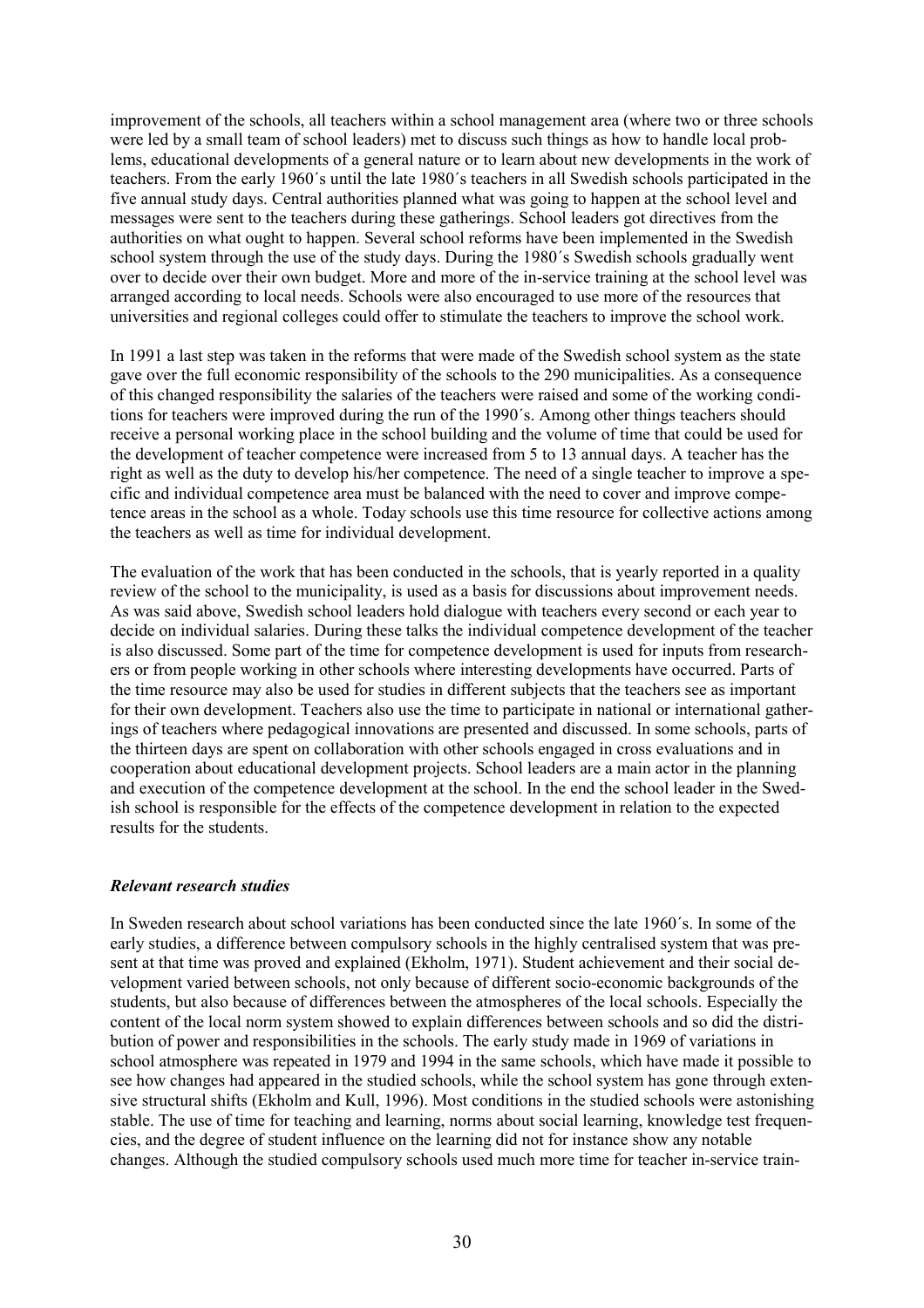ing, teachers had started to work in teams, local evaluations had been made several times, the core of the work in the schools had not changed very much.

During the early 1990`s the results that showed that the inner life of the schools to a certain degree can explain variations between schools were repeated in a study of 102 compulsory schools, that now existed in a much more decentralised school system (Ekholm and Kåräng, 1993). The local norm system among students and teachers, the power distribution and the ways in which responsibilities were carried explained variations between schools´ outcomes. Grosin (2003) reports a study of seven schools that were interested to adjust their inner life to the findings of research about effective schools. The schools were studied over a three year period. The teachers and school leaders developed their knowledge about the ways schools can be made more effective during the three years, but the student achievement did not rise during the period and no positive development was traced in the social development of the students, except for in one of the studied schools.

In Sweden there is some empirical research that shows the influence of school leaders on the development of schools. Person et al (2003) studied what characterized effective leadership in three schools, one upper secondary school and two compulsory schools. They found that the most important quality of the more effective school leader was their ability to make alliances with important actors inside and outside the school. Hallerström´s (2006) study of norms among principals about their work as leaders of school development supports this finding. Hallerström shows that the principals listen carefully to their teachers, adjust their arguments to the ways in which their teachers are thinking and builds coalitions with the teachers to be able to reach the aims that politicians have formulated for the schools. Höög, Johansson and Olofsson (2005) who have studied successful school leaders in Swedish schools also conclude that one important quality of good school leadership is to interpret the actual situation at the school and especially understand the organisational culture if one wants to improve the processes of the school. Berg (1990) pointed out that in some schools there seem to be a silent contract between teachers and school leaders about their relationship that states that if a school leader stays out of teaching, teachers will respect what the school leader does about funding, politicians and other issues that is seen as the school leader's territory. When principals really will have a chance to influence the development of the school they need to spend time, show courage and resolution to be able to influence the work of the teachers Nihlfors (1998) has shown in her study of school development. They also need to develop a mutual understanding and respect together with the teachers to be able to be successful. Ekholm et al (2000) that made a broad overview on research about school leaders found that principals have an important task to lead the collegial cooperation in the school. It is a question of keeping a norm alive in the school that says that improvement work is an on-going process. Successful school leaders lead through engagement, not via authority. Teachers follow school leaders because they share the visions of the leader, not because they fear what will happen to them if they do not follow the leader.

In a large scale study made in the mid of the 1990´s, Scherp (1998) found that school leaders of upper secondary schools that had been working at the same school during at least five years and that were characterized as challengers towards their staffs´ conceptions of learning and teaching, to a larger amount succeeded to get their schools to use more of activity based learning methods. School leaders that tried to serve the teachers did not reach the same results. McNamara (1999) found in a study where three school leaders work was followed during a three year period, that visits in classrooms and evaluation discussions between school leaders and teachers did not develop the school work in any notable way. Svedberg (2000) however points out in his in depth study of school leaders that principal is an important part in the socio-cultural construction process that is an on-going story in Swedish schools, as the school system has gone through extensive changes. Nihlfors (2003) in her study of director of educations in Swedish municipalities, has pointed out that the new situation has made the leadership in the municipality less evident than before, as the relationship between the state and the municipality in many areas has become blurred. Svedberg (2000) finds that when the system has changed, the basic division of responsibility has changed so that principals have taken much larger responsibility than in earlier designs of the system and new definitions of roles have been necessary. As the role of the principal is directly related to the roles of teachers, which during the last decades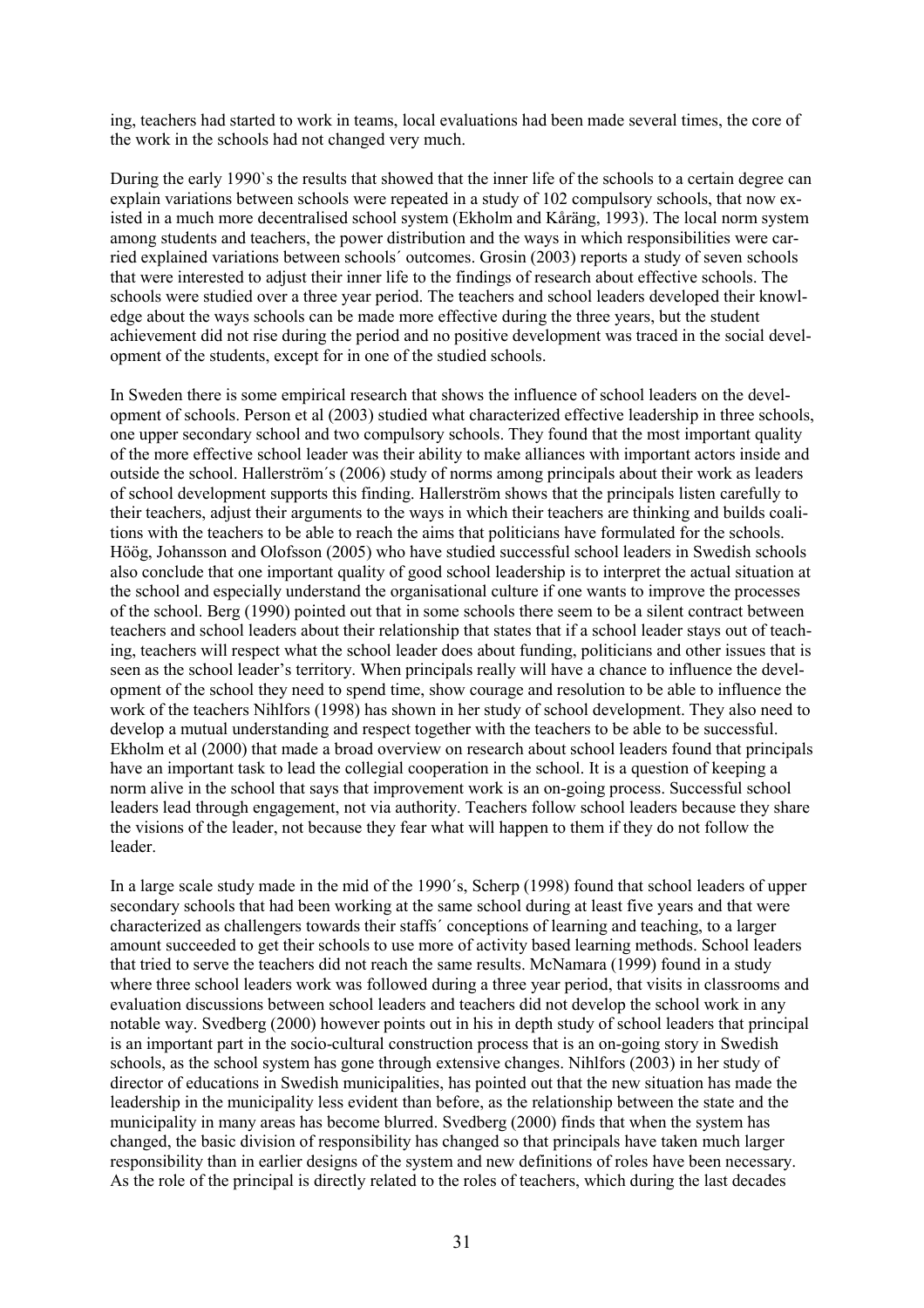also have gone through large shifts, a lot of discussions have been needed. Teachers are expected to work more often in teams, spend more time on in-service training and take a larger responsibility for results and for the development of their professional actions than before. To be able to act together in a way that is in harmony with the new expectations teachers and school leaders have had to spend time on discussions that have landed in new constructions of their understanding of the task that they conduct. School leaders have important missions to fill in these areas Svedberg (2000) concludes.

In a recent study Scherp and Scherp (2006) illuminates the relationship between the work of the school leader and the way in which the school acts as an organisation. Eleven schools that aimed at working in such ways that they could be characterized as learning organisations were followed during five years. School leaders in the schools that were most successful in these strivings used more of their time giving feed back to the teachers about their work. The school leaders at the schools that appeared to have more of a learning attitude in relation to the school work also challenged the thoughts of the staff more frequently. By asking questions like "How do we know that?", "Could we test another way of doing it?" and "What do we know about how people in other schools do?" the school leaders contributed to a learning atmosphere. School leaders in more learning oriented schools stimulated the teachers to organise time during which learning directed discussions could take place. In learning oriented schools working teams among teachers were accepted and the school leaders at these schools communicated with the staff to a great deal via the team leaders.

## *Policy initiatives*

In 2001 one state committee presented its thoughts and conclusions about the work of school leaders (Söderqvist, 2001). The work of school leaders was illuminated and discussed in relation to schools as learning organisations. Based on international and national research findings and on an analysis of what basic values that ought to be practiced at schools, three main principles were proposed to be used by school leaders. The work of the school leaders ought to be democratic so that school leaders engage in deliberative dialogues with their teachers and with the students, where the leaders listen to the meanings of others but also stand up for their own views before they take decisions. The school leaders ought to work in such a way that the school will be rich on communication, so it is easy to exchange information between different parties within the school, but also for the open communication between the school and its surrounding. The idea that was presented by the state committee was that it is meetings between humans that make development based on reflections possible. The leadership at the school therefore also ought to be characterized as a learning one, where the school leader needs to emphasise that it is not only the students that are expected to learn through the work done at schools, but also teachers and school leaders.

The conclusions of this state committee were well received by schools and school leaders. The thoughts that were presented were widely discussed, especially among school leaders. In many of the 290 municipalities the three main principles behind school leadership were discussed at the schools, where school leaders used the principles to stimulate discussions within the teams of the teachers about what expectations you may have on school leaders. The largest impact did the discussion have on the improved programme for school leader education.

Jonasson (SOU 2004:116) investigated the structure of leadership in Swedish schools. He stated that the way leadership is performed in school has great impact on the results and on the achievement to reach the goals. He states that school leaders have to adjust to the actual context of the school and that there is not only one ideal model of leadership to be used in schools. Teams of teachers make good possibilities for a well functioning management structure combined with shared responsibilities of development processes and results. Administration support is not well functioning in schools compared to other organisations of the municipality and in organisations in other sectors of the society that have the same size as schools have. School leaders and leaders of organisations in other areas have much to learn from each other he states. Jonasson propose that the state should arrange a limited com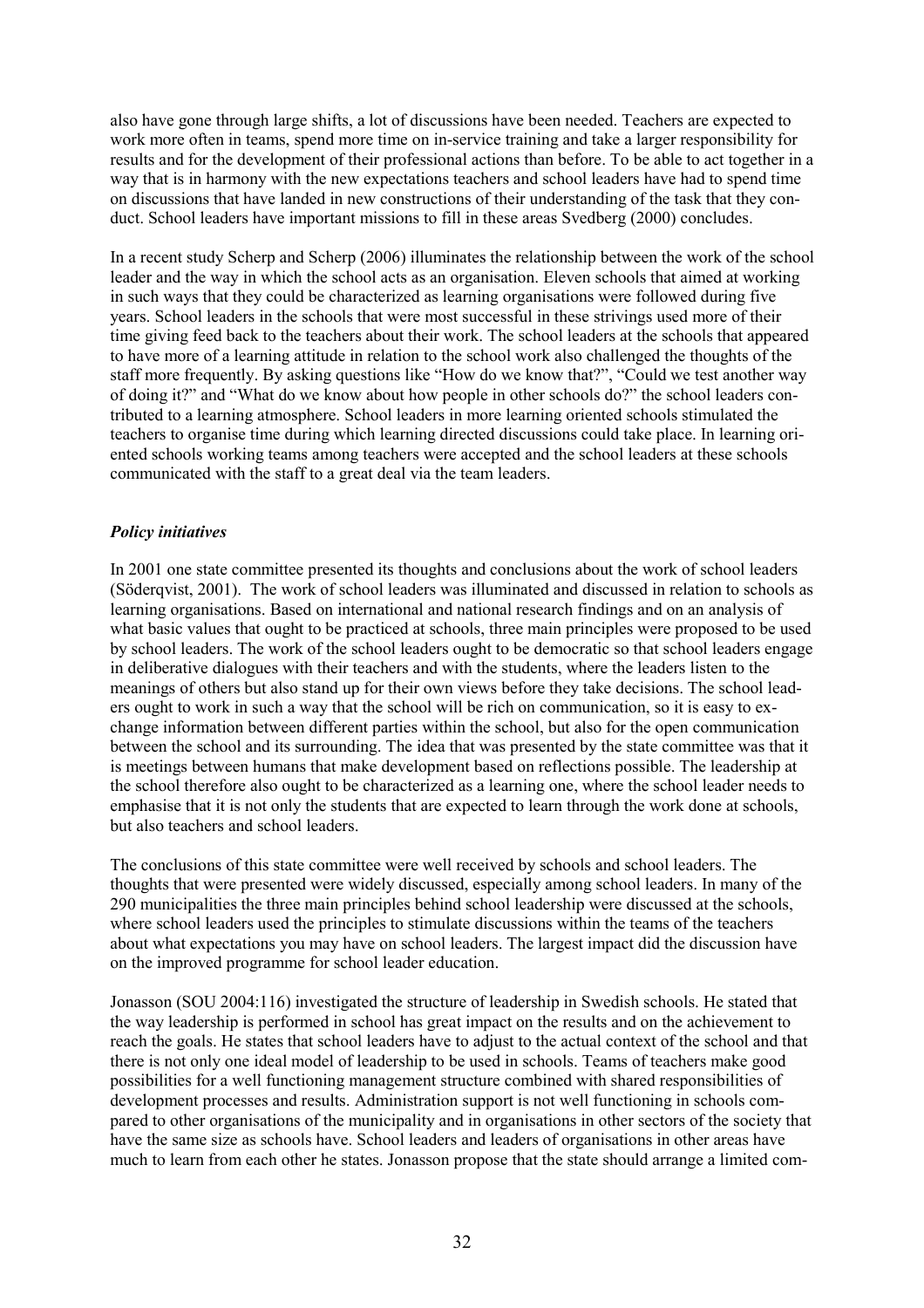pulsory education for school leaders, where focus should be laid on laws, curricula and other steering documents of importance to schools.

Aside from the three main principles that were put forward by the state committee in 2001 school leaders in the Swedish municipalities have been stimulated to discuss the way in which they encourage their staff to work also with their own learning on basis on two other committee reports that have been presented to the government. In one of them (SOU 2004:104) a review is made where the content of school work and the ways in which learning takes place in schools are related to the high ambitions that the Swedish society has to contribute to sustainable development. The committee foresees a larger change of the content of the curriculum for the schools, as the current content of school work only partly can be said to gain future actions of the students in line with the principles that lead to sustainable development. The committee also discuss the way in which learning usually takes place at school and finds that more effort need to be made to encourage schools to use more active learning strategies among the students. To be able to develop a content of the school work and to use more of active learning work among the students that are in line with the principles for sustainable development, school leaders and teachers need to act more like learners themselves. In close connection to the proposal for future development of schools to contribute to sustainable development another proposal (Ekholm, 2005) has been given to the government. This proposal is based on a review of the patterns that exist to widen and disseminate the knowledge that teachers and school leaders use in their professional activities. The review concentrates on the system for research and other systematic ways to produce knowledge about the field of education in Sweden and of the ways in which school leaders and teachers conquer the knowledge that are produced about learning and teaching. Among the many proposals that are put forward about more systematic production of new knowledge and about better ways to disseminate this kind of knowledge, the review reminds the school leaders of the need to use local evaluations made at each school as contributions to more shared knowledge constructions. Schools are challenged to join each other to contribute to the systematic creation of new knowledge about learning and teaching. Schools are asked to cooperate more frequently with teacher education institutes to be able to accelerate the production of knowledge within important fields that can be of help for teachers and school leaders. As the proposals put forward in this report not only have been addressed to the government, but also to municipalities and schools, the discussions have been widely spread among school leaders all over the country.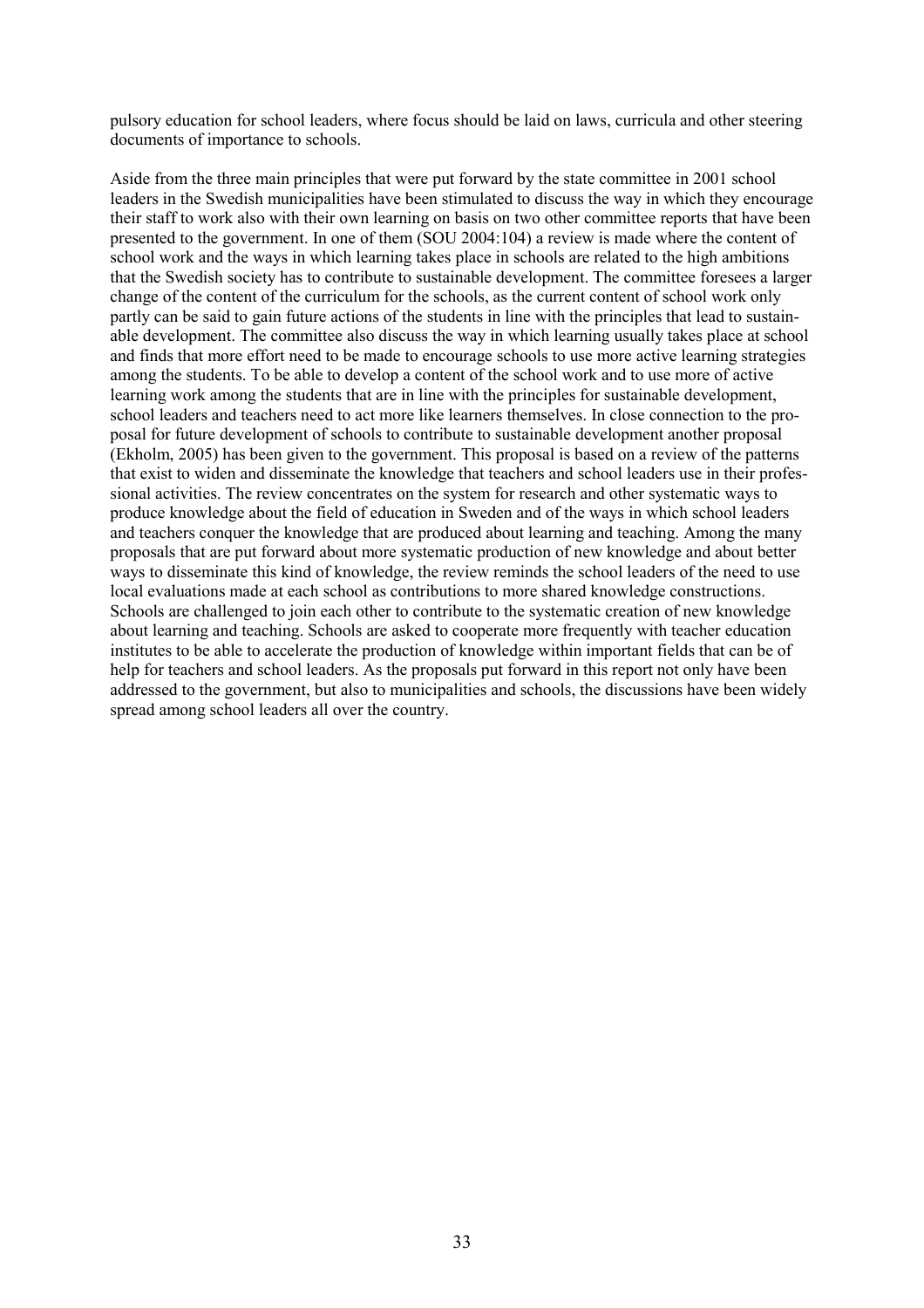#### **Chapter 5. The attractiveness of school leaders' role.**

#### *Supply of school leaders*

One indicator of the degree of attractiveness of the job of school leaders is how many applicants there aspire to get a free position. During the 1970´s there were few applicants for each position, sometimes not more than one or two applicants. During the last decades this pattern has changed so that today there are usually ten or more applicants for each position that are available. Among so many applicants there are usually good possibilities to find new school leaders of good quality.

Each municipality is responsible for the organisation of the local schools in which the school leader positions are a detail. In most Swedish municipalities there is a director of education office that works with the overall planning of the schools in the municipality. The director of education reports directly to the political board that controls the economy of the local schools in the municipality and produce proposals for the organisational structure of the schools of the municipality. In these proposals the amount of school leader jobs is one component. The director of education is also responsible for the recruitment procedures when a position as a school leader is available. The recruitment decision is formally taken by the political board of the municipality that is responsible for educational matters. In larger municipalities it happens that the director of education has delegation to take the final decision.

A normal procedure that is followed in most Swedish municipalities might be that a position as school leader becomes available, because the person that has had the position goes into retirement or moves to another job. The school leader position is announced in the press, especially in the journals that are owned by the school leader unions and on web pages that are directed towards school people. In the advertisement the work that the school leader is expected to do is described and an announcement at what school that the position is placed is made. Applications are sent to the director of education's office and a first selection is made on basis of the merits of the applicants. A small group of applicants are invited to interviews with the director of education, with representatives of the political board that are the employer of the new school leader, with representatives of the teachers of the school where the position is located and sometimes (especially if the position is located at a upper secondary school) with representatives of the students of the school. References from earlier positions are of great importance. On basis of the interviews a final selection of the new school leader is made and negotiations with the trade-unions about the salary and about working conditions are held before a decision is taken to employ the school leader.

Although there are possibilities for municipalities to employ school leaders with another background than as a teacher, it is a rare event that someone with the other experiences is chosen. In 2005 around three percent of the school leaders had another background than being a teacher. Some of these were school psychologist, military officers and former managers of companies. All in all there are about 9 500 school leaders in the system – working with preschool, compulsory school, gymnasium, adult education and independent schools and about 1 000 of these work in preschools. 59 % of the school leaders are female. In the late 1970´s the females were only 16 % of the school leader group in the country, so a rapid change in the gender composition of the school leaders has occurred. As research has shown (Ekholm and Lindvall, 1997) the municipalities during the 1980´s and 1990´s have step by step appointed far more females as school leaders than they did before. During that period the municipalities also changed the pattern for selecting new school leaders, so that more new school leaders come from another school than the one where they will work as leaders. In some municipalities there is a principle saying that you should not become a school leader in the same school where you have been working as a teacher. Before 1980 more than 75 % of the new appointed school leaders were selected among the teachers of the school where they were going to work as school leader. In the mid 1990´s there was less than one out of five that came from the school where they filled the position as school leader. New school leaders are at average 45 years old when they find their first position. In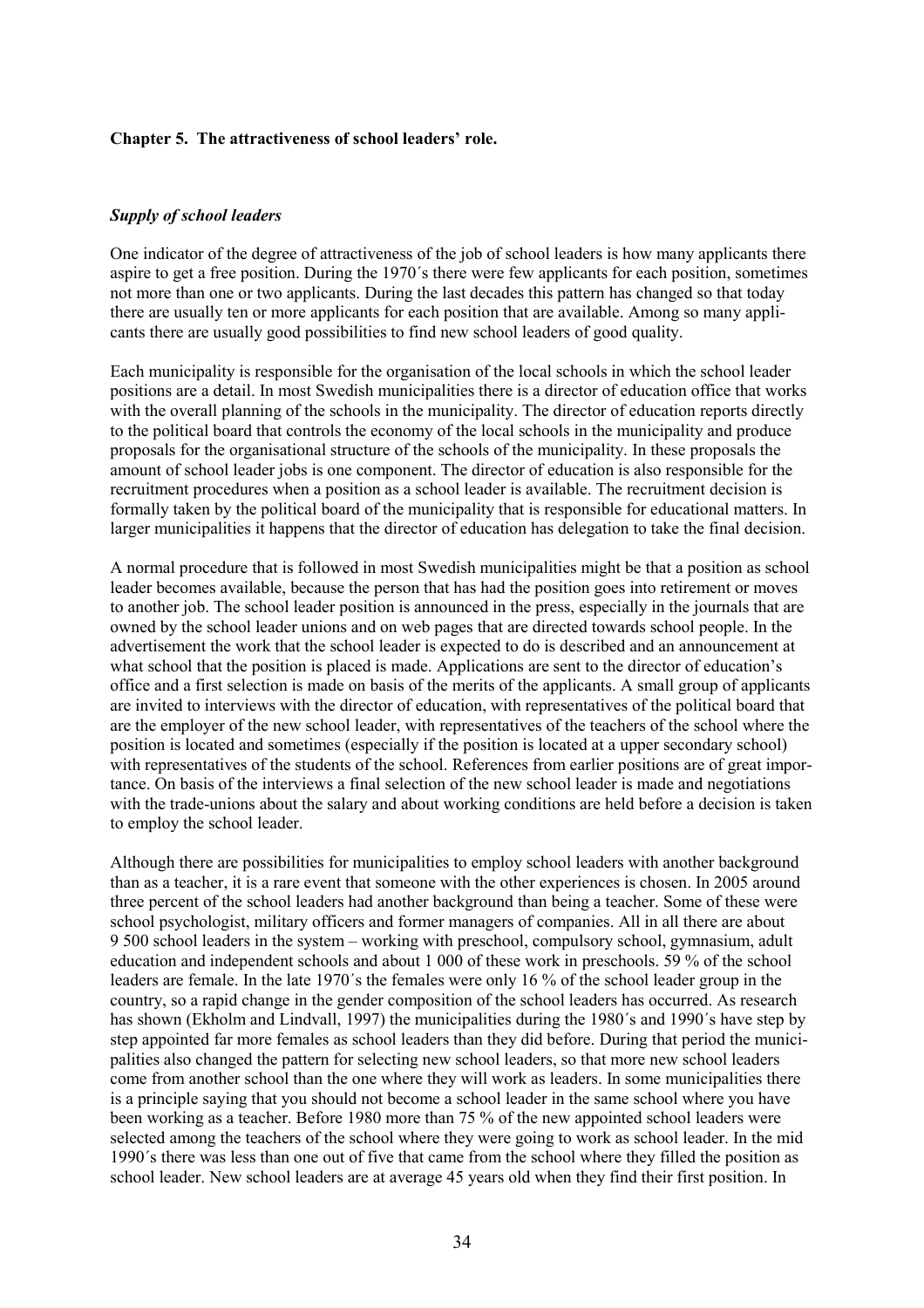Sweden each year around 700 to 800 persons get their first appointment as school leader. This frequency has been stable for the last decade.

There is no research or committee work that shows the reasons why some of the qualified candidates for school leader positions do not apply for the job. There might be some reasons to be found among some qualified teachers to hesitate to apply for a school leader position. A qualified teacher working either in the compulsory school or in the upper secondary school receive a salary as a teacher of about 4 300 \$ per month in 2005. To start as a deputy school leader a teacher might earn somewhere between 4 300 to 4 800 \$ per month. The difference in income between the two positions is not wide enough to motivate a teacher to mantel the much larger responsibility that a school leader has.

#### *Employment and working conditions*

School leaders are usually appointed without a time limit. School leader work is perceived as conducted by a specific profession. School leaders are not seen as a kind of teacher in Sweden. For the directors of education it is more common that a time limit is used for the appointment. Usually a six year period is used as a basis for the appointment, but in many cases this period is prolonged for another three to six years. During the last years it has become more common that this kind of limitation also has been introduced in the contracts for school leaders that work in a school. This kind of time limited appointments are often combined with a job-guarantee in the municipality. The reason for this new trend seems to be that the employer (usually the municipality) and the employee agree on the view that a school leader job is a most demanding task. School leaders usually work hard. They often meet critical comments from teachers because they have to prioritize among very many ambitious proposals and ideas. They have to appear in media to represent and sometimes defend their school. They are the most important advocate of the students and at the same time they have to guarantee that every single student feel safe and secure in their daily life in school. They also have to face different demands from parents. All these tasks create strain among many school leaders and their energy might ebb out. In many municipalities plans of retreat for school leaders have been introduced, where the nature of the work tasks motivates that the school leader offers alternative jobs within the municipality.

School leaders are continuously evaluated by the director of education of the municipality or by the school board if they work at a free standing school. School leaders in Sweden receive an individualized salary, which requires that the director of education collects information about the quality of the work that the school leader does. Director of educations try to find indicators by looking at the main results of the learning among the students, listen to teachers and parents and look at the reception of the students by other schools or by the local working life. To what degree these procedures are systematized varies between the different municipalities and between the school boards that evaluate the school leaders. In some municipalities procedures have been borrowed from business life or from other public financed sectors like health services. In other municipalities one create routines in cooperation between the director of education and the school leaders. Whatever model one follows in the municipality the director of education and the school leaders have a mutual agreement that they follow.

Now and then discussions are held between the director of education and single school leaders if the school leader will continue in the position that she or he keeps. The work that the school leader does might be of too low quality, the reactions among the parents, teachers or students might be so strong against some initiatives that the school leader has taken or not taken that the work is disturbed to a too large extent or the school leader might have failed to live up to the intentions of the school law and the values behind the central guidelines for the school. There are several alarm systems in the Swedish context that detect low quality among school leaders. There is for instance a law that regulate working environment and labour market in common, that put specific demands on the leaders´ way to act. The practise of these laws is usually controlled by the representatives of the teacher unions that remind the school leaders about the existence of the law and if the school leader does not succeed to follow them,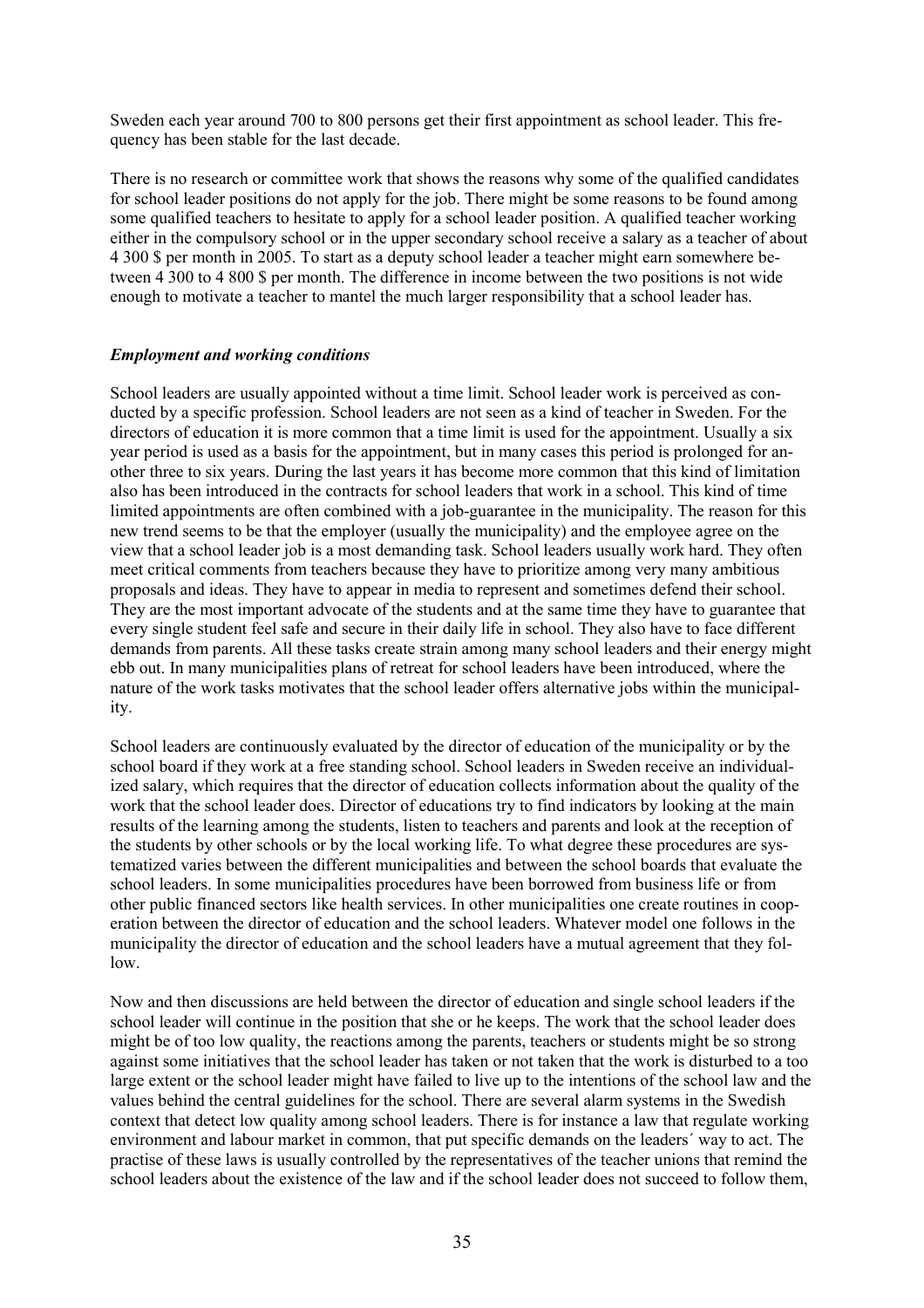criticise the school leader publicly. The director of education usually closely follows the way in which the school leader uses the budget of the school. When money is spent in ways that does not lead to expected results the director of education reacts. When parents protest against the way in which the school behaves towards the students or when their children protest against the way in which the school is managed, there may also be reasons for the director of education to intervene. The school and indirectly the school leader might in the Swedish system also receive criticism from The National Agency for Education as a result of inspections. Swedish schools are transparent systems where flaws cannot be hidden for longer times.

If a school leader is identified to have too low quality in her or his work the most common procedure is that an improvement programme will be designed. The director of education together with the school leader agrees on the programme, sometimes together with representatives of the school leaders union. In such a programme you usually find several support mechanisms. The school leader might for instance be linked together with a mentor, receive help from an organisational developer; participate in a training programme or in a net work for school leaders. These support mechanisms are usually practiced during a longer period. It might be years of support actions given to the school leader. If evaluations of the work of the school leader show that he or she still does not reach such a quality level that are acceptable, the school leader might be taken away from the position he or she holds.

No tariff system exists in Sweden for the salaries of school leaders. Individual salaries are practiced. Outside the salary that the school leader earns they might get other reinforcements. There are several prizes given to school leaders who are seen as excellent. For instance the largest news paper of the country – Dagens Nyheter – awards the School Leader of the Year. One of the trade unions for school leaders gives out an annual prize for excellent school leadership. Successful school leaders are often asked to represent the country in international co-operations as a kind of stimulation and award and are often invited to attend professional conferences and seminars.

The transformation of the salary system for school leaders from a centrally designed tariff system into a system of individual salaries that started in the late 1980´s have led to a larger variation between salaries of school leaders. Compared to other groups of managers in the Swedish society, the average level of payment is somewhat higher than managers working for the state and municipalities, but much lower compared to managers working for private firms with comparable areas of responsibilities. During the last five year period the development of the salaries for the school leaders, follows the common salary development in Sweden for comparable groups. While the common inflation in Sweden during the last five years has been around 5 % the average salary of the school leaders has grown 21 %. The average income per year in schools driven by municipalities is for a principal in a compulsory school 60 000 \$ and in upper secondary school 68 000 \$ (2006).

In 1996 and 2001 the association of the Swedish municipalities, the teacher unions and the school leader unions agreed on the conditions for work and payment within the Swedish schools for a future five year period. In these documents the expectations on the school leaders are formulated. Individuals can use them as an orientation about the job demands before they choose to apply for a school leader position.

No studies have been made about the way school leaders look upon their job in this perspective.

## *To maintain school leaders*

The number of principals is about 5 700 people and the number of all school leaders, including both principals and deputy principals, is about 8 500 people.

When you look at the movement of the people that hold these positions there are a rather stable pattern of changes. Looking at who held a post as principal in the beginning of the school year during the last five years and then who held the same post at the end of the next school year you find following.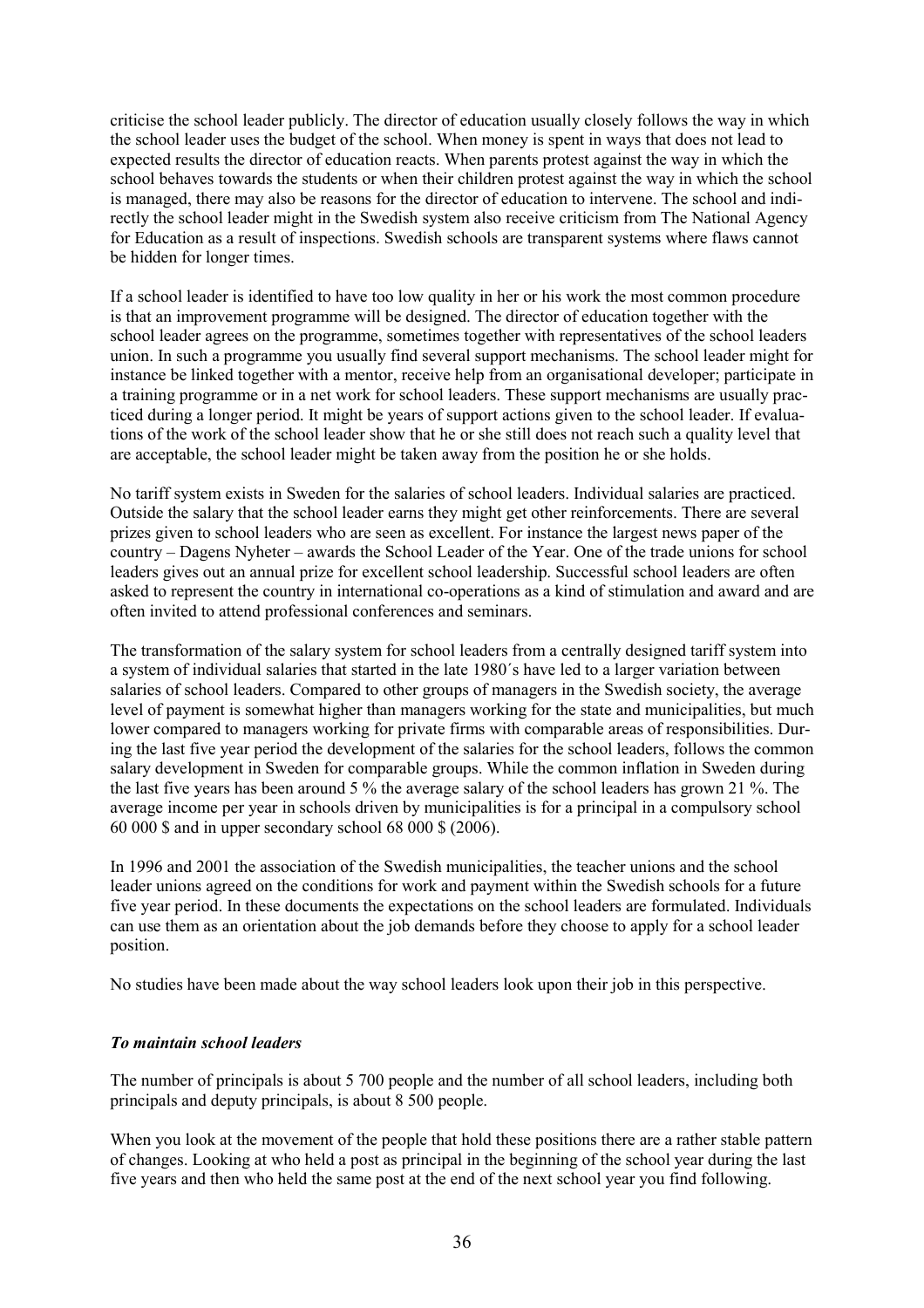|                                          | 2000 | 2001 | 2002   | 2003 | 2004 |
|------------------------------------------|------|------|--------|------|------|
| Percentage of school leaders posts that  |      |      |        |      |      |
| existed in Sweden one year that have got | 17   | -16  | - 16 - |      |      |
| a new person on the job one year later   |      |      |        |      |      |

Around one out of seven school leader positions shift keeper each year. Some of the people that leave their positions do so because they have reached an age when they retire. About one third of the school leader positions where replacements because of this reason. About one third of the positions become available because school leaders find another school leader job in the same municipality or in another setting. The last third of the replacements develop when some of the newly recruited school leaders leave the job as they themselves or their employer have realised that they cannot fulfil the demands on an efficient school leader. There seems to exist a critical period in the life of a new school leader that occurs after two to three year in the new job, when you make up your mind if you really are going to go for this kind of job any further. The reasons why some newly appointed school leaders choose to leave the job are complex. The school leader job might be too demanding, the individual might find out that he or she does not fit well for the tasks that a school leader has to do or the prize of being a school leader and thereby leave old social networks that you have had as a teacher might be too high.

In Sweden the statistical average retirement age for the whole population is 58,5 years. In this figure all kinds of reason for retirement are taken into account, not only retirement because of age. School leaders do not differ from the common pattern. If the school leader have passed the first two three years at the job, many stays until they reach the retirement ages, that usually occurs when you have become between 62 to 67 years. During the last ten years the common economical conditions for retirement have declined. The growing amount of aging people in the society has led to a shrinking pension, which seems to lead to that more and more people try to stay as long as possible at work to keep the income up as long as possible. School leaders are no exception from this pattern.

It is very rare that there exists any specific strategy within schools to create other paths leading to school leader jobs than open competition. In some larger upper secondary schools, there might be routines to recruit the person for the top management position of that school among the deputy managers. Being a deputy school leader in such a large and complex organisation becomes in itself a high value merit.

#### *Initiatives taken*

In the beginning of the 1980´s the state took initiatives to interest Swedish municipalities to vitalize the recruitment of school leaders. Statistics were presented about the selection patterns, where the politicians of the municipalities and the director of educations much more often than expected chose to find new school leaders who were men and that came from the same school as the new position were placed at. Debates followed. The state also initiated development work in some of the municipalities where teachers that were interested to become school leaders worked in recruitment circles. To get state grants to finance these circles the municipality had to prove that at least half of the participants were female. When you participated in these recruitment circles the participants studied literature about school leader work and met around ten times to discuss the literature. They also spend some working days acting as a shadow to one of the school leaders in the municipality to get some impressions of the work seen from the school leader perspective.

In 1987 the Swedish parliament accepted a bill that among other things said that municipalities were expected to arrange recruitment circles for teachers and others that were interested of school leader work. Smaller municipalities were asked to cooperate with each other or with larger municipalities to make the groups of the recruitment circles large enough to serve as a stimulating network. The Na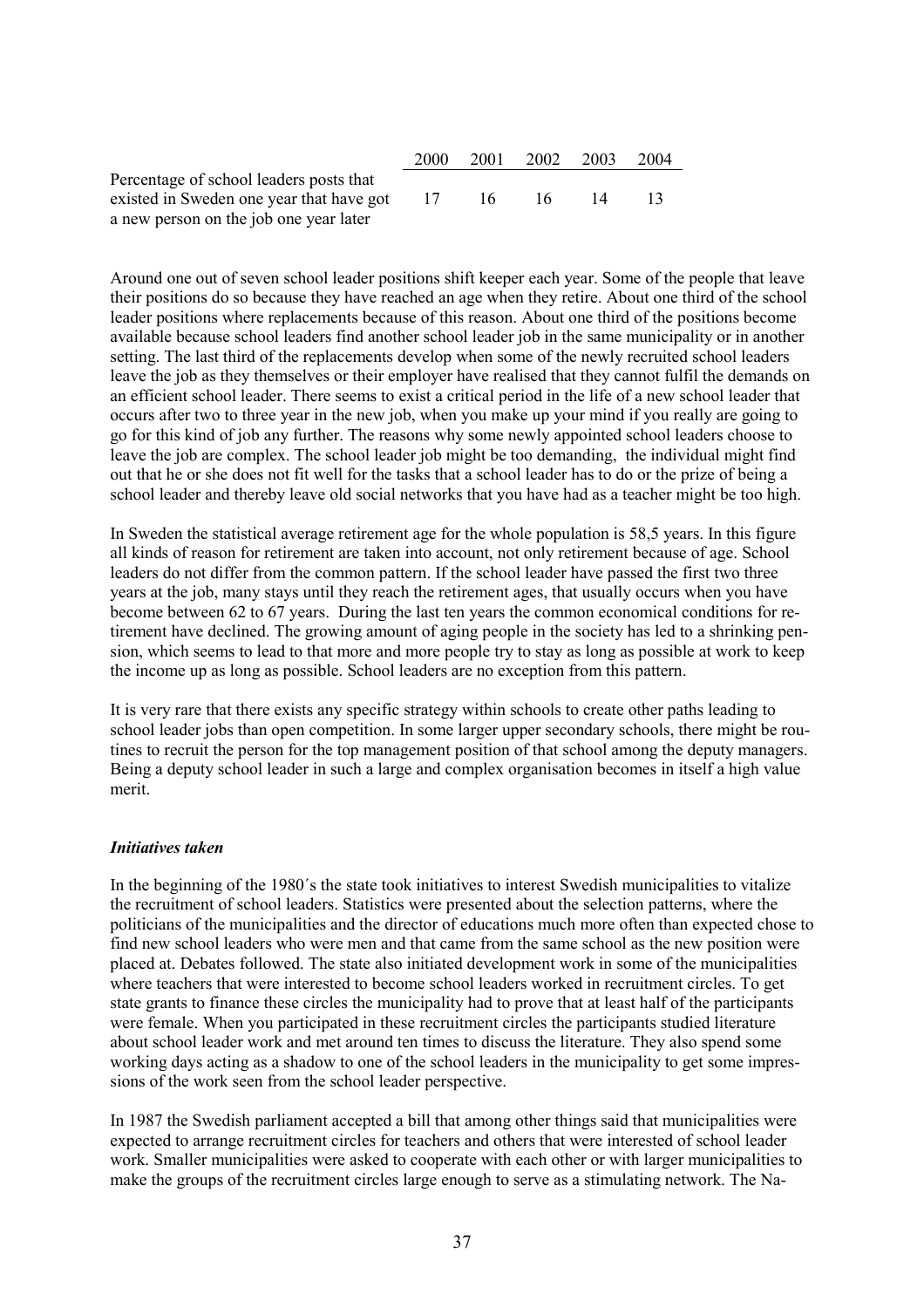tional Board of Education produced support materials for the use in the municipalities during these study circles. Since the end of the 1980´s many such recruitment circles have been held all around Sweden, which means that many teachers have had a good chance to taste the work of school leaders and decide if they will go for such a job or not. Through the recruitment circles many municipalities have created a kind of recruitment pool for school leaders, where the municipality knows which teachers that are interested to go for school leadership. When shorter assignments have been available with a content that lies in line with school leader work, the director of education has had the possibility to give it to a person from this pool to have them to test their ability to function at a school leader job.

Many years have passed since the parliament asked the municipalities to use recruitment circles to attract people to apply for school leader positions. Some municipalities continuously arrange such circles and other activities to interest teachers for school leader work. In other municipalities very little have been done. At the moment discussions are held in different constellations to revitalize the idea. Looking back there are no studies made about the costs of the use of recruitment circles. Municipalities that have organized this kind of circles consider that it has been a good investment in their educational system. More people in the organisation have a fair knowledge what it means to work as school leader. The costs involved are replacements for teachers participating in the circles, especially for the period when they act as a school leader shadow. Many more people apply for school leader positions today compared with what happened during the 1980´s. And many more women apply today for school leader positions than before.

Since the early 1980´s Swedish universities and university colleges have arranged academic courses designed to fit becoming and existing school leaders. Nowadays there exist in most universities and university colleges such courses through which many teachers prepare themselves for a school leader career. The content of the courses might for instance deal with such topics as school development, organisation theory, school law, evaluation of education.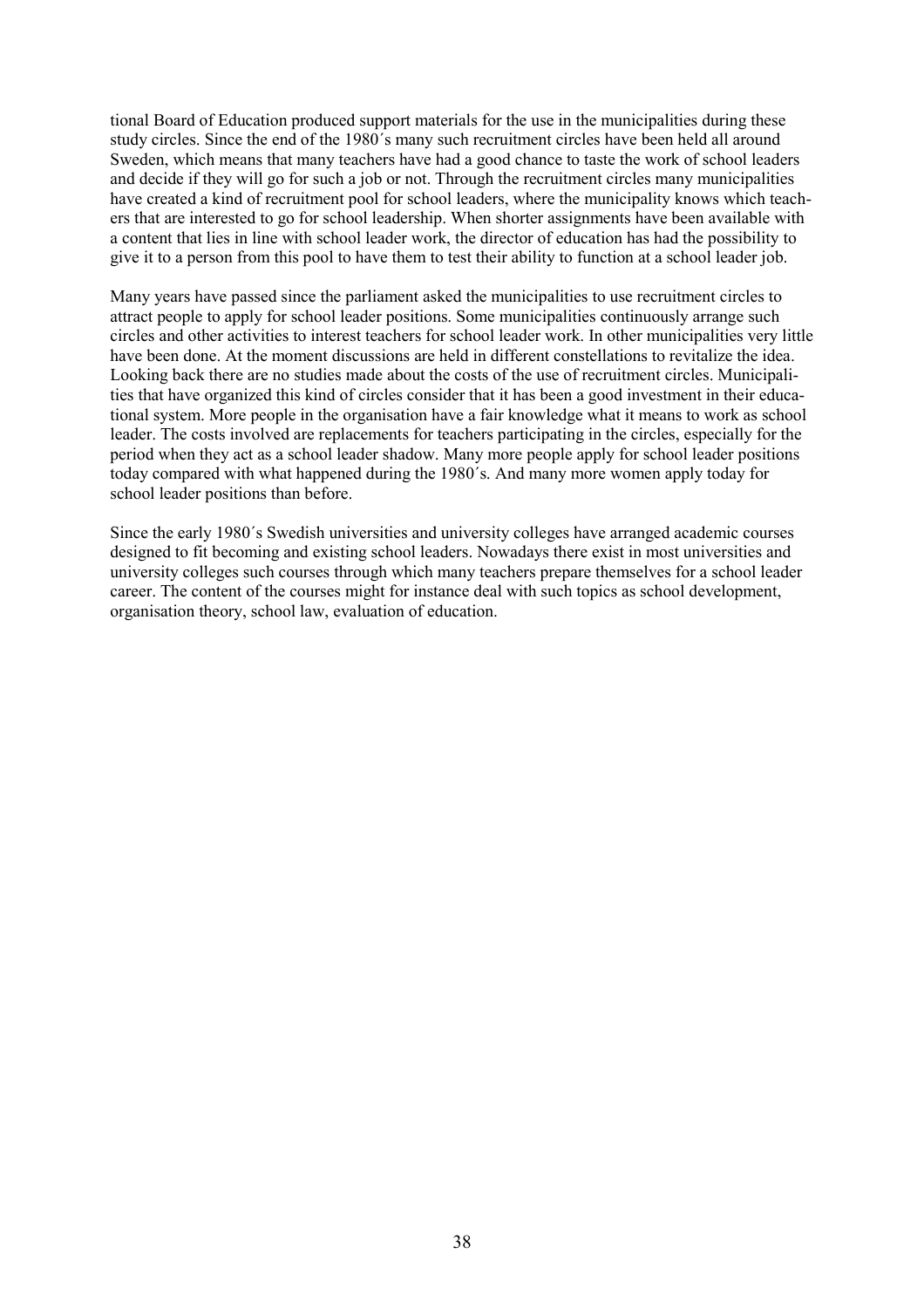## **Chapter 6. Training and professional development of school leaders.**

#### *Educational programme for school leaders*

During the seventies and the eighties school leaders in Sweden participated in a compulsory educational programme, that ran for two years, especially designed for them. The programme was originally designed so that all school leaders of a municipality participated in the programme together with the director of education of the municipality and the chairman of the local board of education of the municipality. The programme comprised of twenty-five course days, several home periods and two working weeks during which the school leaders joined other parts of the organised activities for young people in the municipality, like day care services or youth clubs. There were also two other weeks in the programme were all the school leaders left their schools and participated in the daily work in a work place that was typical in the municipality like a car factory, a mine, a farm or a shop to understand the conditions under which the parents lived. During the home periods the school leaders made studies of the inner life of their schools and tested different ways of improving the quality. They were visited by educators, which held critical dialogues with each participant. During the home periods the participants also met other school leaders during seminars.

Course periods usually were extended during four days each and located to some hotel in the region. The course activities were dominated by discussions between the participants and by contributions made by the educators. During the two years that the school leaders participated in the educational programme, the state supported the schools with a specific grant, that usually was used to appoint a substitute for the school leader to cover all the periods when he or she were out of school. The content of the course periods, home periods, seminars and literature was concentrated on knowledge about the expectations on schools from national political arenas, different school regulations, school economy, organisational theory, public relations of schools, theories about school development, social psychology, evaluation and other topics of concern for school leaders.

The education programme made for school leaders have changed several times since the first edition was presented. Since 1991 the training programme is, due to the decentralisation, no longer compulsory. It's an offer from the state to the municipalities to let their school leaders attain the programme.

Some municipalities today offer teachers to participate in a "recruitment study circle", where the participants examine the work of school leaders to be able to make up their minds if they want to choose to work as a school leader. Some municipalities even arrange an introductory phase of education for newly appointed school leaders, so that she or he gets acquainted with the budget system of the municipality and with other local demands that are put on the school and the school leader.

#### *Preparation of school leaders*

When school leaders in Sweden participate in the education programme it has been seen that it is important to develop a learning situation where they feel secure and where they can trust their educators. The main task of the school leader is to represent the ideas that lie behind the demands that are directed towards the school. The school leader needs to be able to assert the central guidelines at the local school in relation to all groups that act there, like teachers, students and parents. The school leader fulfils these tasks by organising the school and by leading the teachers in their strivings. He or she also clarifies what learning outcomes there are for the students. The purpose of participating in the school leader education is to deepen the understanding of school leadership together with colleagues. School leaders are supported to engage in networks both as school leaders and with their schools together with other schools so that they learn from each other, but also so that they got sight of problems that others have and that you might share. You meet different ways to approach the problems that the profession faces. Early in the school leader education the same strategy is used as the teachers of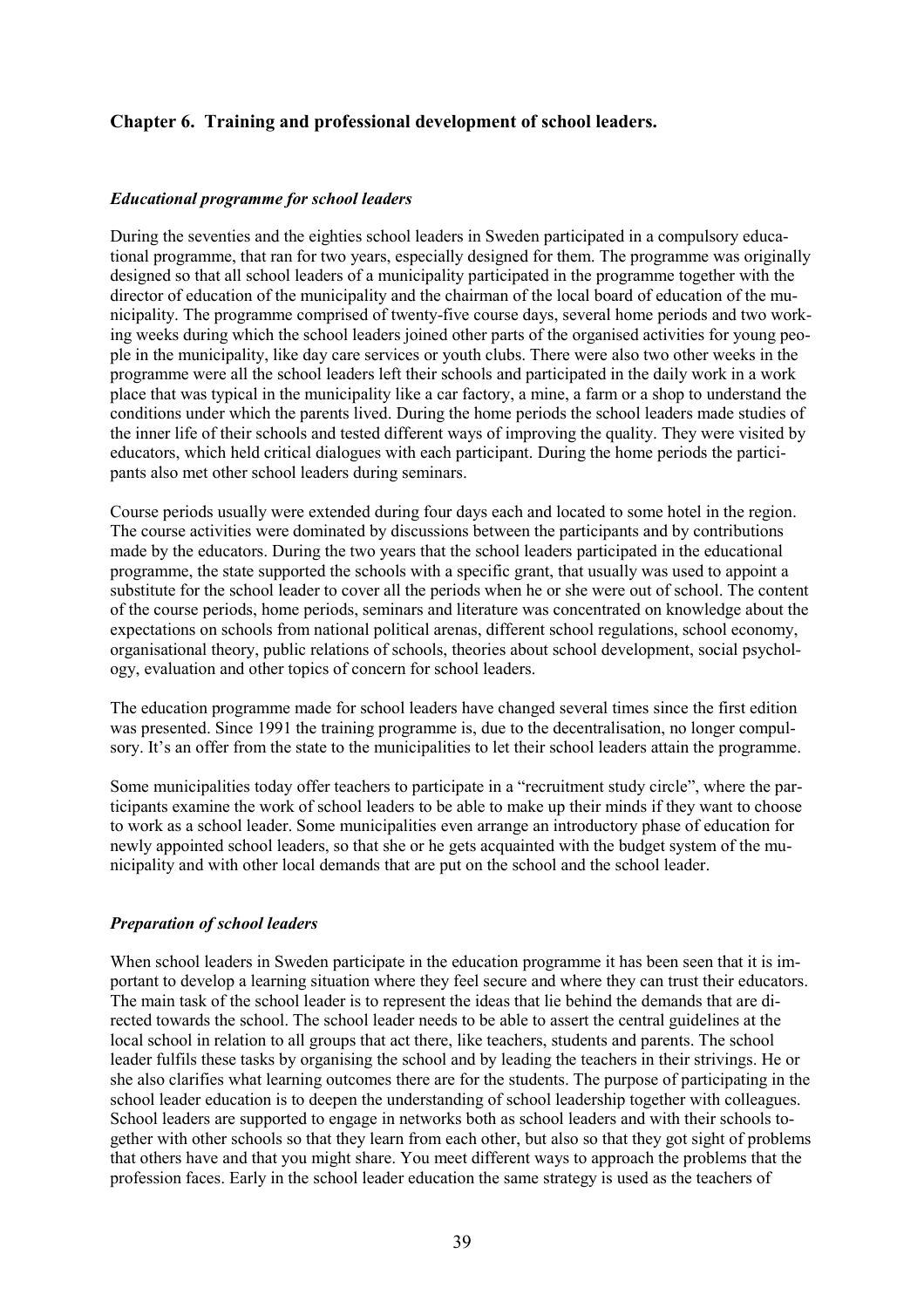Swedish schools are expected to use with their students – to identify individual needs for each school leader and to identify different steps in an individual learning plan.

School leaders need to be well oriented in all the texts that express expectations on the school. With the help of the school leader education they learn to interpret these texts. Together with colleagues they find out how they will be able to put demands on teachers to follow the guidelines and to communicate the expectations with the students. The new school leaders many times suffer in their role at the school, as their new career step may have meant that they left old peer relations with some of the teachers. Their new job may include putting demands on people that you some time ago were a good mate to, but whom you today need to look upon in a new light. To be able to take this leader role the school leader need to have learnt about one's own motives and deeper thoughts. School leaders are supported to develop these qualities among themselves within their professional group.

#### *An updated National Training Programme for School leaders*

In the end of the nineties the school leader education programme was discussed in relation to a reform of teacher education. The placement of the programme was discussed again and as the programme had a linkage to universities voices was raised that the programme could be fully included in the normal supply of the universities. The committee that made a proposal for a reformation of the Swedish teacher education proposed that the school leader education still should be kept as a specific programme, but the group added some ambitions to the programme. The most important one was that the school leader education should help the teacher education programmes to include leader perspectives in teacher education. The National Agency for Education should stay as the main responsible body for the aims and for the money of the programme. The government assigned The National Agency for Education to develop a set of new aims for the school leader programme, which the agency presented in 2001. From 2002 the agency broadened the organisational basis for the educational programme so that it today works in eight regions to cover the country. Seven universities were assigned by The National Agency for Education to provide the training programme. In the eight regions (Stockholm) the agency became the provider of the programme.

Since 2003 The National Agency for School Improvement has the main responsibility for the national training programme for school leaders and provides the universities with money for their fulfilling of the task to arrange the training programme. The National Agency for School Improvement also has the responsibility for assessment of the training programme.

In this updated training programme newly appointed principals and those in posts with management responsibilities in areas covered by the national curricula (Lpfö 98, Lpo 94 and Lpf 94)<sup>4</sup> will receive training. Even principals in approved independent schools are offered the training programme.

Swedish schools receive strong expectations to work as good models for how a local democracy may function. In Sweden it is written into the law that students have the right to influence their own education. Teachers have to lead the learning in such a way that the voice of the students are heard and respected. Through the school leader education school leaders are supported to find different ways to stimulate their teachers to live up to this difficult demand. The education of school leaders in Sweden is based on three important principles:

o *Democratic leadership* where emphasis is laid on the school leaders to engage in deliberative dialogues with their teachers and with the students, where the leaders listen to the meanings of others but also stand up for their own views.

 $\overline{a}$ 

<sup>4</sup> Curriculum for the Preschool (Lpfö 98), Curriculum for the Compulsory School System, the Preschool Class and the Lesure-time centre (Lpo 94) and Curriculum for the Non-compulsory School System (Lpf 94).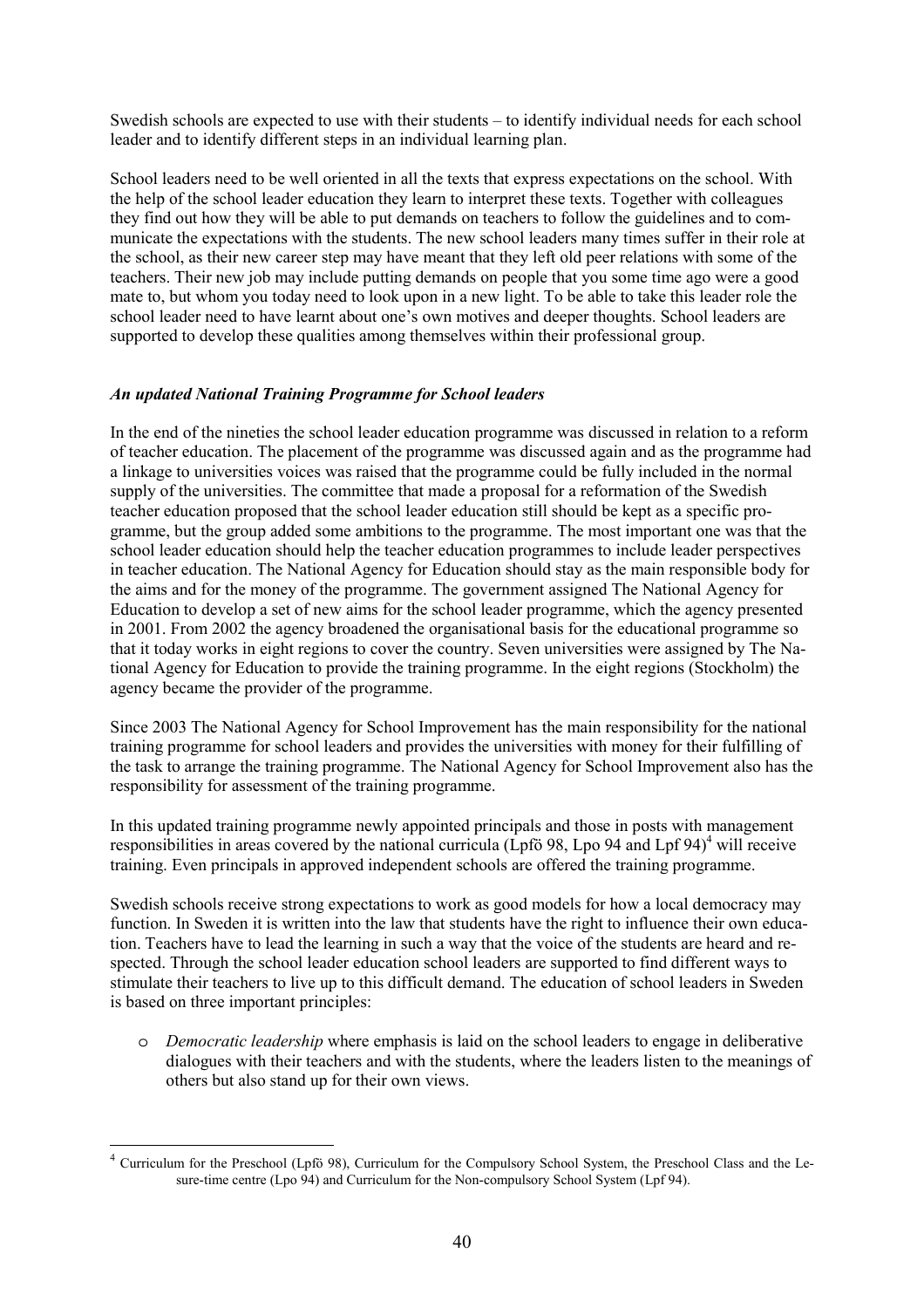- o *Learning leadership* where the school leader needs to emphasise that it is not only the students that are expected to learn through the work done at schools, but also teachers and school leaders.
- o *Communication rich leadership* where the school leader is responsible for the exchange between different parties within the school, but also for the open communication between the school and its surrounding. It is the meetings between humans that make development based on reflections possible.

School leaders are stimulated to understand how they can support the teachers in their school and survey teacher and student work and what learning outcomes it results in. To do so school leaders need to have a good grip on concepts that cover not only evaluation but also learning as well as such concepts that are made to help people to understand the infrastructure of the school better. The infrastructure of the school can be described as the internal system at the school for communication between people, the achievement norms and norms for relations, the power structure and the division of responsibility among teachers and students, the reward system, the system for assessment of student achievement as well as the assessment of the quality among the teachers, the use of time and space at the school, the groupings of students and teachers and to what extent the school communicates with the others.

It is not enough to carry out the leadership for learning in a school by making good surveys and to evaluate the school work. One main effort in the educational programme therefore is to develop the competence among the school leaders to improve the work at school and the way in which the work is organised. School improvement theories are brought in as well as present relevant research to help school leaders to test them at their schools and to see if the theories really work. The school leaders experiment to initiate improvements on basis of critical reviews of the quality of the school. They choose different strategies to implement the improvement. Thereby they test to use different roles among the staff to get the school to move like asking some teachers to act as inventors of new solutions, some others to act as early users and some others as friendly critics of the improvement process. Different kinds of conferences and in-service activities are tested among the teachers to broaden the mind of the school leaders when facing improvement problems.

School leaders in the Swedish schools are also responsible for the quality of the student care services. They therefore meet different ideas in their education on how it is possible to organise the student care work in the school and how they can approach different specialities in other parts of the Swedish municipality to be able to solve problems that turn up at their school. During their education the school leaders are highly active in participative decision making about new steps to take. The democratic work during the education of the school leaders is not only a necessity to make the educational programme meaningful for the participants, it is also a way to help the school leaders to experience different models for how they can improve their school to use internal democracy so that the students can gain from their lives at the school. At the same time as the school leader is expected to take a lead in the internal democracy he or she has to take a lot of decisions in a school that have a high degree of autonomy and is responsible for its results. Therefore time is spent on reflecting on the feelings that rise when someone need to take inconvenient decisions. School leaders are also oriented about the many ways that you can act to be able to take democratic decisions in an organisation like a school.

The participants join between thirty to thirty-five course-days, some of which are portioned in three or four day periods, spread out over two or three years. They make studies in their own schools and test different management ideas there too. They also meet other participants in seminars and tutorial sessions between the course periods and are expected to read some literature. Those school leaders that want to register their participation as university studies and thereby get examined by university staff. A comparatively small number of school leaders – between five and ten percent - have so far chosen to register for academic studies during their participation in the school leader education.

A weakness of the present model of the national Swedish school leader education is that it is voluntary for the municipalities to send their school leaders to this kind of qualified training-programme. A consequence of this is that only about 50 % of the current Swedish school leaders have attended this edu-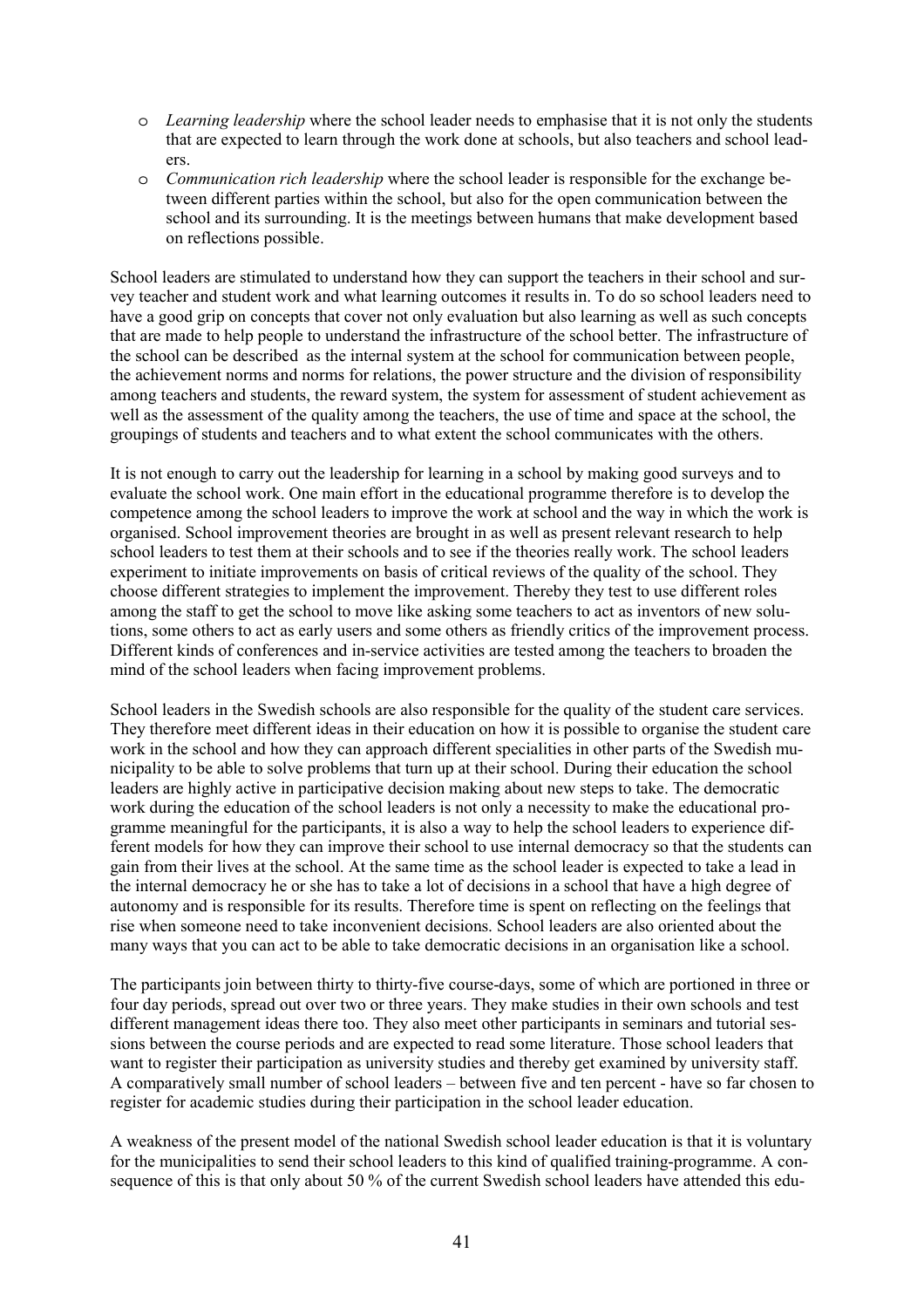cation. The quite high turnover rate in the group of school leaders is one explanation to the comparatively low participation. Another explanation is that the training programme hasn't got the necessary conditions for meeting the demands from the group of newly recruited school leaders. The National Training Programme has since 2005 increased the participation in the programme with 10% on a request from the The National Agency for School Improvement that the efficiency of the educational programme should be raised due to the large demand.

#### *Research on school leader education.*

Starting in the late 1970´s, several evaluations were conducted of the early version of the Swedish School Leader Education Program (Ekholm, 1992). Hultman (1981) and Ekholm (1981a) conducted surveys of the program participants in order to explore the perceived effects of the development experiences. Ekholm (1981c, 1983) also analyzed letters that participants had written to themselves when they began the program and to which they wrote answers to when they had finished the two-year period of training and development. In the first letter the participants wrote their expectancies of learning during the flow of the educational programme, but also their expectancies of what would happen to their school and their job during the two year period. Through the analysis of the first letter compared to the second one conclusion were drawn about the quality of the educational programme in relation to its aims. The school leader education staff used interviews and surveys to examine the extent to which the program had influenced the participants as persons, their professional role as school leaders, and the management style used by principals in their local school. Participant observations of the courses were conducted by Ekholm, Stegö and Olsson (1982) and by Hultman (1986). Three international "connoisseurs" of leadership training programs conducted an "instant" evaluation of the program in which they spent several weeks examining different parts of the educational strategy in use (Pettigrew, Schmuck & Vormeland, 1982). Judgments concerning changes in the management style of participating leaders were solicited from people who worked with them (Hultman, 1986).

Two studies focused on specific components of the educational program. Fransson (1982) analyzed the content of the "project-work" of a sample of school leaders during their two years in the program. Ekholm (1981b) surveyed the perceptions of the participants concerning their experiences in the noneducation internships. A brief summary of the many studies of the school leader education programme that existed in Sweden during the 1970´s and the 1980´s is that the education had obvious effects on the school leaders as persons. There were many of them that witnessed that they had developed a higher professional self esteem during the participation in the educational programme. They also had left their work as teacher and accepted their role as a school leader at the school. But they still struggled with the role as a school leader and in most evaluation studies little support was given that they should have made changes of the school leader role during their time in the educational programme. The educational programme had the ambition that school leaders would develop their school so that these were more like the expectations that political decisions had expressed during this time period. Very little evidence in the evaluation studies showed that the schools developed as a consequence of the participation of the school leader in the educational programme.

While the studies referred to above shed light on certain strengths and weaknesses of the educational programme, the nature of the evaluation designs limited the efficacy of the results. A more ambitious and comprehensive evaluation effort was therefore undertaken during the 1980s to assess the impact of the school leader educational programme. In this effort, information was systematically gathered from a wider variety of sources and over a longer period of time than was the case in the evaluations cited above. In 1980 documents were analysed and interviews with school leaders, teachers, and other staff at the school, parents, students, and people related to the school in the municipality were held about the quality of the school in thirty five compulsory schools all around the country. In each of the schools the principals participated in the school leader education during 1980 – 1982. The schools were revisited in 1982 and 1985 to repeat the school based review that was made in 1980 to make changes visible and thereby to trace the effects of the educational programme. Ekholm, Fransson and Lander (1987, also in Ekholm, 1987) reported that certain changes had occurred during the five years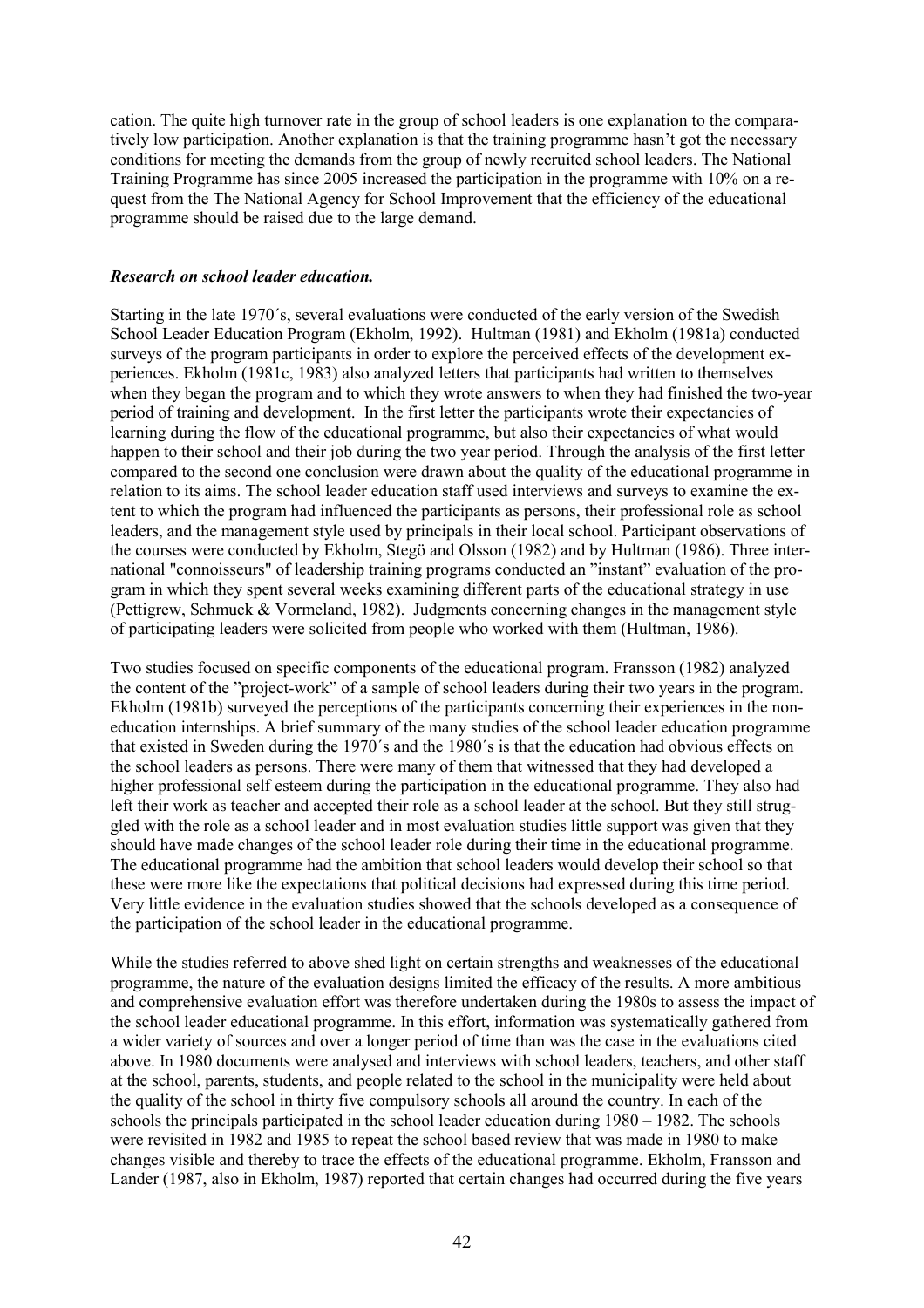(for instance that it became more common that teachers worked in teams), but also that some patterns of the work in the schools were stable (for instance the daily work of the students). The training program had contributed to the creation of new norms and skills among the school leaders that they brought with them to their schools, mainly about the role of the school leader. Furthermore, the transformation of the schools, both in terms of school leadership and of the teachers' planning and work seemed rooted in the educational programmes for school leaders. On the other hand, some skills (e.g. of self-evaluation) developed by the participants in the training program did not appear to have been implemented in practice. This was most evident when the values inherent in new practices conflicted with traditional values of the school culture. In the compulsory schools that were studied, "cultural factors" may explain why so many schools rejected reforms such as increased variation in the teacherstudent working pattern and more frequent use of self-evaluations. In the culture of Swedish schools there was a low degree of acceptance of local leadership. Together with the way in which teachers as a professional group perceived themselves, this may have explained the resistant behaviour that was observed.

The longitudinal study that originally was designed to study the effects of the school leader education has been repeated a fourth time. All thirty five schools were revisited in 2000 respectively 2001 and a new school based review was made (Blossing and Ekholm, 2005). The long term perspective (a follow up study 20 years later) that has been used is helpful in identifying institutionalised phenomena in the schools. In several of the schools certain features exist in 2001 that did not exist in the schools in the early eighties. The school leaders' way of basing their leadership on collective grounds in interplay with the teachers or with representatives of the teachers is one such phenomenon. Collective work among teachers, where teamwork between teachers concerning planning is a normal occurrence in 2001 is another. School based evaluation with a mixed focus on student achievements and teacher work is an institutionalised pattern that was found in several schools at the end of the twenty year period that did not exist at the beginning of the period. While some schools had not succeeded in fostering student democracy in others a high degree of student democracy has become the institutional norm

Several explanations can be found for these institutionalised working patterns in the schools. The more collective base for the leadership that several of the schools had developed seems to have been caused by various factors. One goes back to the impact of the School Leader Education programme that certain school leaders have participated in at different times during the twenty years covered. The programme has had strong components that emphasise the need for a school leader to find legitimacy for the leadership in the school where she or he works. As the programme to a large degree all the time has been based on collegial discussions between school leaders, norms are set between school leaders that influence their actions at their home school. School leaders tend to search for solutions in the everyday at their schools grounding their initiatives in dialogue with the teachers. At the same time there has been a trend in the organised work among teachers as professionals to search out cooperation with their school leaders to be able to develop the inner work of the schools.

The later versions of the school leader education programme have not been evaluated with the same intensity as the early versions were. When evaluations have been made the notions from the earlier studies have been verified. Falk and Sandström (1995) found in their study of almost 600 principals that they struggled with their role as school leaders. They perceived the expectations sent from the municipality and the state as separate. The state expected priorities on achievement results of the students and on evaluation work. The municipality expected engagement in economy and in questions about staff. The way in which school leaders acted did not answer to close to these expectations. In stead the school leaders adjusted to the expectations of their staff. Daun (2004) found when he interviewed both directors of education, school leaders and teachers at the schools of participating school leaders, that the training among other things had made the leaders better to communicate the mission of the school and that they had better tools to work with evaluations connected to the developmental process in the school. Aurell (2005) studied the reflection patterns among school leaders while they participated in the school leader education. He found distinct patterns that school leaders used including problem solving, creative thinking and emotional engagements that were influenced by the educational programme.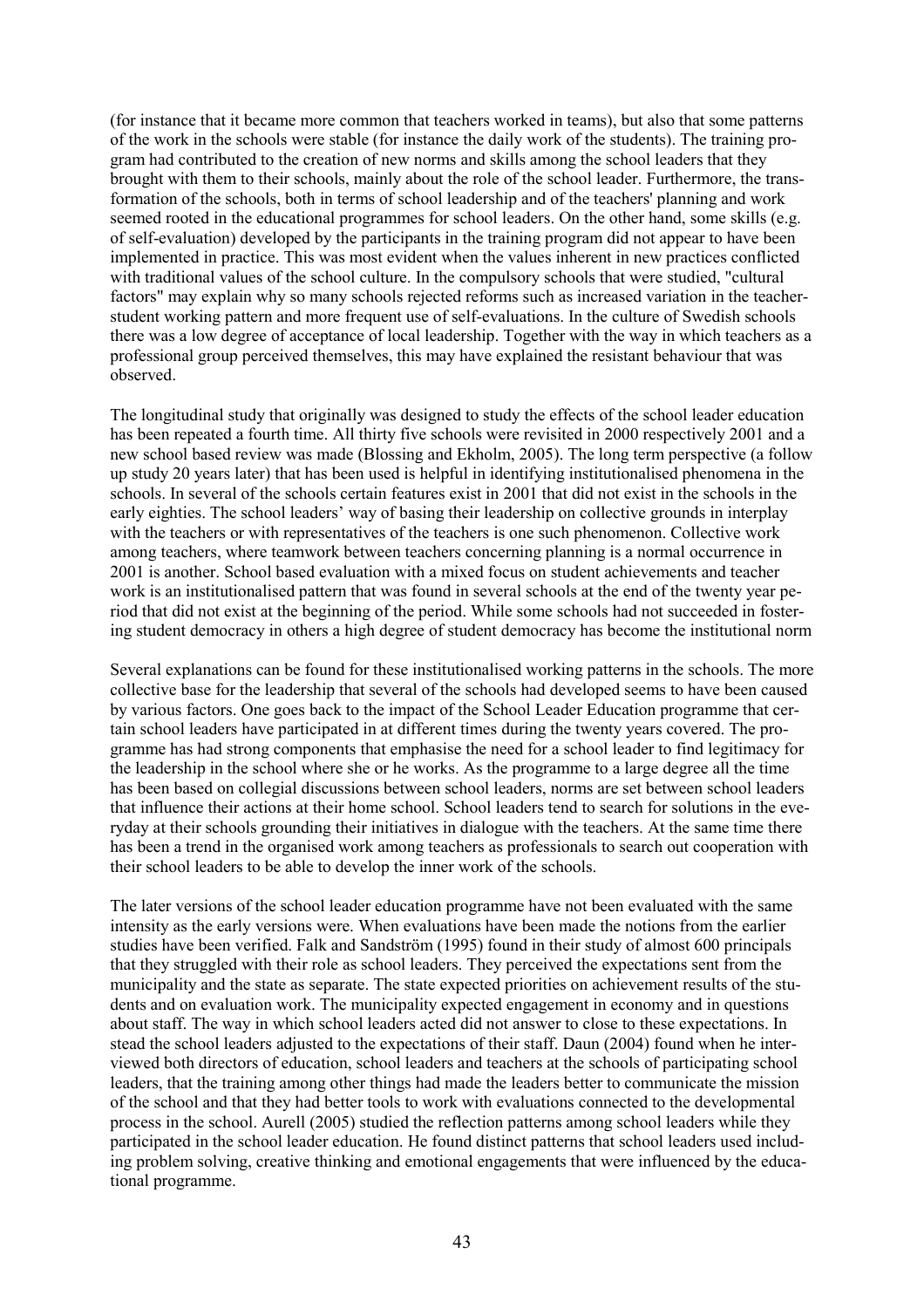#### *Proposal about a new programme for school leader education*

During the spring of 2006 the National Agency for School Improvement in Sweden proposed the government that the school leaders should participate in a new educational programme. In the proposal the agency argues for some steps to be organised by the state to support the recruitment of school leaders and to improve the educational programme for school leaders. The existing programme is redesigned to make it possible for all school leaders to participate in the training programme. Today some school leaders in Sweden have been working for a long time before they get the support that they can receive from the training programme.

The proposal suggests that the state will offer support to municipalities that have difficulties to work in systematic ways with different routines that raise the quality of the recruitment processes. The National agency for School Improvement will offer support to initiate recruitment study circles together with municipalities that have had difficulties to do so and the agency will offer supportive structures to smaller municipalities to create good prerequisites to find people who are interested to work as school leaders. A somewhat changed educational programme for newly appointed school leaders is proposed to be used. During one year new school leaders will study their own role as school leaders, seen from a legal point of view. This part of the new educational programme will be compulsory for the new school leaders. The education will be given by educators from universities but also from The National Agency for Education, that are responsible for the legal supervision of schools in Sweden. The participants need to pass an examination to receive a certificate that will legitimize them as school leaders. The state will be responsible for all costs for the education except for the working time of the school leaders. After the compulsory part an offer will be given to new school leaders to participate in a two year long educational programme with focus on management, leadership and school development. Again, the state represented by the National Agency for School Improvement will supply educators, the time of the school leaders will be the responsibility of the school owners.

School leaders that have participated in the basic parts of the school leader educational programme will participate in continuous in-service training. The aims of this part of the support programme for school leaders will be concentrated on development areas that have been given priority at national level or in the local municipality where the school leader is working. The National Agency for School Improvement will initiate cooperation between municipalities and between the state and municipalities. The agency will also offer in-service training events, link municipalities and school leaders with researchers and other development sources. The state will offer some economical support, but most of these activities will be financed by the school owners.

#### *Development of academic courses*

Along the introduction and development of the national educational programme for school leaders that exist in Sweden academic subjects have been developed within the universities to serve the demand from school leaders to be able to go deeper into the different disciplines that are of interest for the profession. The first academically based courses where the knowledge basis of school leaders was used were arranged in 1980 in one of the regional university colleges. Since then all main universities in Sweden and several of the regional university colleges offer academic courses with school leaders as target groups. Research of the different fields that are useful for school leaders exist today in several of the Swedish universities. The landscape of knowledge of school leadership, thereby have totally changed over the years, from being tiny to become more rich and useful for the profession. In its proposal to the government to rearrange the educational programmes for principals the National Agency for school improvement sees this kind of contribution from the universities as one part of the long term activities aiming at the improvement of school leaders in Sweden. The agency says that courses on school management, school leadership, school development etc, designed for school leaders will be offered by universities. These courses might lead to a master degree and stimulate to further doctorial studies and research.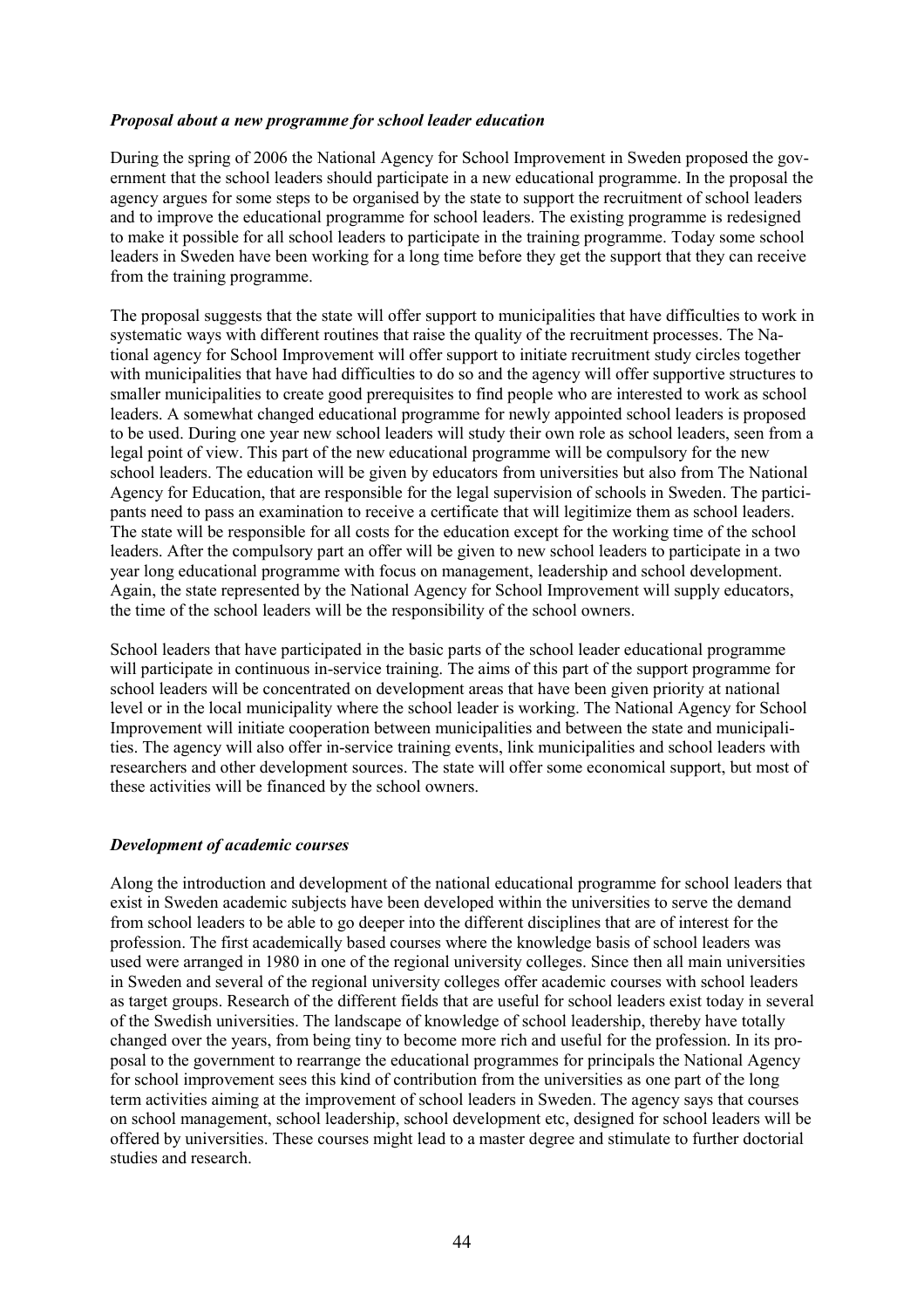## **Chapter 7. CONCLUSIONS**

A strong component in the Swedish education system is the use of the goal and result-based steering model. Politicians, employers, teachers and school leaders share the view that this model is more effective than previous ones. It gives good opportunities to schools to organise teaching and learning activities in ways that correspond to various needs. There is large freedom to distribute economic resources where the output is most efficient. A former weakness – low demands and lack of competencies on evaluation and follow-up of school results – has during last years been highly focused and an obvious improvement of these matters is noticed and continuous evaluation is today considered to be a strength. The model is practised in an open way where results of schools are published and the quality of education is discussed by broad segments of the society. The long term participation in international comparative evaluations of educational systems, the series of national evaluations that are made in the country and the routine use of national testing in several school subjects contribute to the continuous flow that this discussion follows. The use of different sources of evaluations maximizes the identification of low qualities of the system. Finding weaknesses in schools and in the educational system prepares for improvement initiatives. The practice of the goal and result based steering model however here shows its weakness. Within the educational system systematic approaches to attack identified problems have been rare. Where large efforts have been spent to create systematic solutions for evaluations and result control, less efforts have been spent on setting up improvement activities. When for instance a school is identified as a weak environment for learning it is very rare that a school borrows a school leader from a more successful one to participate in the development process. The National Agency for School Improvement has a very important role when it's up to supporting municipalities and schools in their development work.

A major strength of the Swedish educational system is that schools have good material equipment. Learning materials have high quality. Computers are frequent. School buildings are at large of good quality. Libraries are either linked to the schools or the school has one of its own. Teachers in many schools have specific working areas which keep them in school during working hours. The way in which education has been thought for a long time in Sweden has led to schools with a rich competence mixture which is another strength of the system. Teachers and school leaders' work together with own nurses, medical doctors, social workers, school psychologists and special education people when they approach problems that the school might have when it meets students. They also work together with janitors and cleaners that take care of the school environment and with catering staff that prepares the hot meals that daily are served to all students of the school. The presence of all these professional groups, make school leaders most aware of the wholeness of the task to develop students. On the other hand the rich mixture of competencies in the schools makes the work of school leaders broader. The school leaders need to orient themselves in other areas than in the fields of teaching and learning to be able to act as a leader in the school.

Another trend is working in a positive direction for school leaders, as well as for students and staff. The former rather large school districts, sometimes with more than 1000 students and a staff of more than 100 people, are now transformed into smaller units, often half the size of the former school. This has led to less anonymity. There are better conditions for adults and children to know each other. The school leader is the utmost protector of children's right in a school and therefore it is of great importance that he or she can be available for the students. Smaller units make it easier to fulfil the important aims concerning participation and co-responsibility from students and staff. In most Swedish schools social distance between people in the school are small. Uncertainty between people with different professional status is seldom present which facilitates communication. School leaders can usually base their work on reliable information as the flow of communication is not hindered by social barriers. Through their training during the school leader education programme many school leaders are prepared to listen to the many voices that appear in their schools. The deliberative dialogues that appear at several occasions in the schools between students and teachers and between school leaders and teachers are another strong part of the system since the last decade.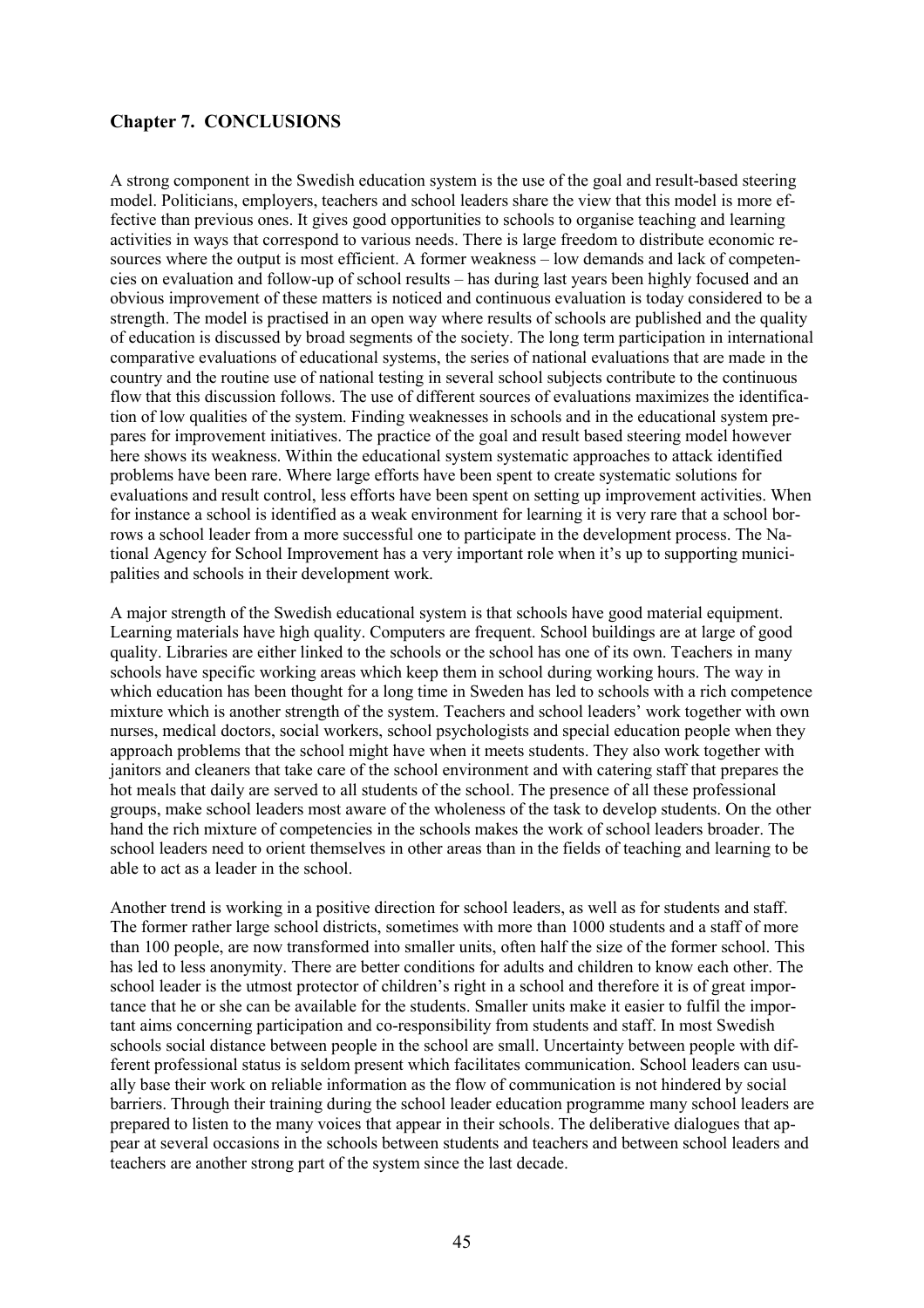The prerequisites of school leader work vary a lot between different parts of Sweden. The school leader together with the staff is responsible for what is going on in their school as a whole. They base their work on a local budget that is determined by the economical basis of the municipality. One of the weaknesses of the system is that school budgets are decided only for a period of one year. This complicates the work of school leaders that usually are interested of a more long term based planning. Money that has not been used during the year is often "confiscated" by the finance department of the municipality. If a school one year has used more money than the budget says, it has to balance the deficit next year. School leaders in Sweden decide the salary of teachers and other staff. This instrument strengthens the possibilities of the school leaders to be able to improve the work done at the school. It is important for the legitimacy of the system that the school leader has actual and reliable knowledge about the results and about the contributions of each member of the staff. As the information that the school leader uses to build such knowledge in Sweden comes from internal rich communications this legitimacy nowadays is conquered by most of the school leaders.

As school leader you are in many aspects depending on the municipality in which you work. The economic conditions vary a lot between different municipalities in Sweden. Some are richer and some are poorer which reflects the possibilities to drive and support their schools. School leaders working in different municipalities therefore might for example have quite different possibilities to attend inservice education events. This is another weakness of the Swedish school system. In less rich municipalities, often characterized by lower socio-economic status of the population where the tradition to study is weak, challenges for schools are bigger than in municipalities with a better economy. In the debate proposals have been raised that school leaders working under extreme social and economical conditions ought to have some kind of state guarantee so that investments could be done in developing their competence.

During the last years leadership has been reinforced and more administrative staff has been appointed in many municipalities. New positions like controllers, developers and evaluators have appeared. The reason has been to give time to school leaders to handle and focus on their main tasks, developing their schools and to improve the results of the students. To succeed with this task time to meet with staff and students is crucial. To reduce sometimes rather trivial administrative tasks and thereby create time for school leaders to communicate with the staff and students and also have time to notice matters and trends outside school may also improve quality inside schools.

Another strength of the Swedish model is the large interest among many school leaders to involve in different kinds of learning networks. "Critical friends" is an example of such a network initiated by a handful school leader that work together and seek new knowledge to improve the quality of their schools. Continuous development of competence is both a right and a duty for Swedish school leaders. In municipalities where great efforts are done in this field it is a strength but on the contrary, in municipalities where these matters are not given priority, it is definitely a weakness.

School leaders in Sweden are alike most other professional groups in the country to a high degree organised in a trade union. The membership in this kind of association, provide the school leaders with professional information. Through the debates in the journal of the union they take part in the ethical and normative debate within their profession which is a help when they manage their schools. School leaders in Sweden do not only appear as members in their own union, they usually also participate in other organisations outside schools. The rich social capital that the Swedish society builds on is carried among others by school leaders. They appear as elected representatives of many associations that exist that deal with sport, children's rights, charity etc. As such representatives' school leaders create broad nets of contacts that can be used when they manage their schools.

A recent trend in the relationship between the school and the working life weakens the construction of the school system. Since long Swedish compulsory schools and upper secondary schools are expected to work in close contact with industry, business and other working arenas in society. For instance students in the later parts of the compulsory school have spent a couple of weeks on practical work experience periods during semesters. During the last decade more and more work places show no or little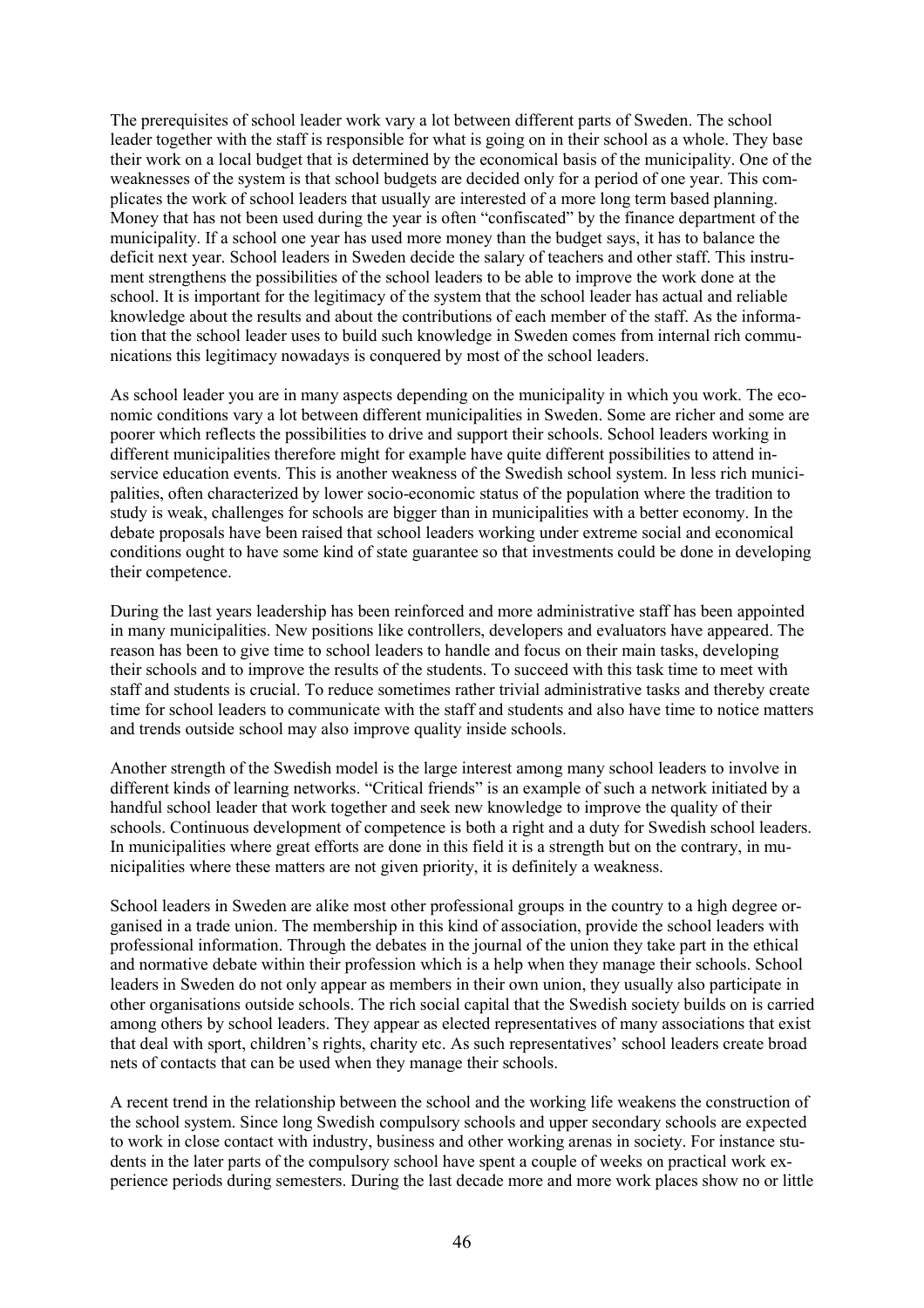interest to receive students for such experiential periods. The high working pace, the reduction of less complicated working tasks and the many regulations about safety at the work place have been mentioned as reasons for the lower interest. Although many school leaders have good relations with people working in other areas of society, they cannot master this trend. Slowly the Swedish compulsory school and upper secondary school remove from working life and risk to lower the motivation among the students to learn for their future work.

The conservative government elected in September 2006 has to decide about the proposal from the National Agency for School Improvement referred to in chapter 6 about a new programme for the education of principals. The aim of this education is to guarantee that all Swedish principals have a good knowledge and insight in all documents that steer the Swedish school system. International exchange and cooperation is promoted. Many Swedish schools have partner schools in other countries, mainly in Europe. The experiences of other ways to live and also to arrange schools contribute to create other images of schooling. Some of the ideas that are practiced in another part of the world may be transferred into the Swedish context and make our schools better.

School leaders in Sweden working in public schools belong to a professional network in their municipality. They are coached and supervised by a director of education, a person who has the task to support and develop school leaders in their professional role. In many municipalities the school leaders have regular meetings for instance every second week during a half day when they discuss school leader initiated questions. These meetings are in many municipalities used for consultancies with colleagues about difficult problems that have appeared at the school and also to test new ideas how you can manage the work at the school. It is also a place where norms are set in the professional group. Through these regular meetings the principals strengthen their identity as school leaders, support each other and feel the support of the director of education. In many municipalities the employer of the principals also give them signals that they have the support of the employer as guarantees are given to them if they need to step down from the principal position as there will be another job in the municipality. Modern work of principals in Sweden is most demanding and sometimes a school leader need to shift from the intense workflow and concentrate on other areas. In many municipalities school leaders are used for long term strategic work or for evaluations when they have conducted an intensive period at a school. It gives the school leaders a feeling of safety to know that these options are available when the energy might ebb away.

A well-functioning school organisation in a municipality presupposes that the roles between politicians and professionals are well described and defined. Sometimes it happens that politicians pass the invisible boarder between the political arena and the professional sphere. They enter the field of professionals for instance with demands on the content of education, and on which working-methods teachers shall use etc. The professionals are deeply depending on their local politicians and fortunately these kinds of incidents are not very common.

Unfortunately there is a weak tradition in Swedish schools among both teachers and school leaders to follow what appears in the field of educational and school management research. This goes back to the institutions that educate teachers. Historically many teachers working in these university colleagues are good practicians but have no experience of conducting own research. One of the biggest challenges in the Swedish school system is to create a better understanding among politicians, school leaders and teachers that a prerequisite to get a reliable and positive step forward in the strivings to improve the quality of Swedish schools, is to spend much more money on educational research. The employers have to understand that a full time working school leader or a teacher have very little energy left for doctorial studies or to conduct research in their spare time. This kind of studies needs to be looked upon in the same way as for instances in the sector of health care, where research is considered as an important investment to improve quality in the organisation and as a natural part of the professional work.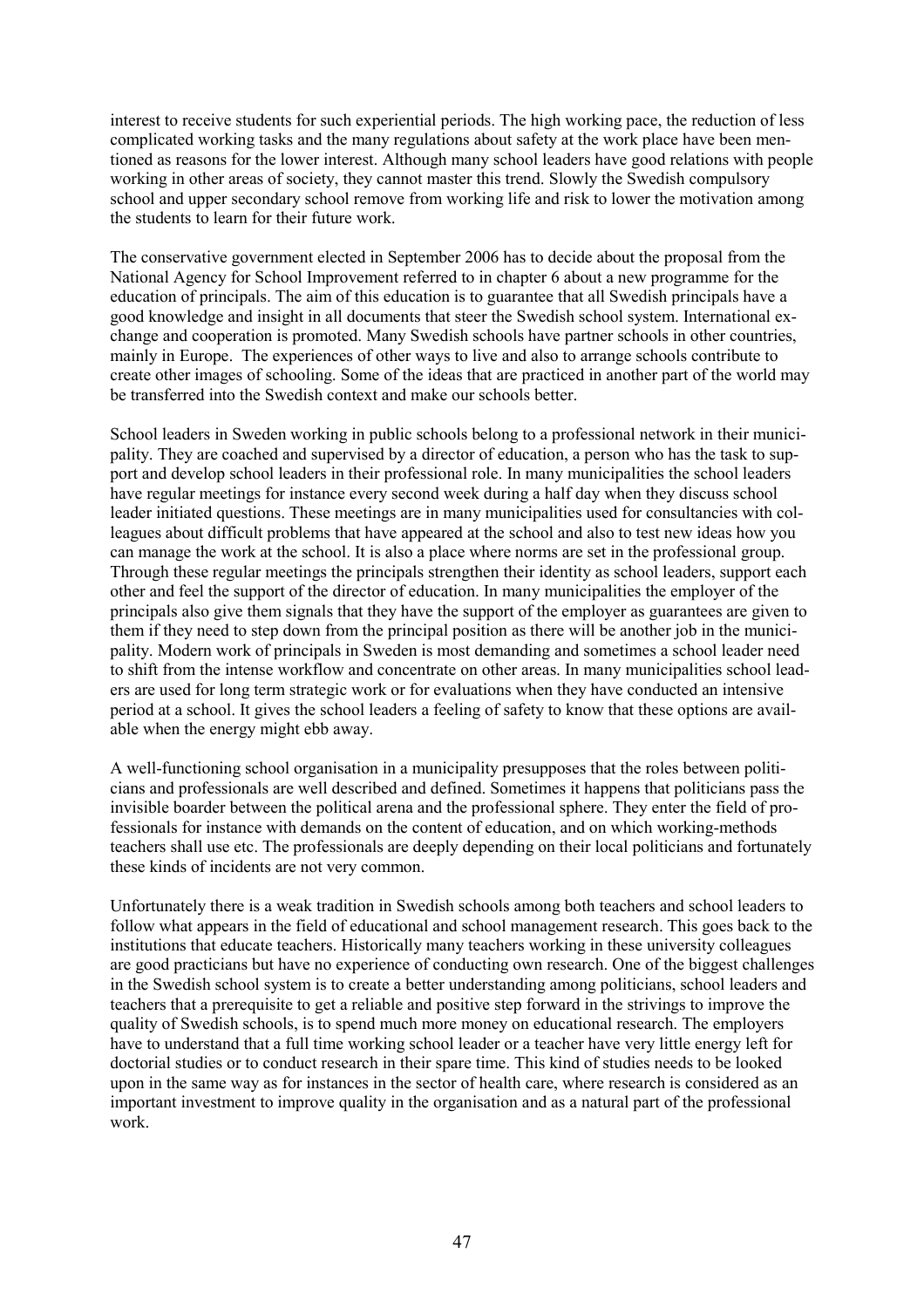#### **References**

- Aurell, J, (2005) *Reflektion i Rektorsutbildningen. Skolledares uppfattningar om fenomenet reflektion*. Rektorsutbildningen. Malmö.
- Berg, G. (1990) *Skolledning och professionellt skolledarskap. Perspektiv på skolledares uppgifter och funktioner*. Pedagogisk forskning i Uppsala 92. University of Uppsala. Uppsala.
- Blossing, U. and Ekholm, M. (2005) *School Reforms and Local Response in the Long Run. A twenty year longitudinal study of35 Swedish "grund" schools.* Paper presented at the Second OECDconference on Evidence Based Policy Research, 27-28 January, 2005 in Stockholm.
- Daun, H. (2005) *Utbildningen av svenska rektorer En lägesbedömning 2004*. Institutionen för internationell pedagogik 119. Stockholms universitet.
- Ekholm, M. (1977) *Social utveckling i skolan.* Almqvist och Wicksell, Stockholm.
- Ekholm, M. (1981a). *Deltagarbedömningar av skolledarutbildningens utfall. En jämförelse mellan två enkätundersökningar*. Utvärdering avskolledarutbildningen. Rapport 1. Skolledarutbildningen. Linköping.
- Ekholm, M. (1981b). *Skolledarnas samhällsinriktade praktik. En tidig enkätundersökning.* Utvärdering av skolledarutbildningen. Rapport 2. Skolledarutbildningen. Linköping.
- Ekholm, M. (1981c). Evaluation of the in-service education of teachers in Sweden. Results and aspects of future evaluation activities. In R. Salmon (Ed.), *The Evaluation of In-service Education and Training of Teachers*. Lisse: Swets and Zeitlinger.
- Ekholm, M. (1983). Research on the School Leader Education program in Sweden. In S. Hegarty, (Ed.),) *Training for Management in Schools*. Windsor, UK: NFER-Nelson.
- Ekholm, M. (1987). School reforms and local responses: an evaluation of school reviews in 35 school management areas in Sweden, 1980 - 1985.*Compare*, Vol. 17(2) (p.107-118 ).
- Ekholm, M. (1992) Evaluation of School Leadership Development in Sweden in *Education and Urban Society*, (p 365-385) Vol 24 Number 3, May 1992.
- Ekholm, M. (2005) *Att fånga kunnandet om lärande om undervisning. Om villkoren för skolledare och*  lärare att ta del av systematiskt framtagen kunskap om utbildningsverksamhet. Ds 2005:16. Utbildnings- och kulturdepartementet och Fritzes.. Stockholm.
- Ekholm, M., Blossing, U., Kåräng, G., Lindvall, K. and Scherp, H-Å. Forskning om rektor en forskningsöversikt. Skolverket och Liber. Stockholm.
- Ekholm M., Fransson A., & Lander R. (1986). *Skolreformer och lokalt gensvar. Utvärdering av 35 grundskolor genom upprepade lägesbedömningar 1980 - 1985.* Department of Education. Göteborg and Stockholm: University of Göteborg and National Board of Education.
- Ekholm, M. and Kull, M.(1996) School climate and educational change: Stability and change in nine Swedish schools. *EERA Bullentin*. No. 2, July 1996.
- Ekholm, M. and Kåräng, G. (1993) *Skolor och elevers utveckling. Huvudrapport*. Skolverkets rapport nr 27. Skolverket och Liber. Stockholm
- Ekholm, M. and Lindvall, K. (1997) *Tillsättningar av skolledare rörelser i tiden*. Forskning om Skola och Barn, rapport 1997:12. Samhällsvetenskap, Högskolan i Karlstad. Karlstad.
- Ekholm, M., Stegö, E., & Olsson, K. (1982). *Skolledarutbildningens kursperioder. Reflektionsdokument från elva besök*.Utvärdering av skolledarutbildningen. Rapport 3. Linköping: Skolledarutbildningen.
- Falk, T. & Sandström, B. (1995). *Rektors upplevelse av ett nationellt och kommunalt uppdrag en balansakt på slak lina.* En arbetsrapport inom Skolverkets projekt "Samverkan mellan statlig rektorsutbildning och kommunal ledarutbildning". Skolverket. Stockholm.
- Fransson, A. (1982). *Utvecklingsarbete inom skolledarutbildningen i Vänedrområdet. Analys av slutrapporterna från två kursgrupper*. Utvärdering av skolledarutbildningen. Rapport 4. Linköping: Skolledarutbildningen.
- Grosin, L. (2003) Forskning om framgångsrika skolor som grund för skolutveckling. in Berg, G. and Scherp, H-Å. (2003) *Skolutvecklingens många ansikten*. Forskning i fokus, Myndigheten för skolutveckling och Liber. Stockholm
- Hallerström, H. (2006) *Rektorers normer i ledarskapet för skolutveckling*. Lund Studies in Sociology of Law 23, Sociologiska institutionen vid Lunds universitet. Lund.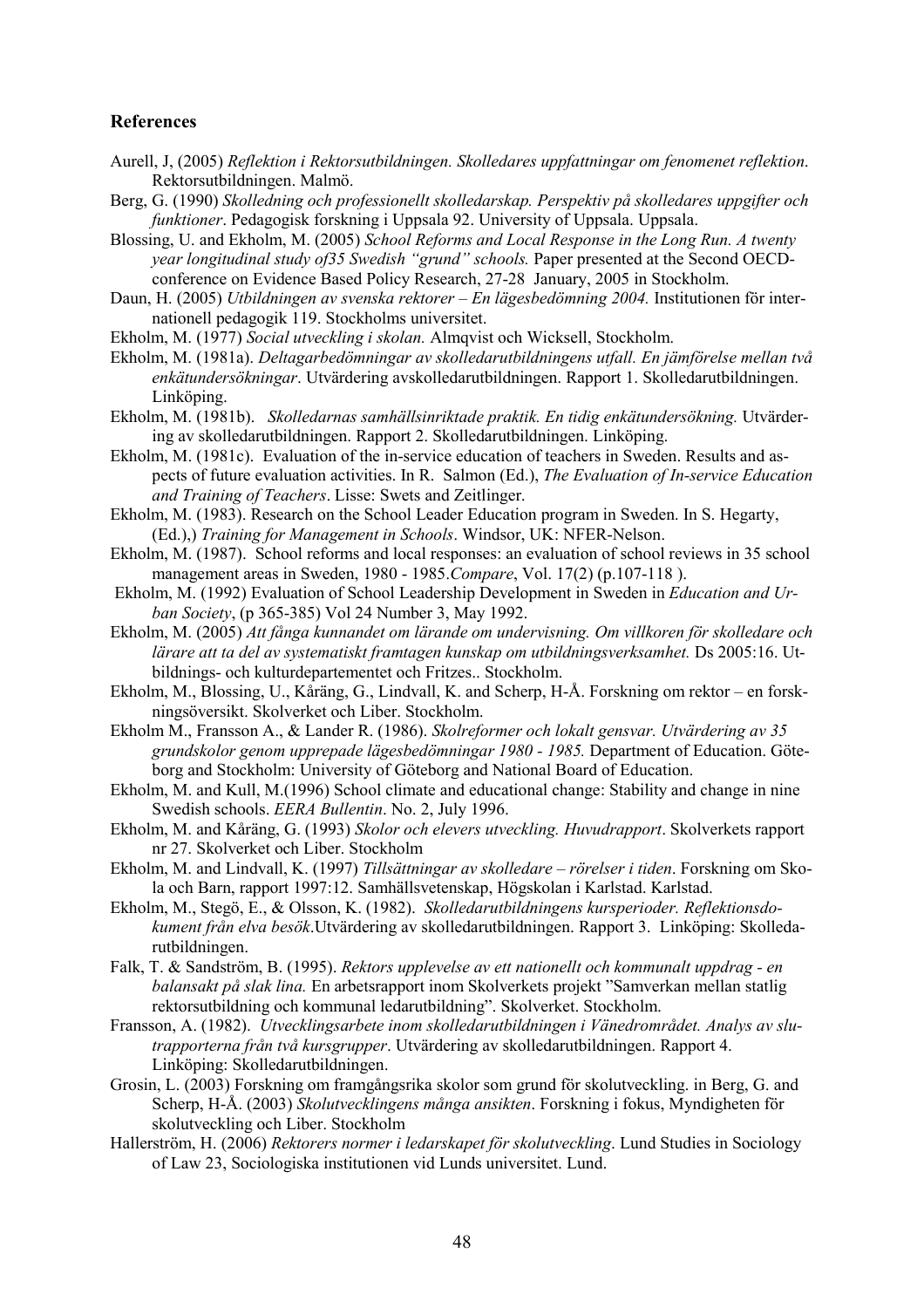- Herlin, H. Om kvinnor och skolledarskap. En intervjuundersökning. in *Fler kvinnor som skolledare*. Statens Offentliga Utredningar 1980:19. Ministry of Education. Stockholm.
- Hultman, G. (1981) *Organisationsutveckling genom ledarutbildning. En utvärdering av skolledarutbildningens första utbildningsomgångar*. Linköping studies in Education, Dissertations, 13. Linköping: Linköping University.
- Hultman, G. (1998) *Spindlar i känsliga nätverk. Skolans ledarskap och kunskapsbildning*.Skapande vetande. Linköpings universitet. Linköping.
- Hultman, G. (1986) Visioner och Ömsesidig Status-Quo. En ledarutbildnings funktion och process. LiU-PEK-R-104. University of Linköping. Linköping.
- Mc Namara, P. (1999) *The principal as change-agent for school climate and pupil achievement.* Dissertation from the Department of Education, Stockholm University, Stockholm.
- Nihlfors, E. (1998) *Mod att leda en skola i utveckling*. Gothia. Växjö.
- Nihlfors, E. (2003) *Skolchefen i skolans styrning och ledning*. Uppsala Studies in Education.Acta Universitatis Uppsaliensis. Uppsala.
- Persson, A., Andersson, G. and Nilsson Lindström, M. (2003) Framgångsrika skolledare I spänningsfält och allianser. in Persson, (ed) (2003) *Skolkulturer*. Studentlitteratur. Lund.
- Pettigrew, A.M., Schmuck, R.A., & Vormeland, O. (1982). *International views on the Swedish School Leader Education.* Utvärdering av skolledarutbildningen. Rapport 6. Linköping: Skolledarutbildningen.
- Scherp, H-Å. (1998) *Utmanande eller utmanat ledarskap. Rektor, organisationen och förändrat undervisningsmönster i gymnasieskolan.* Göteborg Studies in Educational Sciences 120. Acta Universitatis Gothoburgensis. Göteborg.
- Scherp, H-Å. and Scherp, G-B. (2006) *Förståelseinriktat ledarskap och lärande.* Manuscript for Karlstad University Studies. Karlstad.
- SKL (2005) *Aktuellt om skola och barnomsorg 2005*. Sveriges Kommuner och Landsting. Stockholm.
- Holmberg, S. and Weibull,L. (ed) (2005) Lyckan kommer, lyckan går: trettio kapitel om politik, medier och samhälle: SOM-undersökningen 2004. SOM-institutet, Göteborgs universitet. Göteborg.
- Höög, J., Johansson, O. and Olofsson, A. Successful principalship: the Swedish case. in *Journal of Educational Administration*, 6, 595-606
- SOU (2004:97) *Att lyfta matematiken intresse, lärande, kompetens*. Utbildnings- och kulturdepartementet, Matematikdelegationen, Statens offentliga utredningar (SOU) SOU 2004:97
- SOU (2004:104) *Att lära för hållbar utveckling*. Statens Offentliga Utredningar, 2004:104. Regeringskansliet och Fritzes. Stockholm.
- Svedberg, L. (2000) *Rektorsrollen; om skolledarskapets gestaltning*. Studies in Educational Sciences, HLS-förlag. Stockholm
- Söderqvist, N-E. (2001) *Lärande ledare. Ledarskap för dagens och framtidens skola*. Rapport 4 i Utbildningsdepartementets skriftserie. Ministry of Education. Stockholm.
- Wester, A. (2004) *Internationella studier under 40 år. Svenska resultat och erfarenheter*. Skolverkets aktuella analyser 2004. Skolverket. Stockholm.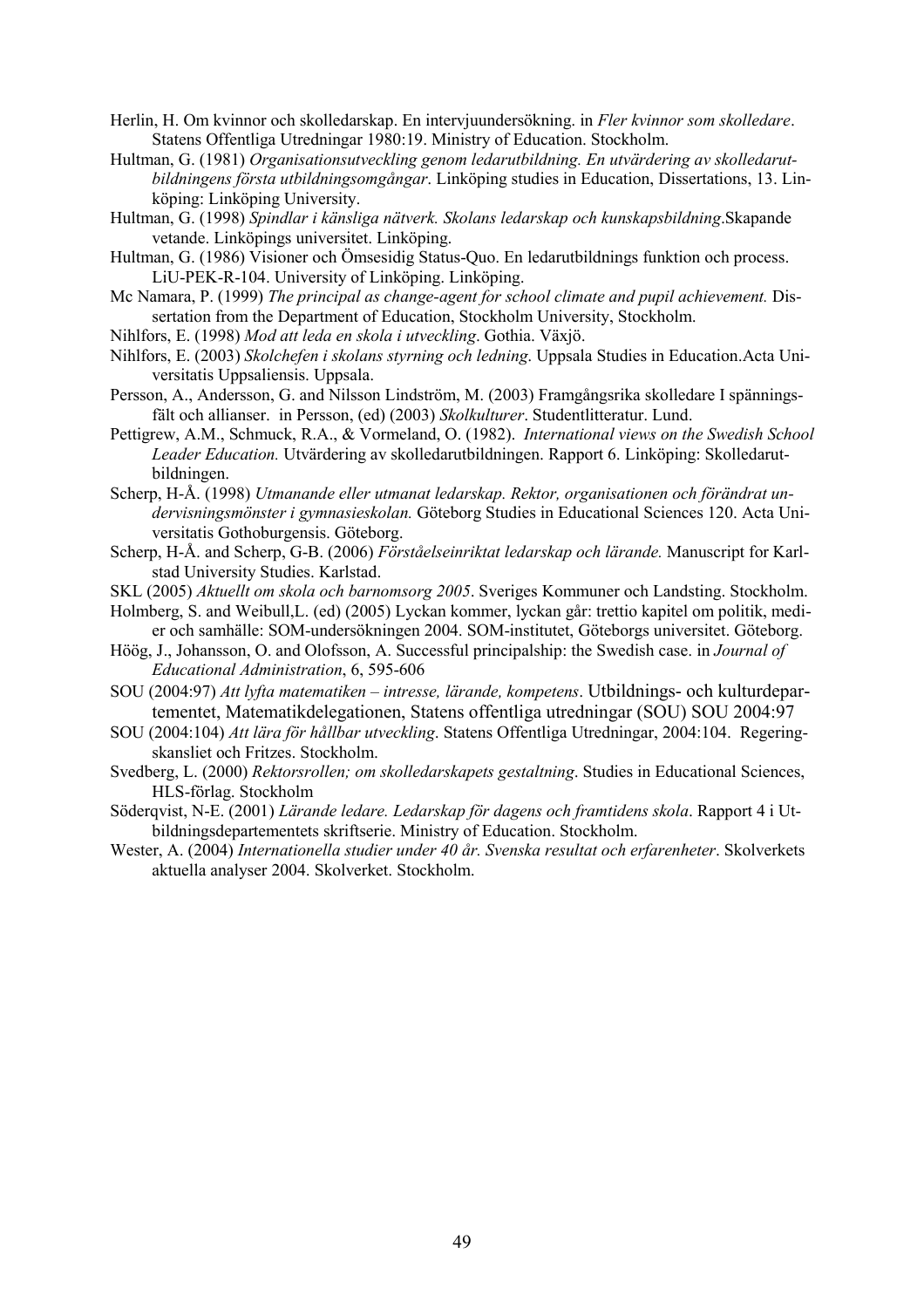## **Appendix. 1.**

## **Costs for child care and schools in Sweden 2005**.

## **Child care.**

|                     | Total Millions of $\epsilon$ | $\epsilon$ per child |
|---------------------|------------------------------|----------------------|
| Preschool           | 3 700                        | 10 372               |
| Family day care     | 32                           | 8422                 |
| Leisure time centre | 1 1 1 4                      | 3 3 3 0              |
| Total               | 4 846                        |                      |

## **Education for Children and youth**

|                                      | Total Millions of $\epsilon$ | $\epsilon$ per student |
|--------------------------------------|------------------------------|------------------------|
| Pre school class                     | 41                           | 4 5 8 2                |
| Compulsory school                    | 7870                         | 7600                   |
| Upper secondary school               | 3 1 5 6                      | 9 2 5 6                |
| Schools for disabled learners        | 43                           | 28 853                 |
| Upper secondary schools for disabled | 18                           | 26 0 34                |
| learners                             |                              |                        |
| Total                                | 11 128                       |                        |

Source; SKL (2006)